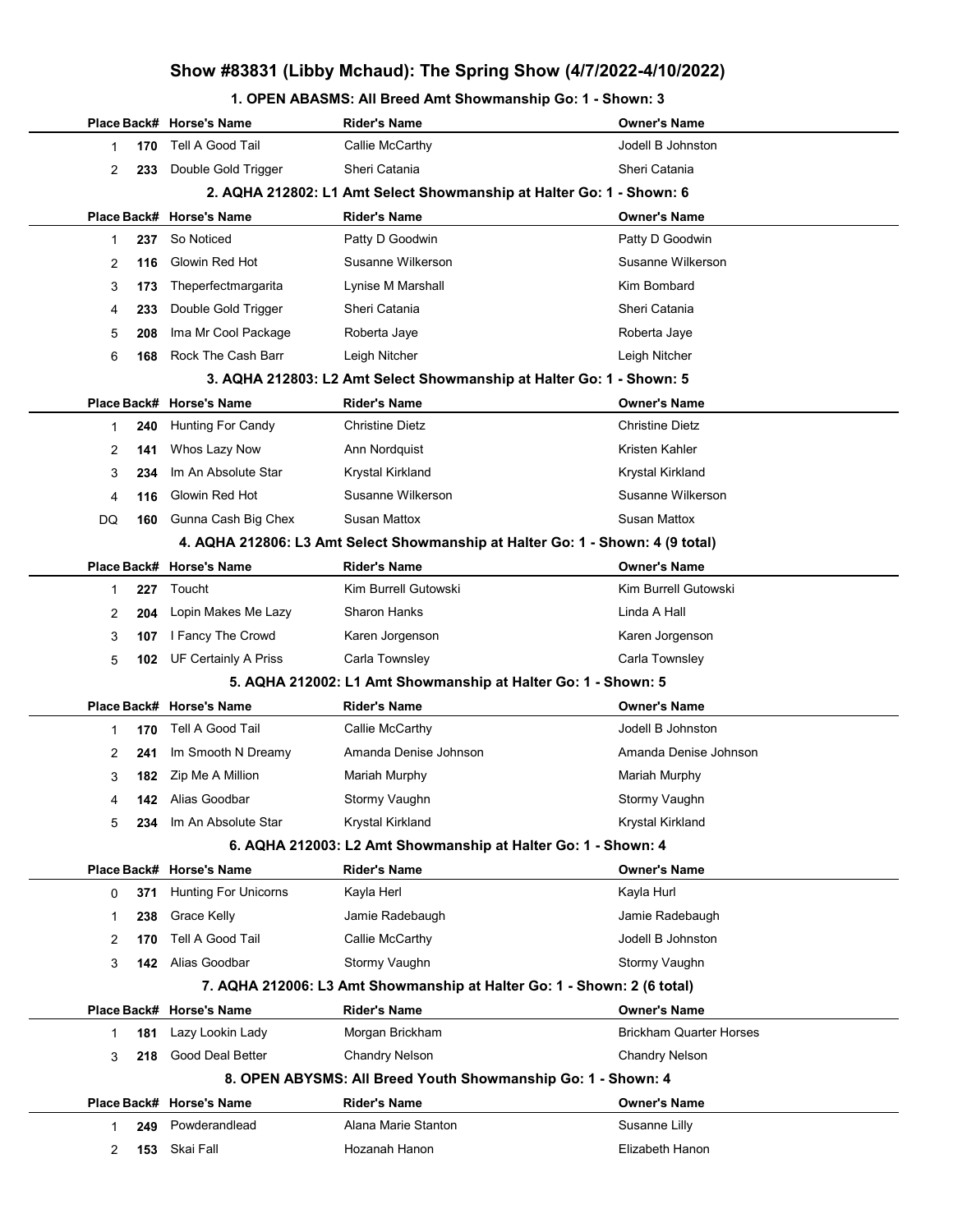### Show #83831 (Libby Mchaud): The Spring Show (4/7/2022-4/10/2022)

| 3           | 225 | LF Black Gold             | <b>Cadence Coates</b>                                                       | Cadence Coates               |
|-------------|-----|---------------------------|-----------------------------------------------------------------------------|------------------------------|
| 4           | 157 | Hesjustalovemachine       | Elizabeth Vinson                                                            | Dallas Zaloudek              |
|             |     |                           | 9. AQHA 412002: L1 Youth Showmanship at Halter Go: 1 - Shown: 14            |                              |
|             |     | Place Back# Horse's Name  | <b>Rider's Name</b>                                                         | <b>Owner's Name</b>          |
| 0           | 260 | A Lazy Cowboy             | <b>Hattie Vanburskirk</b>                                                   |                              |
| $\mathbf 1$ | 230 | <b>Hot Lil Assets</b>     | Piper Keller                                                                | Heather Leigh Keller         |
| 2           | 153 | Skai Fall                 | Hozanah Hanon                                                               | Elizabeth Hanon              |
| 3           | 259 | Chips Hoofin Slow         | Simone West                                                                 | Simone West                  |
| 4           | 263 | <b>Justin Beamer</b>      | Samantha Heilers                                                            | Amanda Heilers               |
| 5           | 247 | A Passing 747             | Lyla Martin                                                                 | Lindsay & Lyla Maratin       |
| 6           | 265 | <b>Big Time Goodbar</b>   | Renna Laughlin                                                              | Melinda Laughlin             |
| 7           | 224 | Too Lazy To Pay           | <b>Brooklyn Mueller</b>                                                     | <b>Russell Keith Mueller</b> |
| 8           | 133 | Definition Of Lazy        | Ava Glenn                                                                   | Ava Glenn                    |
| 9           | 182 | Zip Me A Million          | Lennon Jones                                                                | Mariah Murphy                |
|             |     |                           | 10. AQHA 412003: L2 Youth Showmanship at Halter Go: 1 - Shown: 8            |                              |
|             |     | Place Back# Horse's Name  | <b>Rider's Name</b>                                                         | <b>Owner's Name</b>          |
| -1          | 153 | Skai Fall                 | Hozanah Hanon                                                               | Elizabeth Hanon              |
| 2           | 372 | One Of The Cool Kids      | Madison Grace Dolan                                                         | Madison Grace Dolan          |
| 3           | 265 | <b>Big Time Goodbar</b>   | Renna Laughlin                                                              | Melinda Laughlin             |
| 4           | 261 | <b>Truly That Simple</b>  | ELLIE KATE WILBURN                                                          |                              |
| 5           | 254 | Zip N Pulsion             | Maddie Dawson                                                               | Mike And Laura Dawson        |
| 6           | 259 | Chips Hoofin Slow         | Simone West                                                                 | Simone West                  |
| 7           | 247 | A Passing 747             | Lyla Martin                                                                 | Lindsay & Lyla Maratin       |
|             |     |                           | 11. AQHA 412006: L3 Youth Showmanship at Halter Go: 1 - Shown: 4 (12 total) |                              |
|             |     | Place Back# Horse's Name  | <b>Rider's Name</b>                                                         | <b>Owner's Name</b>          |
| $\mathbf 1$ | 250 | Interestedin Outlaws      | Alana Marie Stanton                                                         | Bobbie Jo Stanton            |
| 2           | 246 | Presleys Got Rhythm       | <b>Kelly Coonce</b>                                                         | Katie Coonce                 |
| 3           | 270 | PS Bringin The Bucks      | June D Roberson                                                             | Natalie Ward                 |
| 11          | 230 | Hot Lil Assets            | Piper Keller                                                                | Heather Leigh Keller         |
|             |     |                           | 12. OPEN SFSMS: Small Fry Showmanship Go: 1 - Shown: 1                      |                              |
|             |     | Place Back# Horse's Name  | <b>Rider's Name</b>                                                         | <b>Owner's Name</b>          |
| 1           | 261 | <b>Truly That Simple</b>  | Emma Frick                                                                  |                              |
|             |     |                           | 13. OPEN SFHUS: Small Fry Hunter Under Saddle Go: 1 - Shown: 3              |                              |
|             |     | Place Back# Horse's Name  | <b>Rider's Name</b>                                                         | <b>Owner's Name</b>          |
| 1           | 280 | Hot In My Blue Jeans      | Finley Faith Magdeburg                                                      | Finley Faith Magdeburg       |
| 2           | 319 | Double DeeInvestment      | Harper Black                                                                | Harper Black                 |
| 3           | 182 | Zip Me A Million          | Emma Rothlein                                                               | Mariah Murphy                |
|             |     |                           | 14. OPEN SFHSE: Small Fry Hunt Seat Equitation Go: 1 - Shown: 2             |                              |
|             |     | Place Back# Horse's Name  | <b>Rider's Name</b>                                                         | <b>Owner's Name</b>          |
| 1           | 319 | Double DeeInvestment      | Harper Black                                                                | Harper Black                 |
| 2           | 182 | Zip Me A Million          | Emma Rothlein                                                               | Mariah Murphy                |
|             |     |                           | 15. AQHA 444102: L1 Youth Walk Trot Hunter Under Saddle Go: 1 - Shown: 5    |                              |
|             |     | Place Back# Horse's Name  | <b>Rider's Name</b>                                                         | <b>Owner's Name</b>          |
| 1           | 286 | <b>Hubbout A Shoutout</b> | Claire Allen                                                                | Chris And Renee Leggett-     |
| 2           | 280 | Hot In My Blue Jeans      | Finley Faith Magdeburg                                                      | Finley Faith Magdeburg       |
| 3           | 224 | Too Lazy To Pay           | <b>Brooklyn Mueller</b>                                                     | <b>Russell Keith Mueller</b> |
|             |     |                           |                                                                             |                              |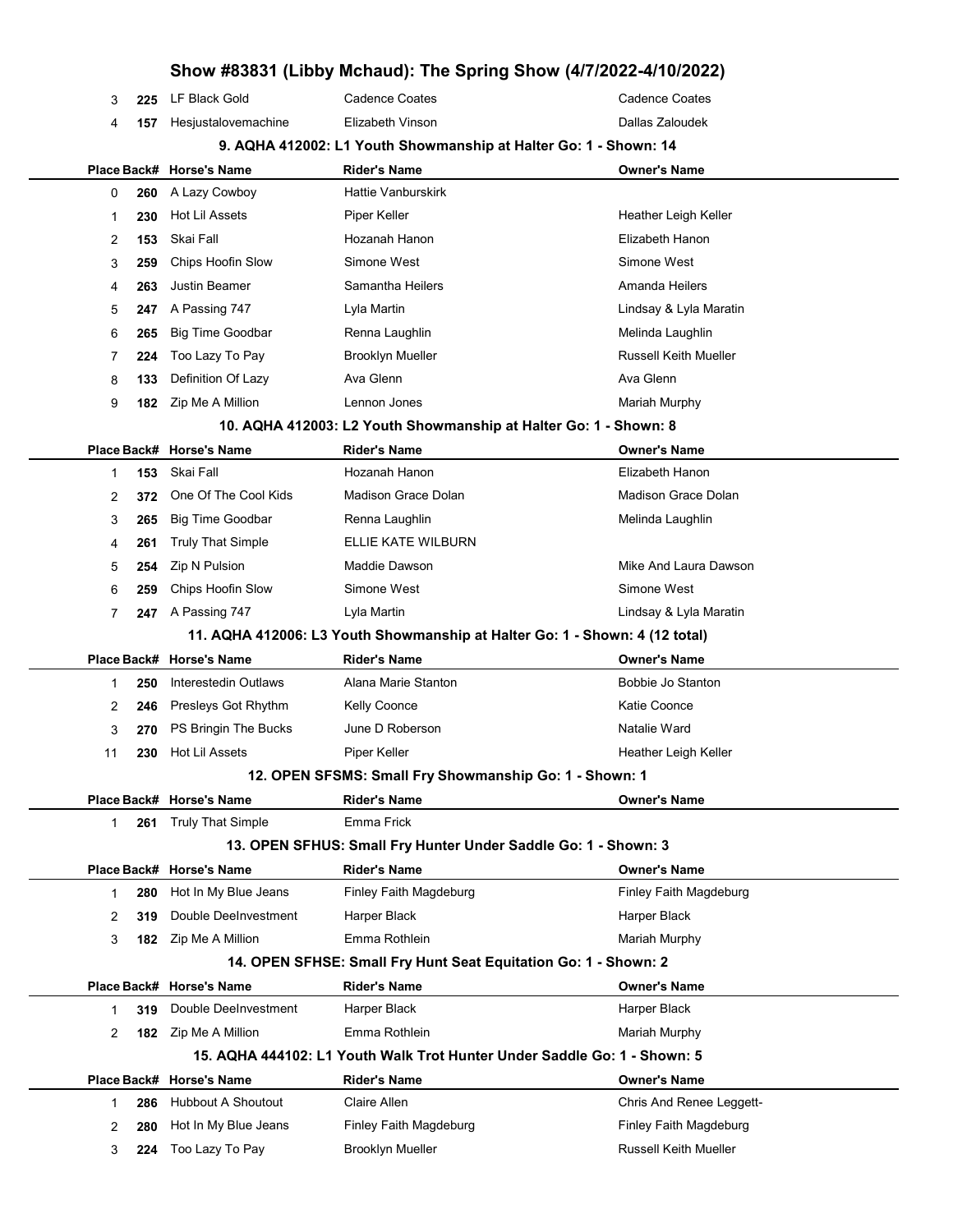|              |             |                          | Show #83831 (Libby Mchaud): The Spring Show (4/7/2022-4/10/2022)       |                            |
|--------------|-------------|--------------------------|------------------------------------------------------------------------|----------------------------|
| 4            | 257         | All About That Lope      | Maddie Dawson                                                          | Diana E Warden             |
| 5            | 319         | Double DeeInvestment     | Harper Black                                                           | Harper Black               |
|              |             |                          | 16. AQHA 244102: L1 Amt Walk Trot Hunter Under Saddle Go: 1 - Shown: 1 |                            |
|              |             | Place Back# Horse's Name | <b>Rider's Name</b>                                                    | <b>Owner's Name</b>        |
| 1            | 168         | Rock The Cash Barr       | Leigh Nitcher                                                          | Leigh Nitcher              |
|              |             |                          | 17. AQHA 144004: L1 Hunter Under Saddle Go: 1 - Shown: 6               |                            |
|              |             | Place Back# Horse's Name | <b>Rider's Name</b>                                                    | <b>Owner's Name</b>        |
| 1            | 267         | You Red Me All Wrong     | Kristin L Pokluda                                                      | Kristin L Pokluda          |
| 2            | 103         | Look Here Im Hot         | Leslie Vagneur Lange                                                   | Jean F And Gerald F Swiss  |
| 3            | 221         | The Suddeninvestment     | Sarah Nicole Keith                                                     | Leslie Penkhus             |
| 4            | 117         | By All Means             | Alyssa M Casa                                                          | Duke Williams              |
| 5            | 275         | AI B Your Sweet Art      | <b>Claire Marcell</b>                                                  | Lisa C Blake               |
| 6            | 278         | One Notch Above          | <b>Renee Tidwell</b>                                                   | Emma Verplank              |
|              |             |                          | 18. OPEN ABYHUS: All Breed Youth Hunter Under Saddle Go: 1 - Shown: 3  |                            |
|              | Place Back# | <b>Horse's Name</b>      | <b>Rider's Name</b>                                                    | <b>Owner's Name</b>        |
| 1            | 249         | Powderandlead            | Alana Marie Stanton                                                    | Susanne Lilly              |
| 2            | 225         | LF Black Gold            | <b>Cadence Coates</b>                                                  | <b>Cadence Coates</b>      |
| 3            | 285         | Wee Do Chocolate         | Camille E Kennedy                                                      | Anne Kennedy               |
|              |             |                          | 19. AQHA 444002: L1 Youth Hunter Under Saddle Go: 1 - Shown: 6         |                            |
|              | Place Back# | <b>Horse's Name</b>      | <b>Rider's Name</b>                                                    | <b>Owner's Name</b>        |
| 0            | 276         | Hes Not Justa Rumor      | Lily Corbin                                                            | Victoria Corbin            |
| 0            | 265         | <b>Big Time Goodbar</b>  | Renna Laughlin                                                         | Melinda Laughlin           |
| 0            | 133         | Definition Of Lazy       | Ava Glenn                                                              | Ava Glenn                  |
| 0            | 263         | <b>Justin Beamer</b>     | Samantha Heilers                                                       | Amanda Heilers             |
| 0            | 152         | The Right Mechanic       | Addison Lynn Langley                                                   | Anna & Jimmy Langley       |
| 0            | 150         | Goin Nowhere Fast        | Avery M Langley                                                        | Anna & Jimmy Langley       |
|              |             |                          | 20. AQHA 444000: Youth Hunter Under Saddle Go: 1 - Shown: 6            |                            |
|              |             | Place Back# Horse's Name | Rider's Name                                                           | <b>Owner's Name</b>        |
| 1            |             | 279 A Midnight Cowboy    | Emma DeJong                                                            | Emma DeJong                |
| 2            | 276         | Hes Not Justa Rumor      | Lily Corbin                                                            | Victoria Corbin            |
| 3            | 152         | The Right Mechanic       | Addison Lynn Langley                                                   | Anna & Jimmy Langley       |
| 4            | 150         | Goin Nowhere Fast        | Avery M Langley                                                        | Anna & Jimmy Langley       |
| 5            | 263         | Justin Beamer            | Samantha Heilers                                                       | Amanda Heilers             |
| 6            | 372         | One Of The Cool Kids     | <b>Madison Grace Dolan</b>                                             | <b>Madison Grace Dolan</b> |
|              |             |                          | 21. AQHA 144000: Hunter Under Saddle Go: 1 - Shown: 9                  |                            |
|              |             | Place Back# Horse's Name | <b>Rider's Name</b>                                                    | <b>Owner's Name</b>        |
| $\mathbf{1}$ | 256         | Im Always Sleepy         | Farley Mclendon                                                        | Rebecca Edward             |
| 2            | 103         | Look Here Im Hot         | Leslie Vagneur Lange                                                   | Jean F And Gerald F Swiss  |
| 3            | 269         | Al Ways Couture          | Stacey A Roberson                                                      | Dr. Kimberly M Roark       |
| 4            | 221         | The Suddeninvestment     | Sarah Nicole Keith                                                     | Leslie Penkhus             |
| 5            | 251         | U Better Believe It      | Kristin L Pokluda                                                      | David Beck                 |
| 6            | 137         | Only Roger               | <b>Kevin Dukes</b>                                                     | Marilyn Swick              |
| 7            | 278         | One Notch Above          | <b>Renee Tidwell</b>                                                   | Emma Verplank              |
| 8            | 282         | Always Somethin          | Christina M Kapp-Kelly                                                 | Kelly A Turner             |
| 9            | 178         | The Iron Outlaw          | <b>Claire Marcell</b>                                                  | Jeanne Hammell Reed        |
|              |             |                          | 22. OPEN ABAHUS: All Breed Amt Hunter Under Saddle Go: 1 - Shown: 1    |                            |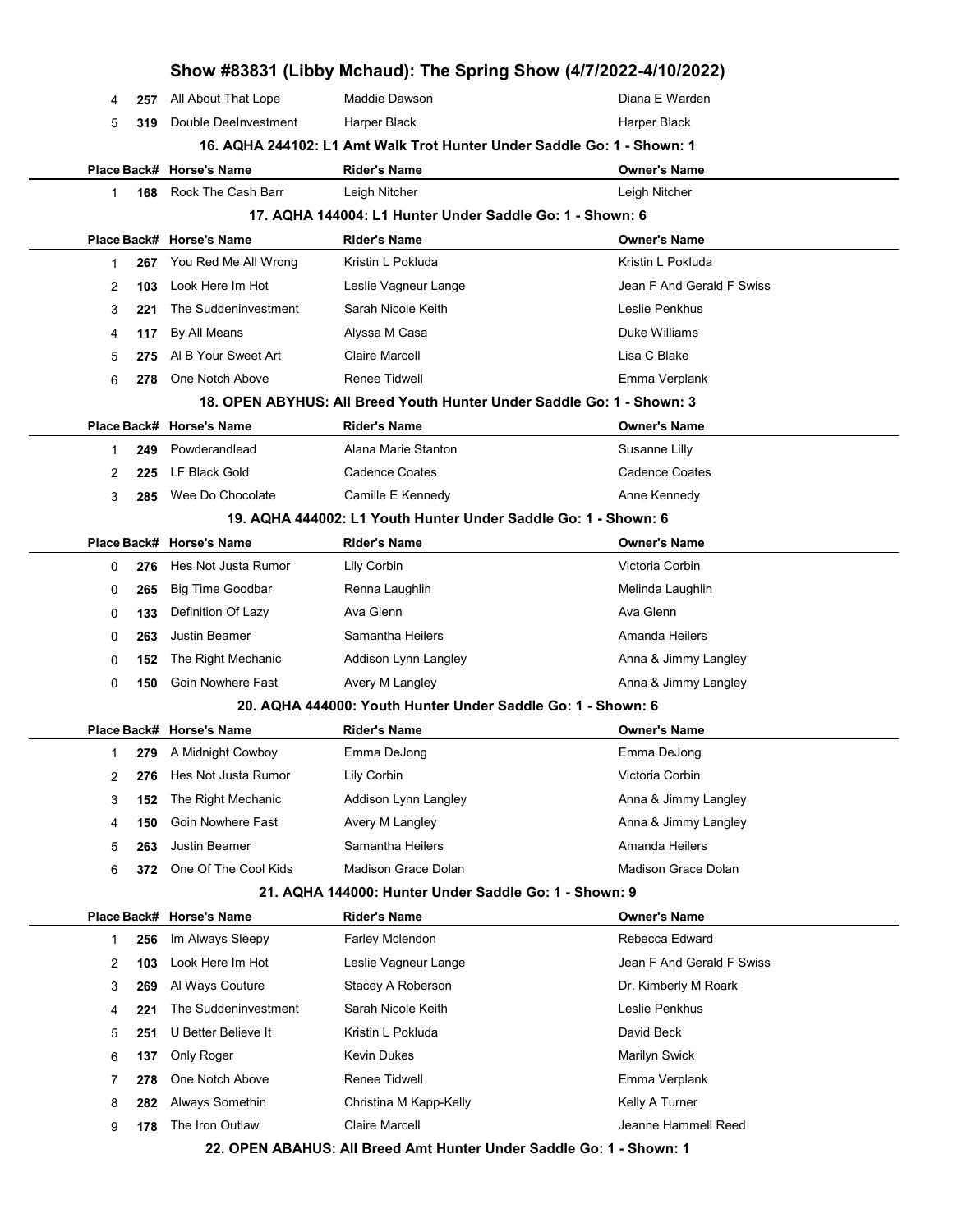### Show #83831 (Libby Mchaud): The Spring Show (4/7/2022-4/10/2022)

|    |           | Place Back# Horse's Name | <b>Rider's Name</b>                                                    | <b>Owner's Name</b>        |  |
|----|-----------|--------------------------|------------------------------------------------------------------------|----------------------------|--|
|    | 239<br>1. | Always Bet On Black      | Ashley Mauney                                                          | <b>William Mauney</b>      |  |
|    |           |                          | 23. AQHA 244002: L1 Amt Hunter Under Saddle Go: 1 - Shown: 7           |                            |  |
|    |           | Place Back# Horse's Name | <b>Rider's Name</b>                                                    | <b>Owner's Name</b>        |  |
|    | 219<br>1. | Justa Lazy Mouse         | Christina Hansen                                                       | Christina Hansen           |  |
|    | 2<br>273  | Cuz Im Da Best           | Kelsey Garcia                                                          | Reese Garcia               |  |
|    | 3<br>125  | Pretensioso              | Lisa Foreman Stewart                                                   | Lisa Foreman Stewart       |  |
|    | 264<br>4  | Zippen In My Sleep       | Sarah Clymer                                                           | Sarah Clymer               |  |
|    | 5<br>171  | Mr Tall Dark N Hot       | Kate Barnes                                                            | Ashlyn Landy               |  |
|    | 6<br>165  | Krymsun Outlaw           | Dawn Jindrich                                                          | Dawn Jindrich              |  |
|    | 7<br>134  | Hez Too Hot              | Elizabeth Gall                                                         | Elizabeth Gall             |  |
|    |           |                          | 24. AQHA 244800: Amt Select Hunter Under Saddle Go: 1 - Shown: 4       |                            |  |
|    |           | Place Back# Horse's Name | <b>Rider's Name</b>                                                    | <b>Owner's Name</b>        |  |
|    | 277<br>1  | <b>Gunnz N Roses</b>     | Kim L Neas                                                             | Kim L Neas                 |  |
|    | 2<br>204  | Lopin Makes Me Lazy      | <b>Sharon Hanks</b>                                                    | Linda A Hall               |  |
|    | 3<br>161  | Why Not Be Lazy          | Cathy Seim                                                             | Cathy Seim                 |  |
|    | 4<br>165  | Krymsun Outlaw           | Dawn Jindrich                                                          | Dawn Jindrich              |  |
|    |           |                          | 25. AQHA 244000: Amt Hunter Under Saddle Go: 1 - Shown: 4              |                            |  |
|    |           | Place Back# Horse's Name | <b>Rider's Name</b>                                                    | <b>Owner's Name</b>        |  |
|    | 219<br>1  | Justa Lazy Mouse         | Christina Hansen                                                       | Christina Hansen           |  |
|    | 2<br>258  | Al Walk The Line         | Stephanie Manhardt                                                     | Stephanie Manhardt         |  |
|    | 3<br>273  | Cuz Im Da Best           | Kelsey Garcia                                                          | Reese Garcia               |  |
|    | 4<br>278  | One Notch Above          | Emma Verplank                                                          | Emma Verplank              |  |
|    |           |                          | 26. AQHA 452002: L1 Youth Hunt Seat Equitation Go: 1 - Shown: 7        |                            |  |
|    |           | Place Back# Horse's Name | <b>Rider's Name</b>                                                    | <b>Owner's Name</b>        |  |
|    | 283<br>1  | Rock N All Night         | Avery Grace Adamson                                                    | Avery Grace Adamson        |  |
|    | 2<br>263  | <b>Justin Beamer</b>     | Samantha Heilers                                                       | Amanda Heilers             |  |
|    | 3<br>265  | <b>Big Time Goodbar</b>  | Renna Laughlin                                                         | Melinda Laughlin           |  |
|    | 133<br>4  | Definition Of Lazy       | Ava Glenn                                                              | Ava Glenn                  |  |
|    | 5<br>260  | A Lazy Cowboy            | Hattie Vanburskirk                                                     |                            |  |
|    | 6<br>229  | A Certain Red VETTE      | <b>Grace Riley</b>                                                     | Walt Hulse                 |  |
|    | 7<br>259  | Chips Hoofin Slow        | Simone West                                                            | Simone West                |  |
|    |           |                          | 27. AQHA 452000: Youth Hunt Seat Equitation Go: 1 - Shown: 8           |                            |  |
|    |           | Place Back# Horse's Name | <b>Rider's Name</b>                                                    | <b>Owner's Name</b>        |  |
|    | 150<br>1. | Goin Nowhere Fast        | Avery M Langley                                                        | Anna & Jimmy Langley       |  |
|    | 2<br>250  | Interestedin Outlaws     | Alana Marie Stanton                                                    | Bobbie Jo Stanton          |  |
|    | 3<br>372  | One Of The Cool Kids     | Madison Grace Dolan                                                    | <b>Madison Grace Dolan</b> |  |
|    | 230<br>4  | <b>Hot Lil Assets</b>    | Piper Keller                                                           | Heather Leigh Keller       |  |
|    | 5<br>263  | Justin Beamer            | Samantha Heilers                                                       | Amanda Heilers             |  |
|    | 6<br>265  | <b>Big Time Goodbar</b>  | Renna Laughlin                                                         | Melinda Laughlin           |  |
| DQ | 276       | Hes Not Justa Rumor      | Lily Corbin                                                            | Victoria Corbin            |  |
| DQ | 283       | Rock N All Night         | Avery Grace Adamson                                                    | Avery Grace Adamson        |  |
|    |           |                          | 28. OPEN ABYHSE: All Breed Youth Hunt Seat Equitation Go: 1 - Shown: 3 |                            |  |
|    |           | Place Back# Horse's Name | <b>Rider's Name</b>                                                    | <b>Owner's Name</b>        |  |
|    | 249<br>1. | Powderandlead            | Alana Marie Stanton                                                    | Susanne Lilly              |  |
|    | 2<br>285  | Wee Do Chocolate         | Camille E Kennedy                                                      | Anne Kennedy               |  |

Ĭ.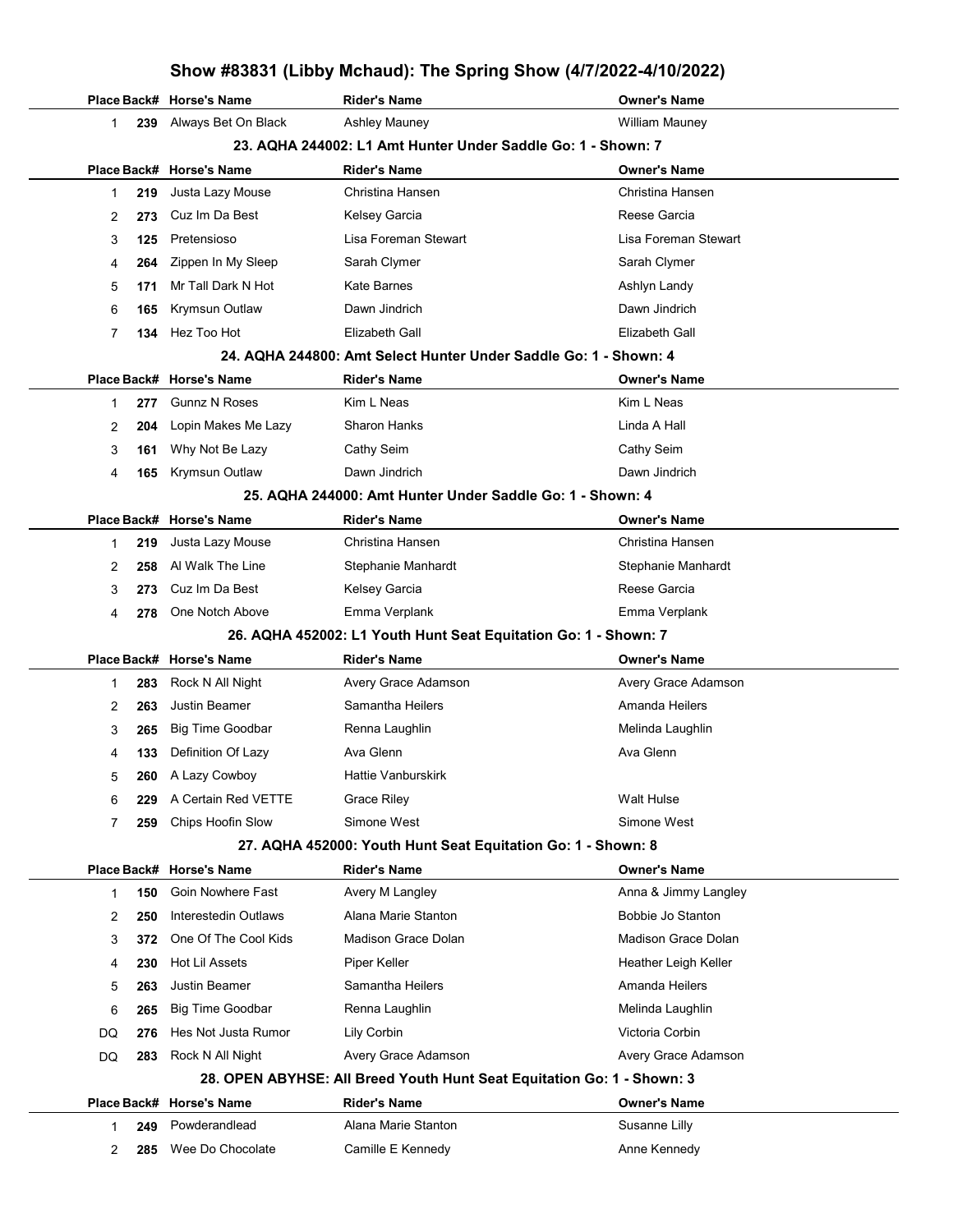|        |            |                                                                           | Show #83831 (Libby Mchaud): The Spring Show (4/7/2022-4/10/2022)        |                                                 |  |
|--------|------------|---------------------------------------------------------------------------|-------------------------------------------------------------------------|-------------------------------------------------|--|
| 3      | 225        | LF Black Gold                                                             | <b>Cadence Coates</b>                                                   | <b>Cadence Coates</b>                           |  |
|        |            | 29. AQHA 452102: L1 Youth Walk Trot Hunt Seat Equitation Go: 1 - Shown: 3 |                                                                         |                                                 |  |
|        |            | Place Back# Horse's Name                                                  | <b>Rider's Name</b>                                                     | <b>Owner's Name</b>                             |  |
| 1      | 319        | Double DeeInvestment                                                      | Harper Black                                                            | Harper Black                                    |  |
| 2      | 257        | All About That Lope                                                       | Maddie Dawson                                                           | Diana E Warden                                  |  |
| 3      | 224        | Too Lazy To Pay                                                           | <b>Brooklyn Mueller</b>                                                 | <b>Russell Keith Mueller</b>                    |  |
|        |            |                                                                           | 30. AQHA 252102: L1 Amt Walk Trot Hunt Seat Equitation Go: 1 - Shown: 1 |                                                 |  |
|        |            | Place Back# Horse's Name                                                  | <b>Rider's Name</b>                                                     | <b>Owner's Name</b>                             |  |
| 1      | 168        | Rock The Cash Barr                                                        | Leigh Nitcher                                                           | Leigh Nitcher                                   |  |
|        |            |                                                                           | 31. AQHA 252002: L1 Amt Hunt Seat Equitation Go: 1 - Shown: 5           |                                                 |  |
|        |            | Place Back# Horse's Name                                                  | <b>Rider's Name</b>                                                     | <b>Owner's Name</b>                             |  |
| 1      | 264        | Zippen In My Sleep                                                        | Sarah Clymer                                                            | Sarah Clymer                                    |  |
| 2      | 273        | Cuz Im Da Best                                                            | Kelsey Garcia                                                           | Reese Garcia                                    |  |
| 3      | 237        | So Noticed                                                                | Patty D Goodwin                                                         | Patty D Goodwin                                 |  |
| 4      | 116        | Glowin Red Hot                                                            | Susanne Wilkerson                                                       | Susanne Wilkerson                               |  |
| 5      | 208        | Ima Mr Cool Package                                                       | Roberta Jaye                                                            | Roberta Jaye                                    |  |
|        |            |                                                                           | 32. AQHA 252800: Amt Select Hunt Seat Equitation Go: 1 - Shown: 3       |                                                 |  |
|        |            | Place Back# Horse's Name                                                  | <b>Rider's Name</b>                                                     | <b>Owner's Name</b>                             |  |
| 1      | 204        | Lopin Makes Me Lazy                                                       | <b>Sharon Hanks</b>                                                     | Linda A Hall                                    |  |
| 2      | 107        | I Fancy The Crowd                                                         | Karen Jorgenson                                                         | Karen Jorgenson                                 |  |
| DQ     | 125        | Pretensioso                                                               | Lisa Foreman Stewart                                                    | Lisa Foreman Stewart                            |  |
|        |            |                                                                           | 33. AQHA 252000: Amt Hunt Seat Equitation Go: 1 - Shown: 3              |                                                 |  |
|        |            | Place Back# Horse's Name                                                  | <b>Rider's Name</b>                                                     | <b>Owner's Name</b>                             |  |
| 1      | 210        | <b>CP President Cahill</b>                                                | Janislynn Dorris                                                        | Nick And Janislynn Dorris                       |  |
| 2      | 273        | Cuz Im Da Best                                                            | Kelsey Garcia                                                           | Reese Garcia                                    |  |
| 3      | 258        | Al Walk The Line                                                          | Stephanie Manhardt                                                      | Stephanie Manhardt                              |  |
|        |            |                                                                           | 34. OPEN ABORT: All Breed Open Ranch Trail Go: 1 - Shown: 4             |                                                 |  |
|        |            | Place Back# Horse's Name                                                  | <b>Rider's Name</b>                                                     | <b>Owner's Name</b>                             |  |
| 1      |            | 317 Classic San Badger                                                    | Eleanor Hartman                                                         |                                                 |  |
| 2      | 293        | Steppin N Chips                                                           | Jake Huston                                                             |                                                 |  |
| DQ     | 330        | MMB Whimpys Top Chic                                                      | Marki Huston                                                            |                                                 |  |
| OP14   | 248        | Heaven Sent A Chick                                                       | Alison Muzyka                                                           | Jennifer Jackson                                |  |
|        |            |                                                                           | 35. AQHA 110909: Ranch Trail Go: 1 - Shown: 17                          |                                                 |  |
|        |            | Place Back# Horse's Name                                                  | <b>Rider's Name</b><br>Sherri A Tearney                                 | <b>Owner's Name</b><br>Sherri &/or Phil Tearney |  |
| 1      | 351        | <b>Custom Conquistador</b><br>Shes Willy Awesome                          | <b>Butch Campbell</b>                                                   | Patricia L Clements                             |  |
| 2      | 111        | Double This Surprise                                                      | <b>Butch Campbell</b>                                                   | Dana E Wiebe                                    |  |
| 3      | 288<br>302 | <b>Chocolate Chexed</b>                                                   | Carrie Cook                                                             | Tangie R Denzer                                 |  |
| 4      | 312        | Playboys Shining                                                          | Sandy Bendele                                                           | <b>Bendele Quarter Horses</b>                   |  |
| 5      |            | Cowpuncher Cadillac                                                       | Jimmy Daurio                                                            | Jimmy Daurio/David Renier                       |  |
| 6      | 222        | Cant Stop The Dream                                                       | Debbie Zinser                                                           | Debbie Zinser                                   |  |
| 7<br>8 | 198<br>337 | Hu Nu Myvoodoo                                                            | Stacey A Roberson                                                       | J D Roberson                                    |  |
| 9      | 160        | Gunna Cash Big Chex                                                       | Susan Mattox                                                            | <b>Susan Mattox</b>                             |  |
|        | 213        | Banjo Rain                                                                | Denise Daugherty                                                        | Denise Daugherty                                |  |
| 10     | 167        | GunpowderNMoonshine                                                       | Stacey A Roberson                                                       | Erin Hart                                       |  |
| 11     |            | <b>Cromed Out Affair</b>                                                  | Karen Stell                                                             | Karen Stell                                     |  |
| 12     | 184        |                                                                           |                                                                         |                                                 |  |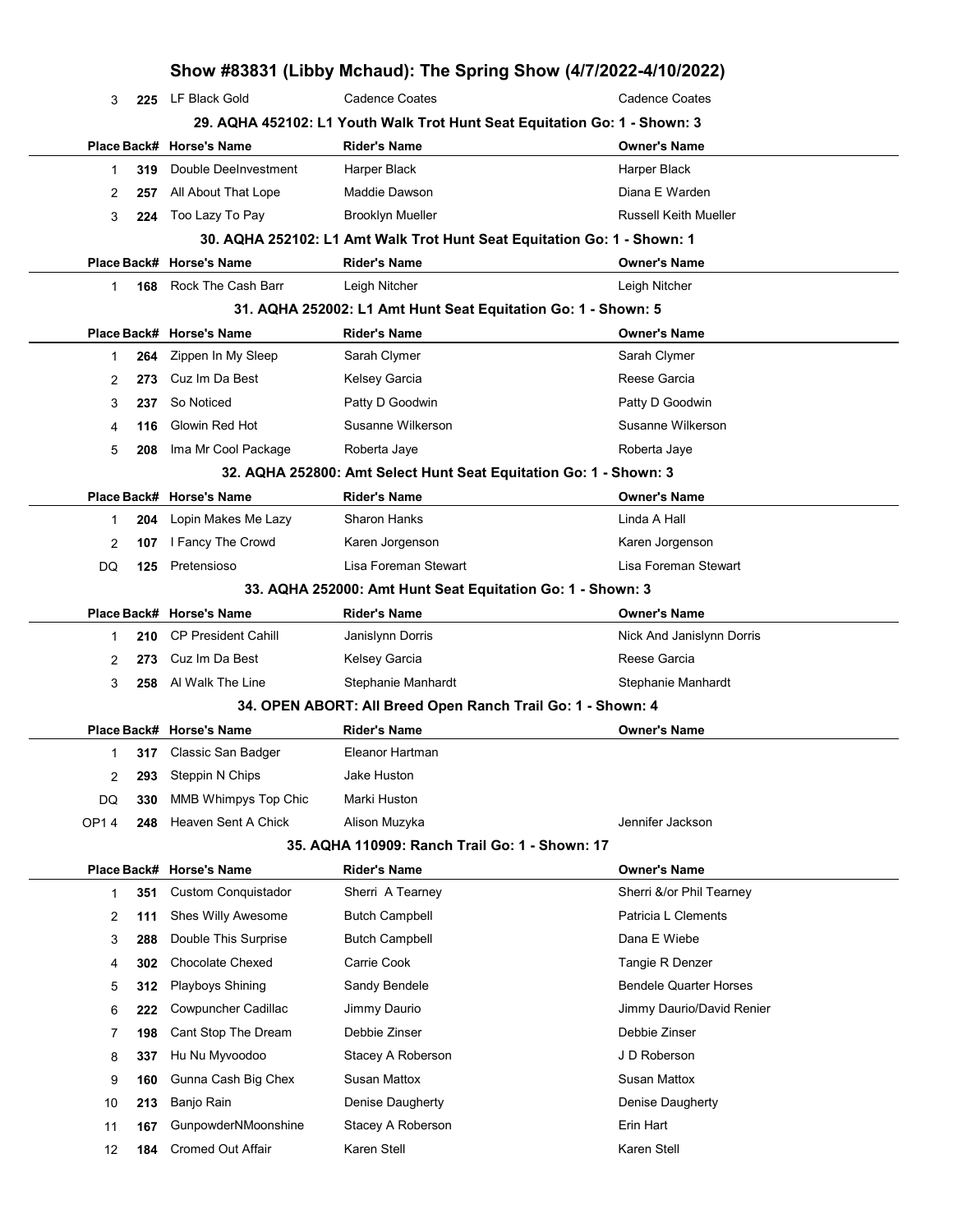| 13          | 197 | Shine Ima Shine            | Debbie Zinser                                                | Debbie Zinser                 |
|-------------|-----|----------------------------|--------------------------------------------------------------|-------------------------------|
| 14          | 248 | Heaven Sent A Chick        | Alison Muzyka                                                | Jennifer Jackson              |
| OP1 15      | 255 | Magnums Artful Dream       | Ellie Mae Sliss                                              | Sharon Mclendon               |
| DQ          | 247 | A Passing 747              | Lyla Martin                                                  | Lindsay & Lyla Maratin        |
| DQ          | 113 | <b>Smart Little Lights</b> | <b>Butch Campbell</b>                                        | Patricia L Clements           |
|             |     |                            | 36. AQHA 410909: Youth Ranch Trail Go: 1 - Shown: 5          |                               |
| Place Back# |     | <b>Horse's Name</b>        | <b>Rider's Name</b>                                          | <b>Owner's Name</b>           |
| 1           | 293 | Steppin N Chips            | Jake Huston                                                  |                               |
| 2           | 337 | Hu Nu Myvoodoo             | June D Roberson                                              | J D Roberson                  |
| 3           | 247 | A Passing 747              | Lyla Martin                                                  | Lindsay & Lyla Maratin        |
| 4           | 255 | Magnums Artful Dream       | Ellie Mae Sliss                                              | Sharon Mclendon               |
| OP15        | 320 | Possumbility               | Kameelah Anderson                                            | Kameelah Anderson             |
|             |     |                            | 37. AQHA 210909: Amt Ranch Trail Go: 1 - Shown: 16           |                               |
| Place Back# |     | <b>Horse's Name</b>        | <b>Rider's Name</b>                                          | <b>Owner's Name</b>           |
| 1           | 169 | Chics Want My Number       | Jodell B Johnston                                            | Jodell B Johnston             |
| 2           | 167 | GunpowderNMoonshine        | Erin Marie Hart                                              | Erin Hart                     |
| 3           | 302 | <b>Chocolate Chexed</b>    | Tangie R Denzer                                              | Tangie R Denzer               |
| 4           | 160 | Gunna Cash Big Chex        | <b>Susan Mattox</b>                                          | Susan Mattox                  |
| 5           | 288 | Double This Surprise       | Dana E Wiebe                                                 | Dana E Wiebe                  |
| 6           | 213 | Banjo Rain                 | Denise Daugherty                                             | Denise Daugherty              |
| 7           | 197 | Shine Ima Shine            | Debbie Zinser                                                | Debbie Zinser                 |
| 8           | 312 | Playboys Shining           | Sandy Bendele                                                | <b>Bendele Quarter Horses</b> |
| 9           | 198 | Cant Stop The Dream        | Debbie Zinser                                                | Debbie Zinser                 |
| 10          | 222 | Cowpuncher Cadillac        | David Renier                                                 | Jimmy Daurio/David Renier     |
| 11          | 326 | Magnums Shining Rey        | Miranda L Ruleford                                           | Miranda L Ruleford            |
| 12          | 184 | <b>Cromed Out Affair</b>   | Karen Stell                                                  | Karen Stell                   |
| OP1 13      | 328 | Zipping Hot Secret         | Darlene Kaupke                                               | Darlene Kaupke                |
| OP1 14      | 351 | <b>Custom Conquistador</b> | Sherri A Tearney                                             | Sherri &/or Phil Tearney      |
| OP2 15      | 330 | MMB Whimpys Top Chic       | Marki Huston                                                 |                               |
| DQ          | 290 | <b>JNP Swift Sue</b>       | Casey Mizer                                                  | <b>Jett Mizer</b>             |
|             |     |                            | 38. OPEN ABORR: All Breed Open Ranch Riding Go: 1 - Shown: 9 |                               |
|             |     | Place Back# Horse's Name   | <b>Rider's Name</b>                                          | <b>Owner's Name</b>           |
| 1           | 308 | Inferno Smoking Gun        | Michael Keller                                               | Angie Watts Schmeck           |
| 2           | 139 | The Witch Dr               | Leslie Vagneur Lange                                         | Roxanne Doogan                |
| 3           | 309 | Pw Blu Boon                | Michael Keller                                               | Janie Dvorak-Compton          |
| 4           | 313 | Lil Shot Of Patron         | Lauren Bowen                                                 | Lauren Bowen                  |
| 5           | 331 | Lil Pep N My Step          | Mandie L House                                               | Mandie L House                |
| 6           | 334 | Boon Shooter 10            | Britani Di Santi                                             | Britani Di Santi              |
| 7           | 333 | <b>Instantly Sassy</b>     | Mikayla McCoy                                                |                               |
| DQ          | 323 | Justa Freckled Syline      | Clint Ramsey                                                 |                               |
| OP19        | 248 | Heaven Sent A Chick        | Lindsay E Treece                                             | Jennifer Jackson              |
|             |     |                            | 39. AQHA 143004: L1 Ranch Riding Go: 1 - Shown: 17           |                               |
|             |     | Place Back# Horse's Name   | <b>Rider's Name</b>                                          | <b>Owner's Name</b>           |
| 1           | 113 | <b>Smart Little Lights</b> | <b>Butch Campbell</b>                                        | Patricia L Clements           |
| 2           | 329 | To Much Drama              | Leonard Berryhill                                            | <b>Walter Hulse</b>           |
| 3           | 139 | The Witch Dr               | Leslie Vagneur Lange                                         | Roxanne Doogan                |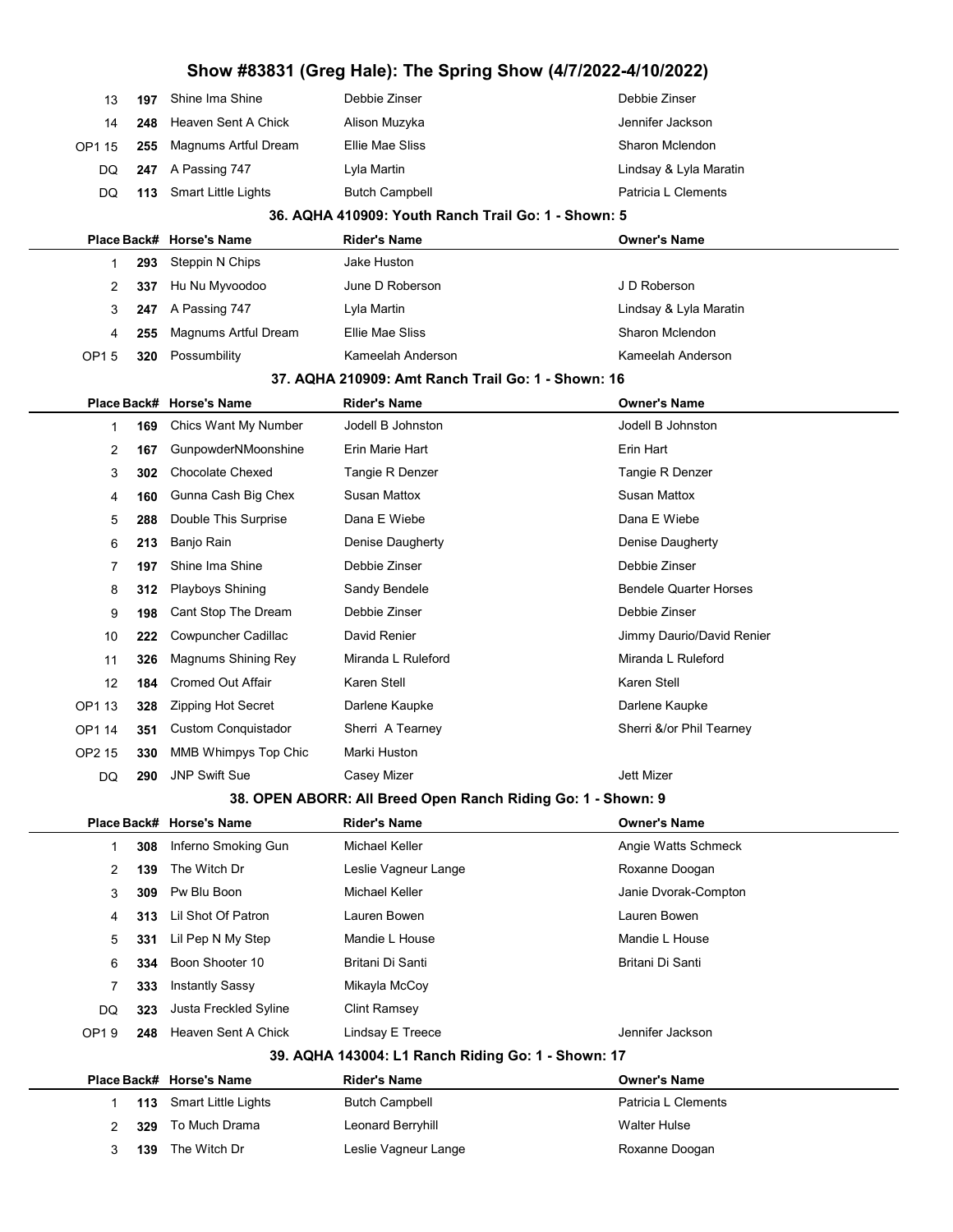| 4      | 310 | Chex Out My Dough          | Kerry K Papendick     | Kerry K Papendick        |
|--------|-----|----------------------------|-----------------------|--------------------------|
| 5      | 309 | Pw Blu Boon                | Michael Keller        | Janie Dvorak-Compton     |
| 6      | 331 | Lil Pep N My Step          | Mandie L House        | Mandie L House           |
| 7      | 349 | <b>Cattin For Diamonds</b> | Bud Lyon              | Shannon And Hershel Reid |
| 8      | 313 | Lil Shot Of Patron         | Lauren Bowen          | Lauren Bowen             |
| 9      | 334 | Boon Shooter 10            | Britani Di Santi      | Britani Di Santi         |
| 10     | 308 | Inferno Smoking Gun        | Michael Keller        | Angie Watts Schmeck      |
| 11     | 248 | Heaven Sent A Chick        | Lindsay E Treece      | Jennifer Jackson         |
| 12     | 526 | Whattawrangler             | <b>Bryce Briggs</b>   | Kim A LaFlamme           |
| 13     | 177 | The Yeti                   | Claire Marcell        | Pamela Quakenbush        |
| 14     | 197 | Shine Ima Shine            | Debbie Zinser         | Debbie Zinser            |
| OP1 15 | 350 | Later Haters               | Bud Lyon              | Bud Lyon                 |
| OP1 16 | 333 | Instantly Sassy            | Mikayla McCoy         |                          |
| DQ     | 111 | Shes Willy Awesome         | <b>Butch Campbell</b> | Patricia L Clements      |

#### 40. AQHA 143000: Ranch Riding Go: 1 - Shown: 20

|                                                             |     | Place Back# Horse's Name   | <b>Rider's Name</b>   | <b>Owner's Name</b>         |  |
|-------------------------------------------------------------|-----|----------------------------|-----------------------|-----------------------------|--|
| 1                                                           | 375 | Ten Steps Ahead            | <b>Rusty Dare</b>     | Kath Loan Koranda           |  |
| $\overline{2}$                                              | 299 | Kachina Tag N Chex         | Patty Campbell        | Dana E Wiebe                |  |
| 3                                                           | 337 | Hu Nu Myvoodoo             | Stacey A Roberson     | J D Roberson                |  |
| 4                                                           | 350 | <b>Later Haters</b>        | Bud Lyon              | <b>Bud Lyon</b>             |  |
| 5                                                           | 309 | Pw Blu Boon                | <b>Michael Keller</b> | Janie Dvorak-Compton        |  |
| 6                                                           | 222 | <b>Cowpuncher Cadillac</b> | Jimmy Daurio          | Jimmy Daurio/David Renier   |  |
| 7                                                           | 374 | Stargazer                  | <b>Rusty Dare</b>     | Michell Anne Kimball        |  |
| 8                                                           | 308 | Inferno Smoking Gun        | Michael Keller        | Angie Watts Schmeck         |  |
| 9                                                           | 197 | Shine Ima Shine            | Debbie Zinser         | Debbie Zinser               |  |
| 10T                                                         | 349 | <b>Cattin For Diamonds</b> | <b>Bud Lyon</b>       | Shannon And Hershel Reid    |  |
| 10T                                                         | 324 | Viva La Voodoo             | <b>Clint Ramsey</b>   | Cathy Atchley               |  |
| 10T                                                         | 288 | Double This Surprise       | <b>Butch Campbell</b> | Dana E Wiebe                |  |
| 13                                                          | 167 | GunpowderNMoonshine        | Stacey A Roberson     | Erin Hart                   |  |
| 14                                                          | 373 | Donatella Style            | <b>Rusty Dare</b>     | <b>Michell Anne Kimball</b> |  |
| 15                                                          | 198 | Cant Stop The Dream        | Debbie Zinser         | Debbie Zinser               |  |
| 16                                                          | 302 | <b>Chocolate Chexed</b>    | Carrie Cook           | Tangie R Denzer             |  |
| 17                                                          | 184 | <b>Cromed Out Affair</b>   | <b>Karen Stell</b>    | Karen Stell                 |  |
| 18                                                          | 160 | Gunna Cash Big Chex        | <b>Susan Mattox</b>   | <b>Susan Mattox</b>         |  |
| 19                                                          | 313 | Lil Shot Of Patron         | Lauren Bowen          | Lauren Bowen                |  |
| OP1 20                                                      | 322 | Docs Sweet Zan             | <b>Michael Keller</b> | Louis And Peggy Missel      |  |
| 44 ODEN ADADD: All Drood Amt Donob Diding County<br>Chaun 1 |     |                            |                       |                             |  |

#### 41. OPEN ABARR: All Breed Amt Ranch Riding Go: 1 - Shown: 4

|                                                       |     | Place Back# Horse's Name   | <b>Rider's Name</b> | <b>Owner's Name</b>           |  |  |
|-------------------------------------------------------|-----|----------------------------|---------------------|-------------------------------|--|--|
|                                                       | 213 | Banjo Rain                 | Denise Daugherty    | Denise Daugherty              |  |  |
| $\mathcal{P}$                                         | 209 | <b>SNU Hustlin Twister</b> | <b>Nick Dorris</b>  |                               |  |  |
| 3                                                     | 330 | MMB Whimpys Top Chic       | Marki Huston        |                               |  |  |
| 4                                                     | 313 | Lil Shot Of Patron         | Lauren Bowen        | Lauren Bowen                  |  |  |
| 42. AQHA 243002: L1 Amt Ranch Riding Go: 1 - Shown: 8 |     |                            |                     |                               |  |  |
|                                                       |     | Place Back# Horse's Name   | <b>Rider's Name</b> | <b>Owner's Name</b>           |  |  |
|                                                       | 313 | Lil Shot Of Patron         | Lauren Bowen        | Lauren Bowen                  |  |  |
| $\mathcal{P}$                                         | 312 | <b>Playboys Shining</b>    | Sandy Bendele       | <b>Bendele Quarter Horses</b> |  |  |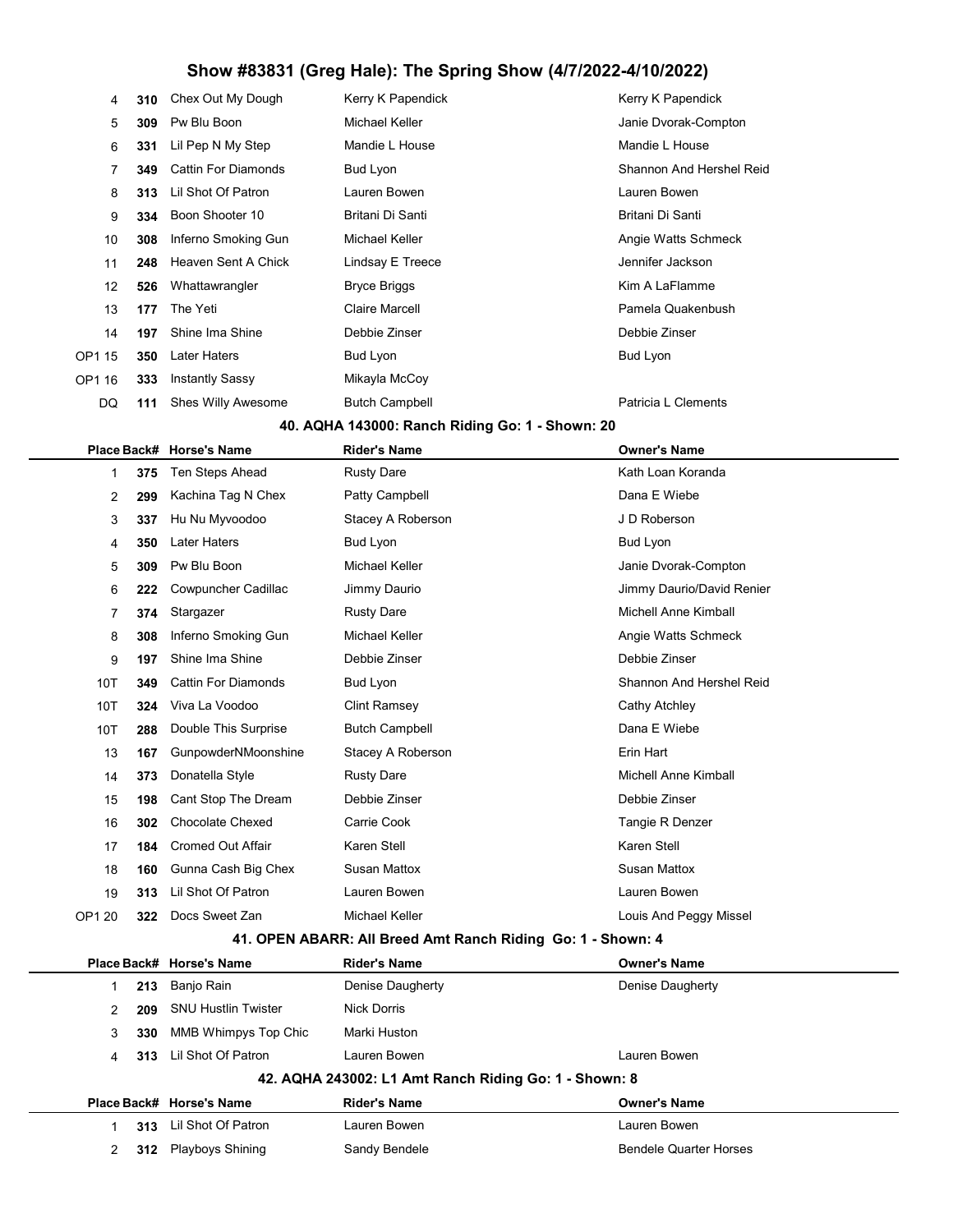|        | 169 | Chics Want My Number        | Jodell B Johnston | Jodell B Johnston      |
|--------|-----|-----------------------------|-------------------|------------------------|
|        | 340 | De Peptos Sun Glo           | Kalin Koechel     | Hayden Koechel         |
| 5      |     | 248 Heaven Sent A Chick     | Jennifer Jackson  | Jennifer Jackson       |
| 6      | 209 | <b>SNU Hustlin Twister</b>  | Nick Dorris       |                        |
|        | 322 | Docs Sweet Zan              | Louis W Missel    | Louis And Peggy Missel |
| OP3+ 8 | 330 | <b>MMB Whimpys Top Chic</b> | Marki Huston      |                        |

#### 43. AQHA 243800: Amt Select Ranch Riding Go: 1 - Shown: 14

|                |     |                            | QHA 270000. ANII OGIGU RANGI RIQING                           |                               |
|----------------|-----|----------------------------|---------------------------------------------------------------|-------------------------------|
|                |     | Place Back# Horse's Name   | <b>Rider's Name</b>                                           | <b>Owner's Name</b>           |
| $\mathbf{1}$   | 351 | <b>Custom Conquistador</b> | Sherri A Tearney                                              | Sherri &/or Phil Tearney      |
| $\overline{2}$ | 198 | Cant Stop The Dream        | Debbie Zinser                                                 | Debbie Zinser                 |
| 3              | 526 | Whattawrangler             | Kim A LaFlamme                                                | Kim A LaFlamme                |
| 4              | 310 | Chex Out My Dough          | Kerry K Papendick                                             | Kerry K Papendick             |
| 5              | 169 | Chics Want My Number       | Jodell B Johnston                                             | Jodell B Johnston             |
| 6              | 222 | Cowpuncher Cadillac        | David Renier                                                  | Jimmy Daurio/David Renier     |
| $\overline{7}$ | 312 | Playboys Shining           | Sandy Bendele                                                 | <b>Bendele Quarter Horses</b> |
| 8              | 184 | <b>Cromed Out Affair</b>   | Karen Stell                                                   | Karen Stell                   |
| 9              | 160 | Gunna Cash Big Chex        | <b>Susan Mattox</b>                                           | <b>Susan Mattox</b>           |
| 10             | 288 | Double This Surprise       | Dana E Wiebe                                                  | Dana E Wiebe                  |
| 11             | 197 | Shine Ima Shine            | Debbie Zinser                                                 | Debbie Zinser                 |
| OP1 12         | 299 | Kachina Tag N Chex         | Dana E Wiebe                                                  | Dana E Wiebe                  |
| OP1 13         | 213 | Banjo Rain                 | Denise Daugherty                                              | Denise Daugherty              |
| DQ             | 322 | Docs Sweet Zan             | Louis W Missel                                                | Louis And Peggy Missel        |
|                |     |                            | 44. AQHA 243000: Amt Ranch Riding Go: 1 - Shown: 6            |                               |
|                |     | Place Back# Horse's Name   | <b>Rider's Name</b>                                           | <b>Owner's Name</b>           |
| 1              | 167 | GunpowderNMoonshine        | Erin Marie Hart                                               | Erin Hart                     |
| $\overline{2}$ | 209 | <b>SNU Hustlin Twister</b> | <b>Nick Dorris</b>                                            |                               |
| 3              | 302 | <b>Chocolate Chexed</b>    | Tangie R Denzer                                               | Tangie R Denzer               |
| 4              | 326 | Magnums Shining Rey        | Miranda L Ruleford                                            | Miranda L Ruleford            |
| 5              | 313 | Lil Shot Of Patron         | Lauren Bowen                                                  | Lauren Bowen                  |
| 6              |     | 378 Sv Whiskey Whiz        | Cierra Briggs                                                 | Joshua C. Briggs              |
|                |     |                            | 45. OPEN ABYRR: All Breed Youth Ranch Riding Go: 1 - Shown: 4 |                               |
|                |     | Place Back# Horse's Name   | <b>Rider's Name</b>                                           | <b>Owner's Name</b>           |
| $\mathbf{1}$   | 325 | SLJ Ruf Like Juice         | Charli Dupree                                                 | Charli Dupree                 |
| $\overline{2}$ | 293 | Steppin N Chips            | Jake Huston                                                   |                               |
| DQ             | 285 | Wee Do Chocolate           | Camille E Kennedy                                             | Anne Kennedy                  |
| <b>OP14</b>    | 317 | Classic San Badger         | Eleanor Hartman                                               |                               |
|                |     |                            | 46. AQHA 443002: L1 Youth Ranch Riding Go: 1 - Shown: 6       |                               |
|                |     | Place Back# Horse's Name   | Rider's Name                                                  | <b>Owner's Name</b>           |
| 1              | 314 | Chic Witha Magnum          | Rosemary Hartman                                              |                               |
| 2              | 293 | Steppin N Chips            | Jake Huston                                                   |                               |
| 3              | 527 | Shezan Electric Code       | <b>Berit McGinley</b>                                         | Darolyn Crow                  |

| Kick Start Sunny<br>Hayden Koechel<br>360   | Kalin Koechel          |
|---------------------------------------------|------------------------|
|                                             |                        |
| Lyla Martin<br><b>247</b> A Passing 747     | Lindsay & Lyla Maratin |
| 255 Magnums Artful Dream<br>Ellie Mae Sliss | Sharon Mclendon        |

Place Back# Horse's Name **Rider's Name Communist Communist Communist** Owner's Name

47. AQHA 443000: Youth Ranch Riding Go: 1 - Shown: 8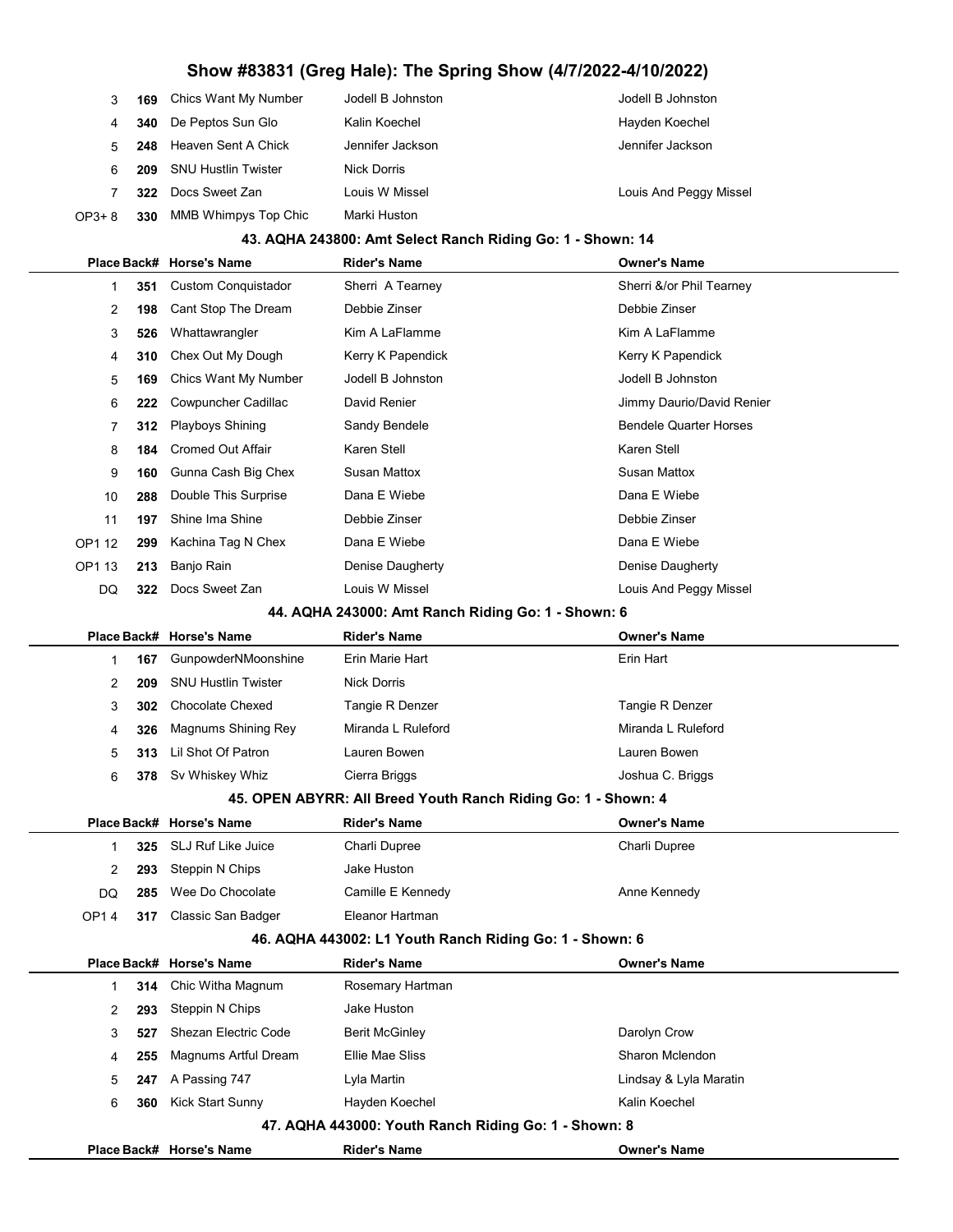| 0            | 247 | A Passing 747            | Lyla Martin                                          | Lindsay & Lyla Maratin  |  |
|--------------|-----|--------------------------|------------------------------------------------------|-------------------------|--|
| 0            | 255 | Magnums Artful Dream     | Ellie Mae Sliss                                      | Sharon Mclendon         |  |
| 0            | 293 | Steppin N Chips          | Jake Huston                                          |                         |  |
| 0            | 314 | Chic Witha Magnum        | Rosemary Hartman                                     |                         |  |
| 0            | 321 | SS Goldschlager          | Kendal Sheppard                                      |                         |  |
| 0            | 337 | Hu Nu Myvoodoo           | June D Roberson                                      | J D Roberson            |  |
| 0            | 320 | Possumbility             | Kameelah Anderson                                    | Kameelah Anderson       |  |
| 0            | 527 | Shezan Electric Code     | <b>Berit McGinley</b>                                | Darolyn Crow            |  |
|              |     |                          | 48. AQHA 134000: Reining Go: 1 - Shown: 17           |                         |  |
| Place Back#  |     | <b>Horse's Name</b>      | <b>Rider's Name</b>                                  | <b>Owner's Name</b>     |  |
| 1            | 326 | Magnums Shining Rey      | <b>Clint Ramsey</b>                                  | Miranda L Ruleford      |  |
| 2            | 228 | <b>Rey Town</b>          | <b>Clint Ramsey</b>                                  | Savvy Ganzkow           |  |
| 3            | 324 | Viva La Voodoo           | <b>Clint Ramsey</b>                                  | Cathy Atchley           |  |
| 4            | 369 | Trashya Shine            | Michael Keller                                       | Sakari Jade Wilkinson   |  |
| 5            | 387 | Smartly Loaded Gun       | Chris Woolsey                                        | Lindsey R Wedlake       |  |
| 6            | 385 | Rufin Up The Chics       | Jacob Harris                                         | <b>Elizabeth Harris</b> |  |
| 7            | 187 | Flashy Vegas Lights      | Jennifer Harshbarger                                 | Sherri Keys             |  |
| 8            | 290 | <b>JNP Swift Sue</b>     | Jennifer Harshbarger                                 | Jett Mizer              |  |
| DQ           | 353 | Gotta Magic Gun          | <b>Bud Lyon</b>                                      | <b>Hector Pacheco</b>   |  |
| DQ           | 355 | Here For The Prizes      | Bud Lyon                                             | Defreitas Performance   |  |
| DQ           | 289 | Wimpy Larkn Step         | Jennifer Harshbarger                                 | Jennifer Harshbarger    |  |
| DQ           | 327 | K R Retro                | <b>Clint Ramsey</b>                                  | Miranda L Ruleford      |  |
| DQ           | 386 | Shiny Trailer Trash      | Tia Freeman                                          | <b>Elizabeth Harris</b> |  |
|              |     |                          | 49. AQHA 234800: Amt Select Reining Go: 1 - Shown: 6 |                         |  |
| Place Back#  |     | <b>Horse's Name</b>      | <b>Rider's Name</b>                                  | <b>Owner's Name</b>     |  |
| 1            | 197 | Shine Ima Shine          | Debbie Zinser                                        | Debbie Zinser           |  |
| 2            | 184 | <b>Cromed Out Affair</b> | Karen Stell                                          | Karen Stell             |  |
| 3            | 169 | Chics Want My Number     | Jodell B Johnston                                    | Jodell B Johnston       |  |
|              |     |                          |                                                      |                         |  |
| 4            | 417 | Whiskey N Honey          | Lee Redding                                          | Lee Redding             |  |
| 5            | 198 | Cant Stop The Dream      | Debbie Zinser                                        | Debbie Zinser           |  |
|              |     |                          | 50. AQHA 234000: Amt Reining Go: 1 - Shown: 6        |                         |  |
|              |     | Place Back# Horse's Name | <b>Rider's Name</b>                                  | <b>Owner's Name</b>     |  |
| $\mathbf{1}$ | 548 | Coffee Whiz It           | Anna Elizabeth Woolsey                               | Anna Elizabeth Woolsey  |  |
| 2            | 387 | Smartly Loaded Gun       | Lindsey R Wedlake                                    | Lindsey R Wedlake       |  |
| 3            | 327 | K R Retro                | Miranda L Ruleford                                   | Miranda L Ruleford      |  |
| 4            | 386 | Shiny Trailer Trash      | <b>Elizabeth Harris</b>                              | <b>Elizabeth Harris</b> |  |
| DQ           | 549 | Rawhides Supermodel      | Anna Elizabeth Woolsey                               | Chris P Woolsey         |  |
|              |     |                          | 51. AQHA 434000: Youth Reining Go: 1 - Shown: 7      |                         |  |
|              |     | Place Back# Horse's Name | <b>Rider's Name</b>                                  | <b>Owner's Name</b>     |  |
| 1            | 385 | Rufin Up The Chics       | Jacob Harris                                         | Elizabeth Harris        |  |
| 2            | 321 | SS Goldschlager          | Kendal Sheppard                                      |                         |  |
| 3            | 386 | Shiny Trailer Trash      | Jacob Harris                                         | <b>Elizabeth Harris</b> |  |
| 4            | 320 | Possumbility             | Kameelah Anderson                                    | Kameelah Anderson       |  |
| DQ           | 314 | Chic Witha Magnum        | Rosemary Hartman                                     |                         |  |
| DQ           | 369 | Trashya Shine            | Sakari Jade Wilkinson                                | Sakari Jade Wilkinson   |  |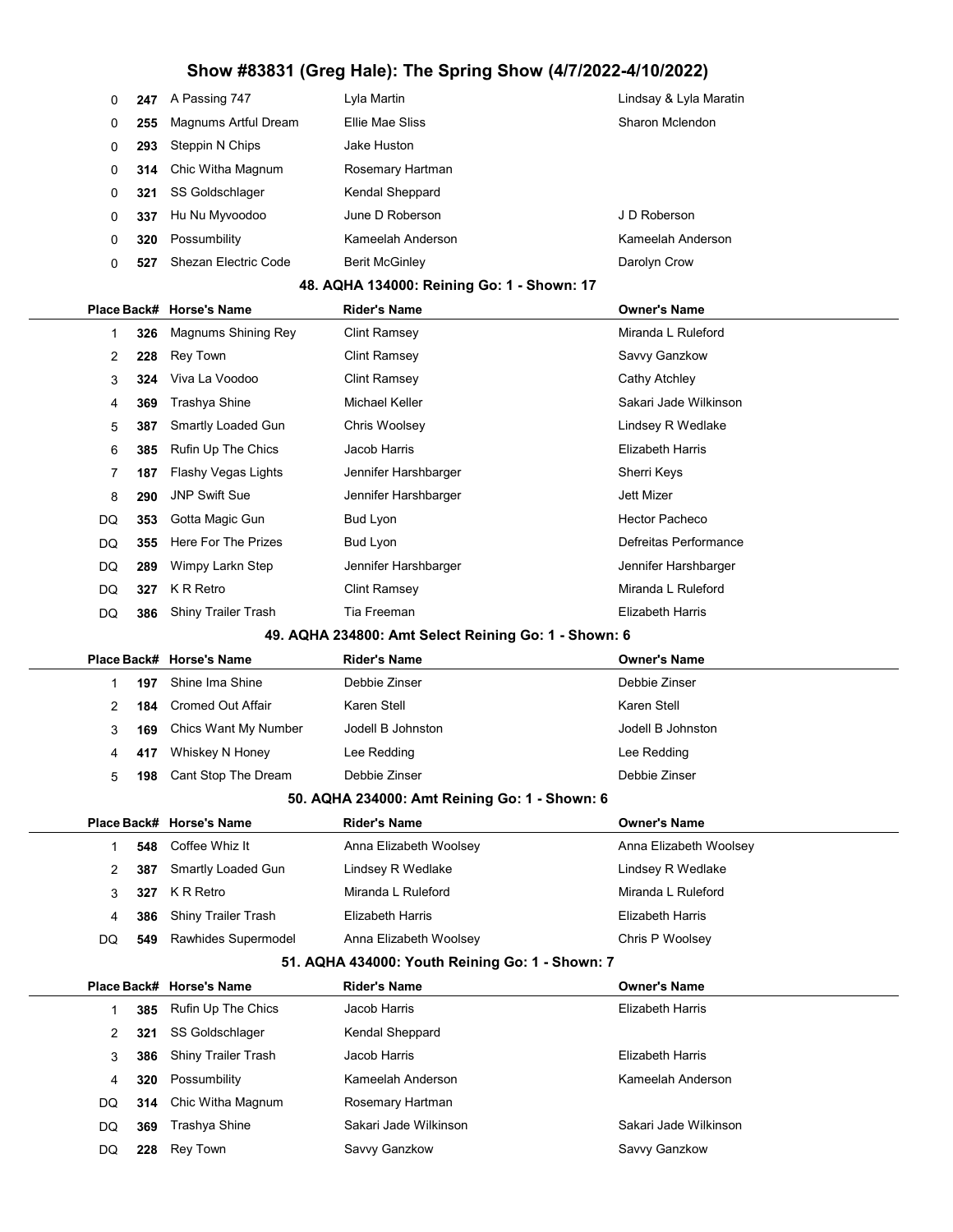#### 52. AQHA 238802: L1 Amt Select Trail Go: 1 - Shown: 9

|    |              |     | Place Back# Horse's Name   | <b>Rider's Name</b>                                              | <b>Owner's Name</b>       |
|----|--------------|-----|----------------------------|------------------------------------------------------------------|---------------------------|
|    | 1            | 237 | So Noticed                 | Patty D Goodwin                                                  | Patty D Goodwin           |
|    | 2            | 173 | Theperfectmargarita        | Lynise M Marshall                                                | Kim Bombard               |
|    | 3            | 126 | Pass The Black Gold        | Cynthia Roth                                                     | Cynthia Roth              |
|    | 4            | 122 | Hitt The Jackpot           | Cynthia Carden                                                   | Cynthia Carden            |
|    | 5            | 166 | Itza Slam Dunk             | Pamela Wilson                                                    | Pamela Wilson             |
|    | 6            | 158 | Sheza Potential Diva       | Robin Otto                                                       | Robin Otto                |
|    | 7            | 174 | Just Becuz Im Lazy         | Tamie L Richey                                                   | Tamie L Richey            |
|    | 8            | 147 | Kiss Me Im Lazy            | Marcia Gillespie                                                 | Marcia Gillespie          |
| DQ |              | 252 | Mighto Machine             | Joanne Lollis                                                    | Joanne Lollis             |
|    |              |     |                            | 53. AQHA 238803: L2 Amt Select Trail Go: 1 - Shown: 11           |                           |
|    | Place Back#  |     | <b>Horse's Name</b>        | <b>Rider's Name</b>                                              | <b>Owner's Name</b>       |
|    | 1            | 237 | So Noticed                 | Patty D Goodwin                                                  | Patty D Goodwin           |
|    | 2            | 126 | Pass The Black Gold        | Cynthia Roth                                                     | Cynthia Roth              |
|    | 3            | 110 | So Dang Lazy               | Patricia L Clements                                              | Patricia L Clements       |
|    | 4            | 155 | <b>Western Dreams</b>      | Cynthia Keeton Rosson                                            | Cynthia Rosson            |
|    | 5            | 174 | Just Becuz Im Lazy         | Tamie L Richey                                                   | Tamie L Richey            |
|    | 6            | 163 | Hez Kool                   | Connie L Holtz                                                   | Connie L Holtz            |
|    | 7            | 104 | The Perfect Martini        | Jean Swiss                                                       | Jean F And Gerald F Swiss |
|    | 8            | 166 | Itza Slam Dunk             | Pamela Wilson                                                    | Pamela Wilson             |
|    | 9            | 103 | Look Here Im Hot           | Jean Swiss                                                       | Jean F And Gerald F Swiss |
|    | 10           | 252 | Mighto Machine             | Joanne Lollis                                                    | Joanne Lollis             |
|    | 11           | 147 | Kiss Me Im Lazy            | Marcia Gillespie                                                 | Marcia Gillespie          |
|    |              |     |                            | 54. AQHA 238806: L3 Amt Select Trail Go: 1 - Shown: 7 (18 total) |                           |
|    | Place Back#  |     | <b>Horse's Name</b>        | <b>Rider's Name</b>                                              | <b>Owner's Name</b>       |
|    | 1            | 119 | All But Sudden             | Robert D Huver II                                                | Rob And Jane Huver        |
|    | 2            | 202 | Irresistibly Hot           | Debra Sharp                                                      | R Kirk &/Or Debra Sharp   |
|    | 3            | 101 | Pf Put It N Park           | Carla Townsley                                                   | Carla Townsley            |
|    | 6            | 227 | Toucht                     | Kim Burrell Gutowski                                             | Kim Burrell Gutowski      |
|    | 7            | 132 | Zippin A Breeze            | Susan Wilson                                                     | Susan Wilson              |
|    | 15           | 122 | Hitt The Jackpot           | Cynthia Carden                                                   | Cynthia Carden            |
|    | 17           | 158 | Sheza Potential Diva       | Robin Otto                                                       | Robin Otto                |
|    |              |     |                            | 55. AQHA 238002: L1 Amt Trail Go: 1 - Shown: 5                   |                           |
|    |              |     | Place Back# Horse's Name   | <b>Rider's Name</b>                                              | <b>Owner's Name</b>       |
|    | 1            | 264 | Zippen In My Sleep         | Sarah Clymer                                                     | Sarah Clymer              |
|    | 2            | 200 | Justa Touch To Much        | Allison Bowen                                                    | Allison Bowen             |
|    | 3            | 234 | Im An Absolute Star        | Krystal Kirkland                                                 | Krystal Kirkland          |
|    | 4            | 219 | Justa Lazy Mouse           | Christina Hansen                                                 | Christina Hansen          |
|    |              |     |                            | 56. AQHA 238003: L2 Amt Trail Go: 1 - Shown: 9                   |                           |
|    | Place Back#  |     | <b>Horse's Name</b>        | Rider's Name                                                     | <b>Owner's Name</b>       |
|    | $\mathbf{1}$ | 210 | <b>CP President Cahill</b> | Janislynn Dorris                                                 | Nick And Janislynn Dorris |
|    | 2            | 281 | <b>Best One Around</b>     | Heather Van Hooser                                               | Heather Van Hooser        |
|    | 3            | 129 | Herecomeshoneybooboo       | Gabrielle M Lofton                                               | Gabrielle M Lofton        |
|    | 4            | 154 | Dun Ben Noticed            | Dr Shelley Dawn Grissom                                          | Dr Shelley Dawn Grissom   |
|    | 5            | 272 | Lopin A Hot Streak         | Kate Toomey Evans                                                | Kate Toomey Evans         |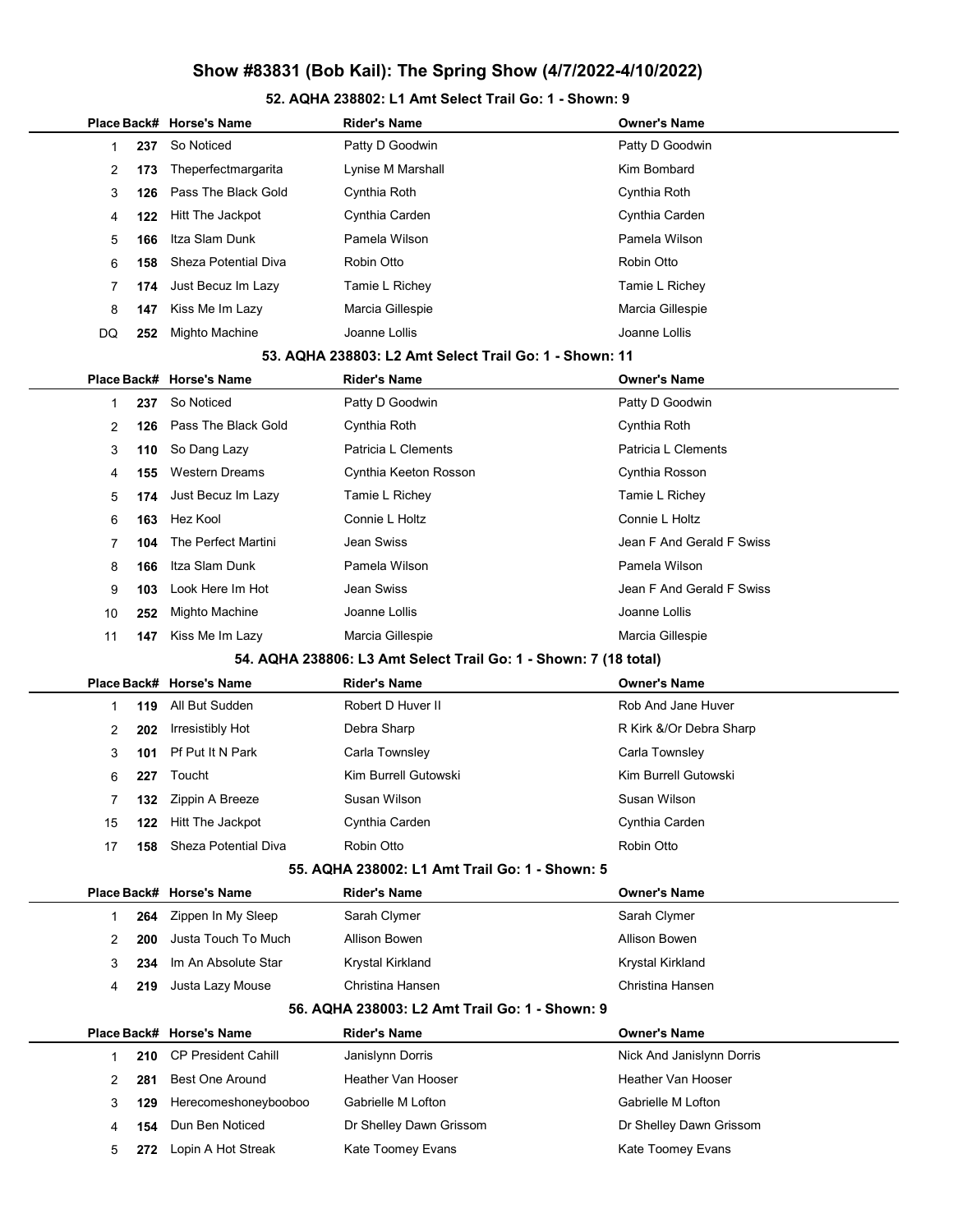|     |     |                           | Show #83831 (Bob Kail): The Spring Show (4/7/2022-4/10/2022) |                                |
|-----|-----|---------------------------|--------------------------------------------------------------|--------------------------------|
| 6   | 200 | Justa Touch To Much       | Allison Bowen                                                | Allison Bowen                  |
| DQ  | 131 | VS Code Of Gold           | Gabrielle M Lofton                                           | <b>Brittany Morgan</b>         |
| DQ  | 264 | Zippen In My Sleep        | Sarah Clymer                                                 | Sarah Clymer                   |
| DQ  | 219 | Justa Lazy Mouse          | Christina Hansen                                             | Christina Hansen               |
|     |     |                           | 57. AQHA 238006: L3 Amt Trail Go: 1 - Shown: 4 (13 total)    |                                |
|     |     | Place Back# Horse's Name  | <b>Rider's Name</b>                                          | <b>Owner's Name</b>            |
| 1   | 243 | Quick Dun N Steady        | <b>Hayley Kittler</b>                                        | <b>Hayley Kittler</b>          |
| 4   | 140 | <b>Rumors In The Dark</b> | Kendra Whitney                                               | Kendra Whitney                 |
| 6   | 181 | Lazy Lookin Lady          | Morgan Brickham                                              | <b>Brickham Quarter Horses</b> |
| 10  | 180 | Willy Good Breeze         | Morgan Brickham                                              | <b>Brickham Quarter Horses</b> |
|     |     |                           | 58. OPEN ABATR: All Breed Amt Trail Go: 1 - Shown: 12        |                                |
|     |     | Place Back# Horse's Name  | <b>Rider's Name</b>                                          | <b>Owner's Name</b>            |
| 1   | 163 | Hez Kool                  | Connie L Holtz                                               | Connie L Holtz                 |
| 2   | 132 | Zippin A Breeze           | Susan Wilson                                                 | Susan Wilson                   |
| 3   | 129 | Herecomeshoneybooboo      | Gabrielle M Lofton                                           | Gabrielle M Lofton             |
| 4   | 140 | <b>Rumors In The Dark</b> | Kendra Whitney                                               | Kendra Whitney                 |
| 5   | 131 | VS Code Of Gold           | Gabrielle M Lofton                                           | <b>Brittany Morgan</b>         |
| 6   | 122 | Hitt The Jackpot          | Cynthia Carden                                               | Cynthia Carden                 |
| 7   | 154 | Dun Ben Noticed           | Dr Shelley Dawn Grissom                                      | Dr Shelley Dawn Grissom        |
| 8   | 126 | Pass The Black Gold       | Cynthia Roth                                                 | Cynthia Roth                   |
| 9   | 104 | The Perfect Martini       | Jean Swiss                                                   | Jean F And Gerald F Swiss      |
| 10  | 174 | Just Becuz Im Lazy        | Tamie L Richey                                               | Tamie L Richey                 |
| 11  | 162 | <b>Vitals Are Good</b>    | Cathy Seim                                                   | Cathy Seim                     |
| DQ  | 272 | Lopin A Hot Streak        | Kate Toomey Evans                                            | Kate Toomey Evans              |
|     |     |                           | 59. AQHA 138004: L1 Trail Go: 1 - Shown: 32                  |                                |
|     |     | Place Back# Horse's Name  | <b>Rider's Name</b>                                          | <b>Owner's Name</b>            |
| 1   | 176 | Mmade To Order            | John Briggs                                                  | Harley K Huff                  |
| 2   | 164 | Gota Lota Lazy            | <b>Beth Treptow</b>                                          | Michele A Brickham             |
| 3   | 138 | Money Gate                | Leslie Vagneur Lange                                         | Colleen Kurtz                  |
| 4   | 172 | <b>Batt Gurl</b>          | Katelyn Connolly                                             | <b>Kris Theiler</b>            |
| 5   | 127 | VS Flat Out Cool          | Ashley N Dunbar-Clock                                        | <b>Bonnie Sheren</b>           |
| 6   | 130 | Vs For Certain            | <b>Becky George</b>                                          | Michelle Rod                   |
| 7   | 107 | I Fancy The Crowd         | Adam Blake Smith                                             | Karen Jorgenson                |
| 8   | 179 | Willy Invite Brady        | <b>Beth Treptow</b>                                          | <b>Brickham Quarter Horses</b> |
| 9   | 232 | Her Southern Best         | Bradley D Ost                                                | Julia Sanderson                |
| 10  | 266 | Johnny Mechanic           | Micah L Hansen                                               | Eva Voss                       |
| 11  | 238 | Grace Kelly               | Bradley D Ost                                                | Jamie Radebaugh                |
| 12  | 203 | Luck Of Tha Irish         | Micah L Hansen                                               | Christina Hansen               |
| 13  | 205 | To Cool To Be Hot         | Micah L Hansen                                               | Addisyn Brooke Albers          |
| 14T | 246 | Presleys Got Rhythm       | Sabrina Seaboldt                                             | Katie Coonce                   |
| 14T | 128 | Lazy Patrick              | Ashley N Dunbar-Clock                                        | Gabrielle M Lofton             |
| 16  | 242 | To Kool Tobe Krymsun      | Katelyn Connolly                                             | Martha Lou Oltjen              |
| 17  | 112 | South Beech               | <b>Becky George</b>                                          | Kate Upton                     |
| 18  | 199 | <b>Sudden Passions</b>    | <b>Brooke Gardner</b>                                        | Rhonda Kraft                   |
| 19  | 276 | Hes Not Justa Rumor       | Nikkole L Riddle                                             | Victoria Corbin                |
| 20  | 223 | Only In De Moonlight      | Eric J Felt                                                  | Robin Loreth                   |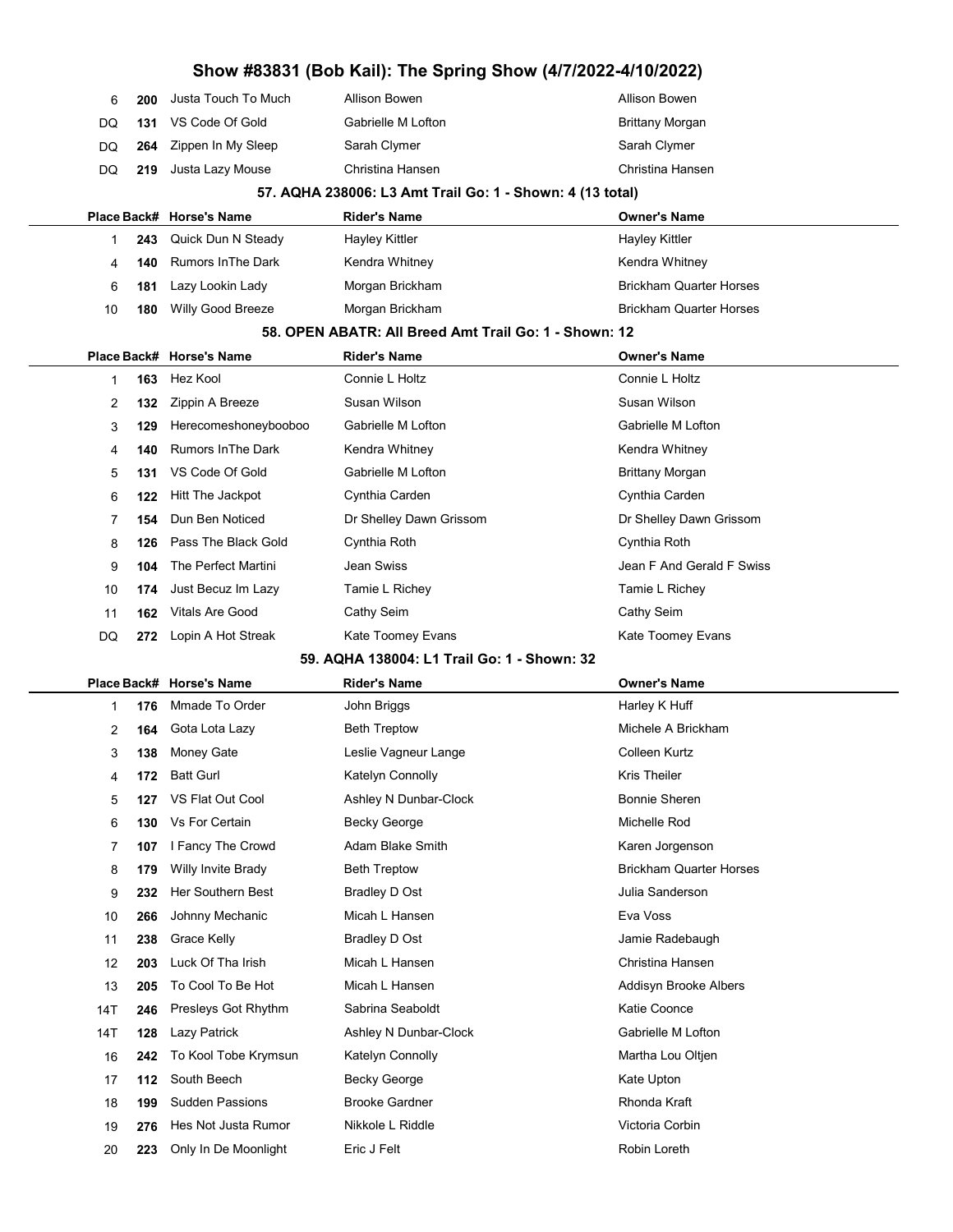| 21 | 226 Red Betweenthe Lines        | Nikkole L Riddle  | Catherine Craig          |
|----|---------------------------------|-------------------|--------------------------|
|    | 22 257 All About That Lope      | Lindsay E Treece  | Diana E Warden           |
| 23 | <b>144</b> Follow The Girl Code | Eric J Felt       | Katherine Lacasse        |
|    | DO 217 VS Bettin On Red         | Mandie L House    | Superior Care Management |
| DO | 235 Look At Him Strut           | Kristin L Pokluda | Linda Herrick            |
|    |                                 |                   |                          |

#### 60. AQHA 138100: Junior Trail Go: 1 - Shown: 17

|              |     | Place Back# Horse's Name   | <b>Rider's Name</b>                                        | <b>Owner's Name</b>            |
|--------------|-----|----------------------------|------------------------------------------------------------|--------------------------------|
| 1            | 204 | Lopin Makes Me Lazy        | John Briggs                                                | Linda A Hall                   |
| 2            | 131 | VS Code Of Gold            | Ashley N Dunbar-Clock                                      | <b>Brittany Morgan</b>         |
| 3            | 243 | Quick Dun N Steady         | <b>Hayley Kittler</b>                                      | Hayley Kittler                 |
| 4            | 219 | Justa Lazy Mouse           | Micah L Hansen                                             | Christina Hansen               |
| 5            | 179 | Willy Invite Brady         | <b>Beth Treptow</b>                                        | <b>Brickham Quarter Horses</b> |
| 6            | 203 | Luck Of Tha Irish          | Micah L Hansen                                             | Christina Hansen               |
| 7            | 100 | Extremely Good To U        | <b>Becky George</b>                                        | <b>Becky George</b>            |
| 8            | 138 | Money Gate                 | Leslie Vagneur Lange                                       | Colleen Kurtz                  |
| 9            | 117 | By All Means               | Duke Williams                                              | Duke Williams                  |
| 10           | 143 | <b>RSVP In Red</b>         | Eric J Felt                                                | Nadine Marie Joaquin           |
| 11           | 128 | Lazy Patrick               | Gabrielle M Lofton                                         | Gabrielle M Lofton             |
| 12           | 130 | Vs For Certain             | Becky George                                               | Michelle Rod                   |
|              |     |                            | 61. OPEN SFTRL: Small Fry Trail Go: 1 - Shown: 1           |                                |
|              |     | Place Back# Horse's Name   | <b>Rider's Name</b>                                        | <b>Owner's Name</b>            |
| $\mathbf{1}$ | 201 | <b>ZIPPINPISTOLGOODBAR</b> | <b>LAIKEN HANSEN</b>                                       | Christina Hansen               |
|              |     |                            | 62. AQHA 438102: L1 Youth Walk Trot Trail Go: 1 - Shown: 2 |                                |
|              |     | Place Back# Horse's Name   | <b>Rider's Name</b>                                        | <b>Owner's Name</b>            |
| 1            | 201 | <b>ZIPPINPISTOLGOODBAR</b> | <b>LAIKEN HANSEN</b>                                       | Christina Hansen               |
| 2            | 266 | Johnny Mechanic            | Eva Voss                                                   | Eva Voss                       |
|              |     |                            | 63. AQHA 238102: L1 Amt Walk Trot Trail Go: 1 - Shown: 4   |                                |
|              |     |                            |                                                            |                                |
|              |     | Place Back# Horse's Name   | <b>Rider's Name</b>                                        | <b>Owner's Name</b>            |
| 1            | 168 | Rock The Cash Barr         | Leigh Nitcher                                              | Leigh Nitcher                  |
| 2            | 146 | Bein Lazy                  | Lisa Lenaburg                                              | Lisa Lenaburg                  |
| 3            | 108 | Cabo Margarita             | Patricia Rosier                                            | Patricia Rosier                |
| <b>OP14</b>  | 245 | Lopin Miss Penny           | Kimberly Dawn Gartman                                      | <b>Hayley Kittler</b>          |
|              |     |                            | 64. AQHA 438002: L1 Youth Trail Go: 1 - Shown: 7           |                                |
|              |     | Place Back# Horse's Name   | <b>Rider's Name</b>                                        | <b>Owner's Name</b>            |
| 1            | 150 | Goin Nowhere Fast          | Avery M Langley                                            | Anna & Jimmy Langley           |
| 2            | 246 | Presleys Got Rhythm        | <b>Kelly Coonce</b>                                        | Katie Coonce                   |
| 3            | 230 | Hot Lil Assets             | Piper Keller                                               | Heather Leigh Keller           |
| 4            | 151 | I Will Be Hot              | Addison Lynn Langley                                       | Anna & Jimmy Langley           |
| 5            | 229 | A Certain Red VETTE        | <b>Grace Riley</b>                                         | Walt Hulse                     |
| 6            | 201 | ZIPPINPISTOLGOODBAR        | <b>COLTEN HANSEN</b>                                       | Christina Hansen               |
| 7            | 372 | One Of The Cool Kids       | Madison Grace Dolan                                        | Madison Grace Dolan            |
|              |     |                            | 65. AQHA 438003: L2 Youth Trail Go: 1 - Shown: 3           |                                |
|              |     | Place Back# Horse's Name   | <b>Rider's Name</b>                                        | <b>Owner's Name</b>            |
| 1            | 246 | Presleys Got Rhythm        | Kelly Coonce                                               | <b>Katie Coonce</b>            |
| 2            | 372 | One Of The Cool Kids       | Madison Grace Dolan                                        | <b>Madison Grace Dolan</b>     |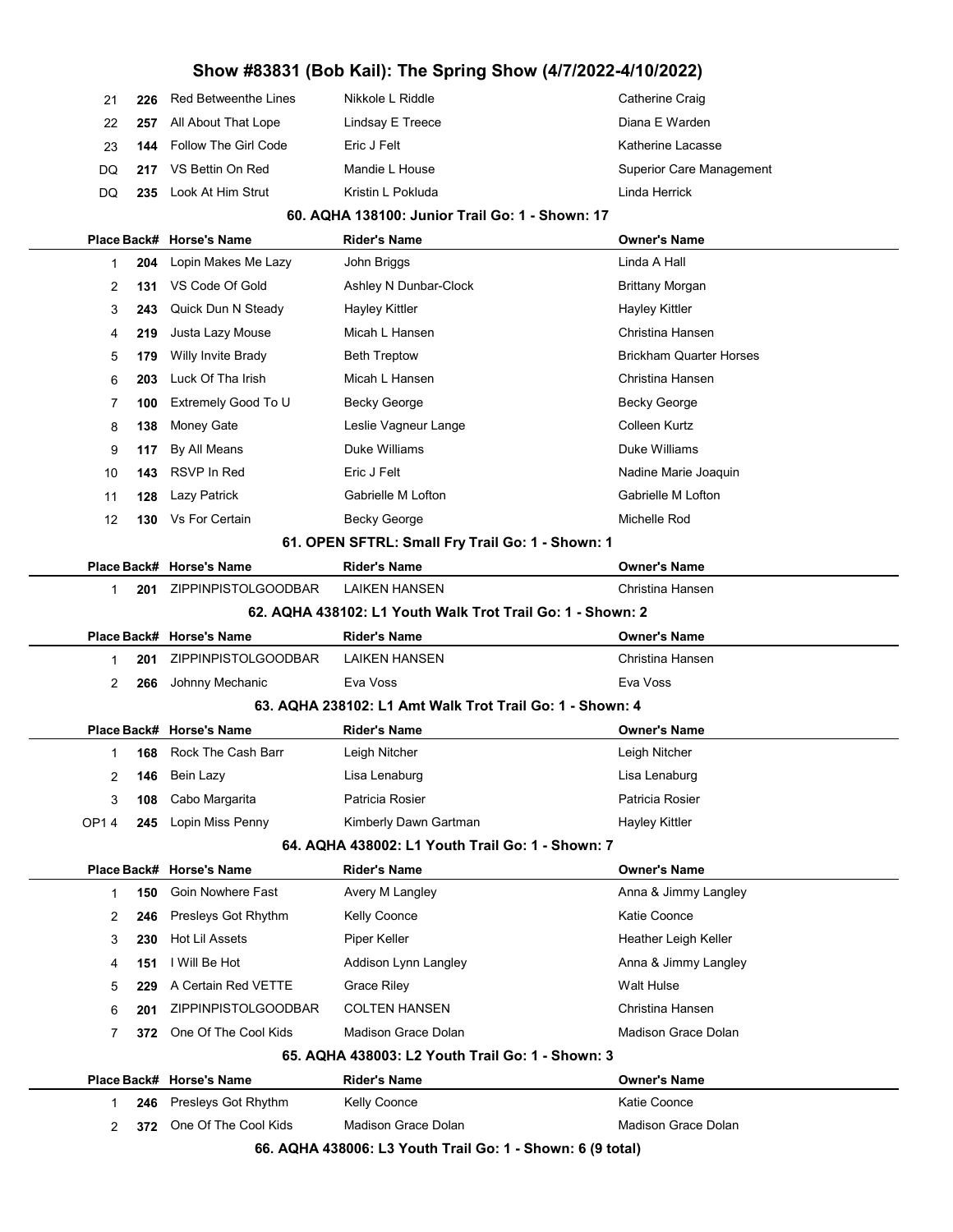|     |     | Place Back# Horse's Name  | <b>Rider's Name</b>                                                 | <b>Owner's Name</b>       |
|-----|-----|---------------------------|---------------------------------------------------------------------|---------------------------|
| 1   | 230 | <b>Hot Lil Assets</b>     | Piper Keller                                                        | Heather Leigh Keller      |
| 3   | 150 | <b>Goin Nowhere Fast</b>  | Avery M Langley                                                     | Anna & Jimmy Langley      |
| 4   | 229 | A Certain Red VETTE       | <b>Grace Riley</b>                                                  | <b>Walt Hulse</b>         |
| 5   | 250 | Interestedin Outlaws      | Alana Marie Stanton                                                 | <b>Bobbie Jo Stanton</b>  |
| 6   | 151 | I Will Be Hot             | Addison Lynn Langley                                                | Anna & Jimmy Langley      |
| 8   | 201 | ZIPPINPISTOLGOODBAR       | <b>COLTEN HANSEN</b>                                                | Christina Hansen          |
|     |     |                           | 67. OPEN ABYTRL: All Breed Youth Trail Go: 1 - Shown: 3             |                           |
|     |     | Place Back# Horse's Name  | <b>Rider's Name</b>                                                 | <b>Owner's Name</b>       |
| 1   | 229 | A Certain Red VETTE       | <b>Grace Riley</b>                                                  | <b>Walt Hulse</b>         |
| 2   | 266 | Johnny Mechanic           | Eva Voss                                                            | Eva Voss                  |
| 3   | 225 | LF Black Gold             | <b>Cadence Coates</b>                                               | <b>Cadence Coates</b>     |
|     |     |                           | 68. AQHA 138200: Senior Trail Go: 1 - Shown: 31                     |                           |
|     |     | Place Back# Horse's Name  | <b>Rider's Name</b>                                                 | <b>Owner's Name</b>       |
| 1   | 101 | Pf Put It N Park          | Will L Knabenshue                                                   | Carla Townsley            |
| 2   | 227 | Toucht                    | Jimmy Daurio                                                        | Kim Burrell Gutowski      |
| 3   | 149 | <b>Blaze Me Away</b>      | Evan R Knapp                                                        | Ruth Knapp                |
| 4   | 281 | <b>Best One Around</b>    | John Briggs                                                         | Heather Van Hooser        |
| 5   | 123 | VS Fashion Show           | <b>Becky George</b>                                                 | Kate Upton                |
| 6   | 124 | Chip Off Good Bar         | Jeff A Mellott                                                      | Eric Moden                |
| 7   | 202 | Irresistibly Hot          | Micah L Hansen                                                      | R Kirk &/Or Debra Sharp   |
| 8   | 118 | Dont I Look Good          | Duke Williams                                                       | Ashley Rutledge Roberts   |
| 9   | 163 | Hez Kool                  | Leslie Vagneur Lange                                                | Connie L Holtz            |
| 10  | 140 | <b>Rumors In The Dark</b> | Leslie Vagneur Lange                                                | Kendra Whitney            |
| 11  | 109 | Pf Shy Guy                | Elizabeth Knabenshue                                                | Carly Epp                 |
| 12  | 106 | <b>Cool Moves Mister</b>  | Will L Knabenshue                                                   | Dana Bloom                |
| 13T | 270 | PS Bringin The Bucks      | Stacey A Roberson                                                   | Natalie Ward              |
| 13T | 164 | Gota Lota Lazy            | <b>Beth Treptow</b>                                                 | Michele A Brickham        |
| 15  | 108 | Cabo Margarita            | Becky George                                                        | Patricia Rosier           |
| 16  | 311 | Photo Chute               | Stacey A Roberson                                                   | Annette L Cline           |
| 17  | 104 | The Perfect Martini       | Leslie Vagneur Lange                                                | Jean F And Gerald F Swiss |
| 18  | 145 | Live Laugh And Lope       | <b>Becky George</b>                                                 | Sherry Allen              |
| DQ  | 200 | Justa Touch To Much       | Julie Voge                                                          | Allison Bowen             |
| DQ  | 111 | Shes Willy Awesome        | <b>Butch Campbell</b>                                               | Patricia L Clements       |
| DQ  | 129 | Herecomeshoneybooboo      | Ashley N Dunbar-Clock                                               | Gabrielle M Lofton        |
| DQ  | 132 | Zippin A Breeze           | Ashley N Dunbar-Clock                                               | Susan Wilson              |
| DQ  | 146 | Bein Lazy                 | Will L Knabenshue                                                   | Lisa Lenaburg             |
|     |     |                           | 69. AQHA 475000: Youth Performance Halter Mares Go: 1 - Shown: 1    |                           |
|     |     | Place Back# Horse's Name  | <b>Rider's Name</b>                                                 | <b>Owner's Name</b>       |
| 1   | 250 | Interestedin Outlaws      | Alana Marie Stanton                                                 | Bobbie Jo Stanton         |
|     |     |                           | 70. AQHA 477000: Youth Performance Halter Geldings Go: 1 - Shown: 2 |                           |
|     |     | Place Back# Horse's Name  | <b>Rider's Name</b>                                                 | <b>Owner's Name</b>       |
| 1   | 201 | ZIPPINPISTOLGOODBAR       | <b>LAIKEN HANSEN</b>                                                | Christina Hansen          |
| 2   | 276 | Hes Not Justa Rumor       | Lily Corbin                                                         | Victoria Corbin           |
|     |     |                           | 71. AQHA 275000: Amt Performance Halter Mares Go: 1 - Shown: 6      |                           |
|     |     | Place Back# Horse's Name  | <b>Rider's Name</b>                                                 | <b>Owner's Name</b>       |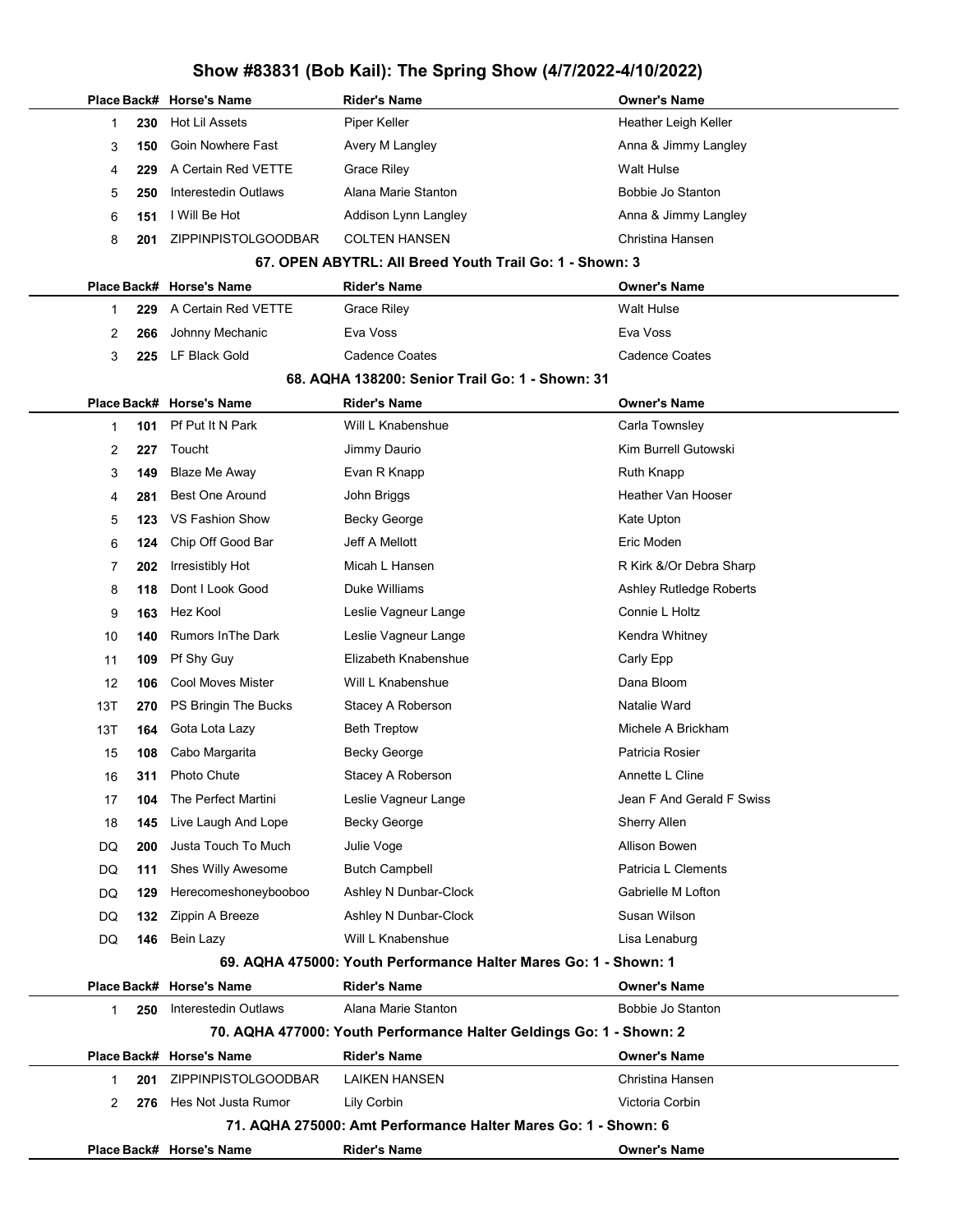|                                                                    |     | 132 7innin A Breeze      | Susan Wilson                 | Susan Wilson                   |  |  |
|--------------------------------------------------------------------|-----|--------------------------|------------------------------|--------------------------------|--|--|
|                                                                    |     | Place Back# Horse's Name | <b>Rider's Name</b>          | <b>Owner's Name</b>            |  |  |
| 72. AQHA 277000: Amt Performance Halter Geldings Go: 1 - Shown: 19 |     |                          |                              |                                |  |  |
| 6                                                                  | 219 | Justa Lazy Mouse         | Christina Hansen             | Christina Hansen               |  |  |
| 5                                                                  | 240 | Hunting For Candy        | <b>Christine Dietz</b>       | <b>Christine Dietz</b>         |  |  |
| 4                                                                  | 181 | Lazy Lookin Lady         | Morgan Brickham              | <b>Brickham Quarter Horses</b> |  |  |
| 3                                                                  |     | 362 Always The Best RV   | <b>Garrison Gene Phillis</b> | <b>Garrison Gene Phillis</b>   |  |  |
| 2                                                                  | 103 | Look Here Im Hot         | Jean Swiss                   | Jean F And Gerald F Swiss      |  |  |
|                                                                    | 202 | Irresistibly Hot         | Debra Sharp                  | R Kirk &/Or Debra Sharp        |  |  |

|   |     | Place Back# Horse's Name  | <b>Rider's Name</b>                                                | <b>Owner's Name</b>       |
|---|-----|---------------------------|--------------------------------------------------------------------|---------------------------|
|   |     |                           | 73. AQHA 273000: Amt Performance Halter Stallions Go: 1 - Shown: 1 |                           |
| 9 | 227 | Toucht                    | Kim Burrell Gutowski                                               | Kim Burrell Gutowski      |
| 8 | 237 | So Noticed                | Patty D Goodwin                                                    | Patty D Goodwin           |
|   | 243 | Quick Dun N Steady        | Hayley Kittler                                                     | Hayley Kittler            |
| 6 | 311 | <b>Photo Chute</b>        | Annette L Cline                                                    | Annette L Cline           |
| 5 |     | 273 Cuz Im Da Best        | Kelsey Garcia                                                      | Reese Garcia              |
| 4 | 376 | Triple X                  | Candace Jussen                                                     | Candace Jussen            |
| 3 | 104 | The Perfect Martini       | Jean Swiss                                                         | Jean F And Gerald F Swiss |
| 2 | 140 | <b>Rumors In The Dark</b> | Kendra Whitney                                                     | Kendra Whitney            |
|   | 132 | Zippin A Breeze           | Susan Wilson                                                       | Susan Wilson              |

|  | 278 One Notch Above | Emma Verplank | Emma Verplank |
|--|---------------------|---------------|---------------|
|  |                     |               |               |

| 74. AQHA 175000: Performance Halter Mares Go: 1 - Shown: |  |  |
|----------------------------------------------------------|--|--|
|----------------------------------------------------------|--|--|

|          |                                                                | Place Back# Horse's Name  | <b>Rider's Name</b>                                           | <b>Owner's Name</b>          |  |
|----------|----------------------------------------------------------------|---------------------------|---------------------------------------------------------------|------------------------------|--|
| 0        | 103                                                            | Look Here Im Hot          | Leslie Vagneur Lange                                          | Jean F And Gerald F Swiss    |  |
| 0        | 362                                                            | Always The Best RV        | Karissa Rose Tapia                                            | <b>Garrison Gene Phillis</b> |  |
| 0        | 202                                                            | Irresistibly Hot          | Micah L Hansen                                                | R Kirk &/Or Debra Sharp      |  |
|          |                                                                |                           | 75. AQHA 177000: Performance Halter Geldings Go: 1 - Shown: 5 |                              |  |
|          |                                                                | Place Back# Horse's Name  | <b>Rider's Name</b>                                           | <b>Owner's Name</b>          |  |
| 1        | 140                                                            | <b>Rumors In The Dark</b> | Leslie Vagneur Lange                                          | Kendra Whitney               |  |
| 2        | 137                                                            | Only Roger                | <b>Kevin Dukes</b>                                            | Marilyn Swick                |  |
| 3        | 165                                                            | <b>Krymsun Outlaw</b>     | Dawn Jindrich                                                 | Dawn Jindrich                |  |
| 4        | 311                                                            | Photo Chute               | Stacey A Roberson                                             | Annette L Cline              |  |
| 5        | 101                                                            | Pf Put It N Park          | Elizabeth Knabenshue                                          | Carla Townsley               |  |
|          | 76. AQHA 173000: Performance Halter Stallions Go: 1 - Shown: 3 |                           |                                                               |                              |  |
|          |                                                                | Place Back# Horse's Name  | <b>Rider's Name</b>                                           | <b>Owner's Name</b>          |  |
| 1        | 491                                                            | Spoonful Blues            | Kirt Wingate                                                  | Jim Loftin                   |  |
| 2        | 298                                                            | Dexter 77                 | <b>Jake Walker</b>                                            |                              |  |
| 3        | 278                                                            | One Notch Above           | <b>Renee Tidwell</b>                                          | Emma Verplank                |  |
|          | 78. AQHA 405500: Youth Two Yr Old Mares Go: 1 - Shown:         |                           |                                                               |                              |  |
|          |                                                                | Place Back# Horse's Name  | <b>Rider's Name</b>                                           | <b>Owner's Name</b>          |  |
| $\Omega$ | 444                                                            | She Has Secretes          | McKenna Gibson                                                | Carolyn Stewart              |  |
|          |                                                                |                           | 80. AQHA 405700: Youth Aged Mares Go: 1 - Shown:              |                              |  |
|          |                                                                | Place Back# Horse's Name  | <b>Rider's Name</b>                                           | <b>Owner's Name</b>          |  |
| $\Omega$ |                                                                | 153 Skai Fall             | Hozanah Hanon                                                 | Elizabeth Hanon              |  |
|          |                                                                |                           | 83. AQHA 205400: Amt Yearling Mares Go: 1 - Shown:            |                              |  |
|          |                                                                | Place Back# Horse's Name  | <b>Rider's Name</b>                                           | <b>Owner's Name</b>          |  |
| 0        |                                                                | 418 Oh Pinch Me           | Lon Smallwood                                                 |                              |  |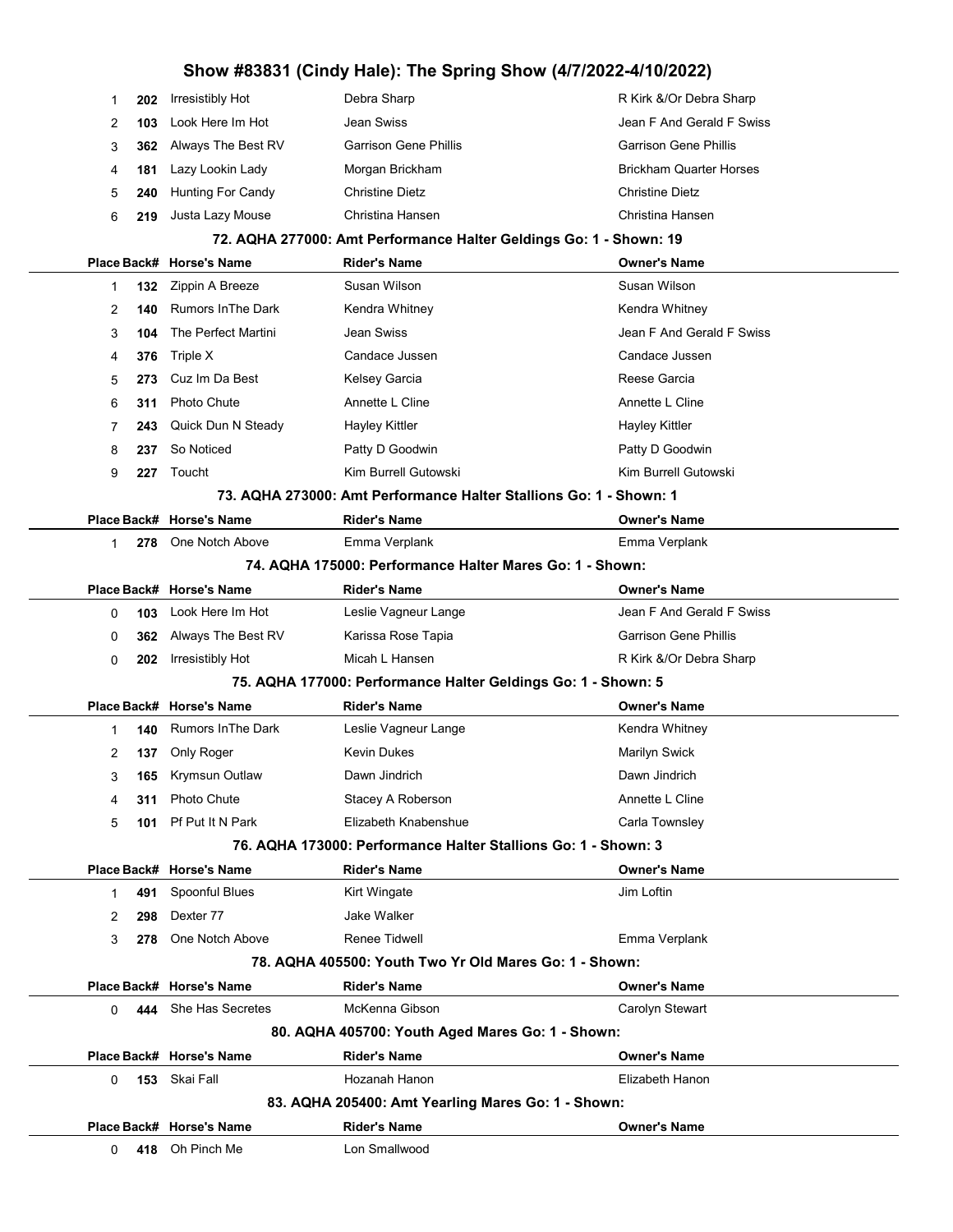|             |     |                                                    | Show #83831 (Cindy Hale): The Spring Show (4/7/2022-4/10/2022) |                                            |  |  |
|-------------|-----|----------------------------------------------------|----------------------------------------------------------------|--------------------------------------------|--|--|
| 0           |     | 442 KR Chocolate Kisses                            | Jeffery Wesley                                                 | Jeffery Wesley                             |  |  |
|             |     |                                                    | 84. AQHA 205500: Amt Two Yr Old Mares Go: 1 - Shown: 2         |                                            |  |  |
|             |     | Place Back# Horse's Name                           | <b>Rider's Name</b>                                            | <b>Owner's Name</b>                        |  |  |
| 1           | 444 | She Has Secretes                                   | Cara McMillian-Gibson                                          | Carolyn Stewart                            |  |  |
| 2           | 415 | Ultrasuade                                         | Sally Ann Sullivan                                             |                                            |  |  |
|             |     |                                                    | 85. AQHA 205600: Amt Three Yr Old Mares Go: 1 - Shown: 1       |                                            |  |  |
|             |     | Place Back# Horse's Name                           | <b>Rider's Name</b>                                            | <b>Owner's Name</b>                        |  |  |
| 1           | 366 | NL Leather N Lace                                  | <b>Christie Anne Brown</b>                                     | Christie Anne Brown                        |  |  |
|             |     |                                                    | 86. AQHA 205700: Amt Aged Mares Go: 1 - Shown:                 |                                            |  |  |
| Place Back# |     | <b>Horse's Name</b>                                | <b>Rider's Name</b>                                            | <b>Owner's Name</b>                        |  |  |
| 0           | 436 | <b>Pretty Charming</b>                             | Pam Taylor                                                     |                                            |  |  |
| 0           | 452 | MagniFicense                                       | Dan Fox                                                        | Dan Fox                                    |  |  |
| 0           | 168 | Rock The Cash Barr                                 | Leigh Nitcher                                                  | Leigh Nitcher                              |  |  |
|             |     |                                                    | 89. AQHA 105400: Yearling Mares Go: 1 - Shown:                 |                                            |  |  |
|             |     | Place Back# Horse's Name                           | <b>Rider's Name</b>                                            | <b>Owner's Name</b>                        |  |  |
| 0           | 418 | Oh Pinch Me                                        | Kathy Smallwood                                                |                                            |  |  |
| 0           | 445 | <b>KR Dancin All Night</b>                         | Monte Horn                                                     | Carolyn Stewart                            |  |  |
| 0           | 442 | <b>KR Chocolate Kisses</b>                         | Jeffery Wesley                                                 | Jeffery Wesley                             |  |  |
|             |     | 90. AQHA 105500: Two Yr Old Mares Go: 1 - Shown: 3 |                                                                |                                            |  |  |
| Place Back# |     | <b>Horse's Name</b>                                | <b>Rider's Name</b>                                            | <b>Owner's Name</b>                        |  |  |
| 1           | 444 | She Has Secretes                                   | Monte Horn                                                     | Carolyn Stewart                            |  |  |
| 2           | 439 | Omymy                                              | Jason Smith                                                    |                                            |  |  |
| 3           | 415 | Ultrasuade                                         | P Keith Longacre                                               |                                            |  |  |
|             |     |                                                    | 91. AQHA 105600: Three Yr Old Mares Go: 1 - Shown: 3           |                                            |  |  |
| Place Back# |     | <b>Horse's Name</b>                                | <b>Rider's Name</b>                                            | <b>Owner's Name</b>                        |  |  |
| 1           | 366 | NL Leather N Lace                                  | P Keith Longacre                                               | <b>Christie Anne Brown</b>                 |  |  |
| 2           | 434 | I Gotta Fancy Secret                               | Mike McMillian                                                 | F Rogers/Frieda Rogers And                 |  |  |
| 3           | 379 | Limited Edition Lexi                               | Nikki Longacre                                                 |                                            |  |  |
|             |     |                                                    | 92. AQHA 105700: Aged Mares Go: 1 - Shown: 2                   |                                            |  |  |
|             |     | Place Back# Horse's Name                           | <b>Rider's Name</b>                                            | <b>Owner's Name</b>                        |  |  |
| 1           | 436 | <b>Pretty Charming</b>                             | Jason Smith                                                    |                                            |  |  |
| 2           | 452 | MagniFicense                                       | Luke Castle ()                                                 | Dan Fox                                    |  |  |
|             |     |                                                    | 93. AQHA 101200: Grand Champion Mares Go: 1 - Shown: 4         |                                            |  |  |
|             |     | Place Back# Horse's Name                           | <b>Rider's Name</b>                                            | <b>Owner's Name</b><br>Christie Anne Brown |  |  |
| 0           | 366 | <b>NL Leather N Lace</b>                           | P Keith Longacre                                               |                                            |  |  |
| 0           | 436 | <b>Pretty Charming</b>                             | Jason Smith                                                    |                                            |  |  |
| 0           | 444 | She Has Secretes                                   | Monte Horn                                                     | Carolyn Stewart                            |  |  |
| 0           | 452 | MagniFicense                                       | Luke Castle ()                                                 | Dan Fox                                    |  |  |
|             |     |                                                    | 97. AQHA 407600: Youth Three Yr Old Geldings Go: 1 - Shown: 2  |                                            |  |  |
|             |     | Place Back# Horse's Name                           | <b>Rider's Name</b>                                            | <b>Owner's Name</b>                        |  |  |
| 1           | 443 | Legends Secret                                     | McKenna Gibson                                                 | Carolyn Stewart                            |  |  |
| 2           | 513 | Big Kiddin Kid                                     | Macey Standridge                                               | Charles Or Linda Cline                     |  |  |
|             |     |                                                    | 98. AQHA 407700: Youth Aged Geldings Go: 1 - Shown: 2          |                                            |  |  |
|             |     | Place Back# Horse's Name                           | <b>Rider's Name</b>                                            | <b>Owner's Name</b>                        |  |  |
| 1           | 514 | Always Kiddin Around                               | Macey Standridge                                               | Charles Or Linda Cline                     |  |  |
| 2           | 265 | <b>Big Time Goodbar</b>                            | Reagan Laughlin                                                | Melinda Laughlin                           |  |  |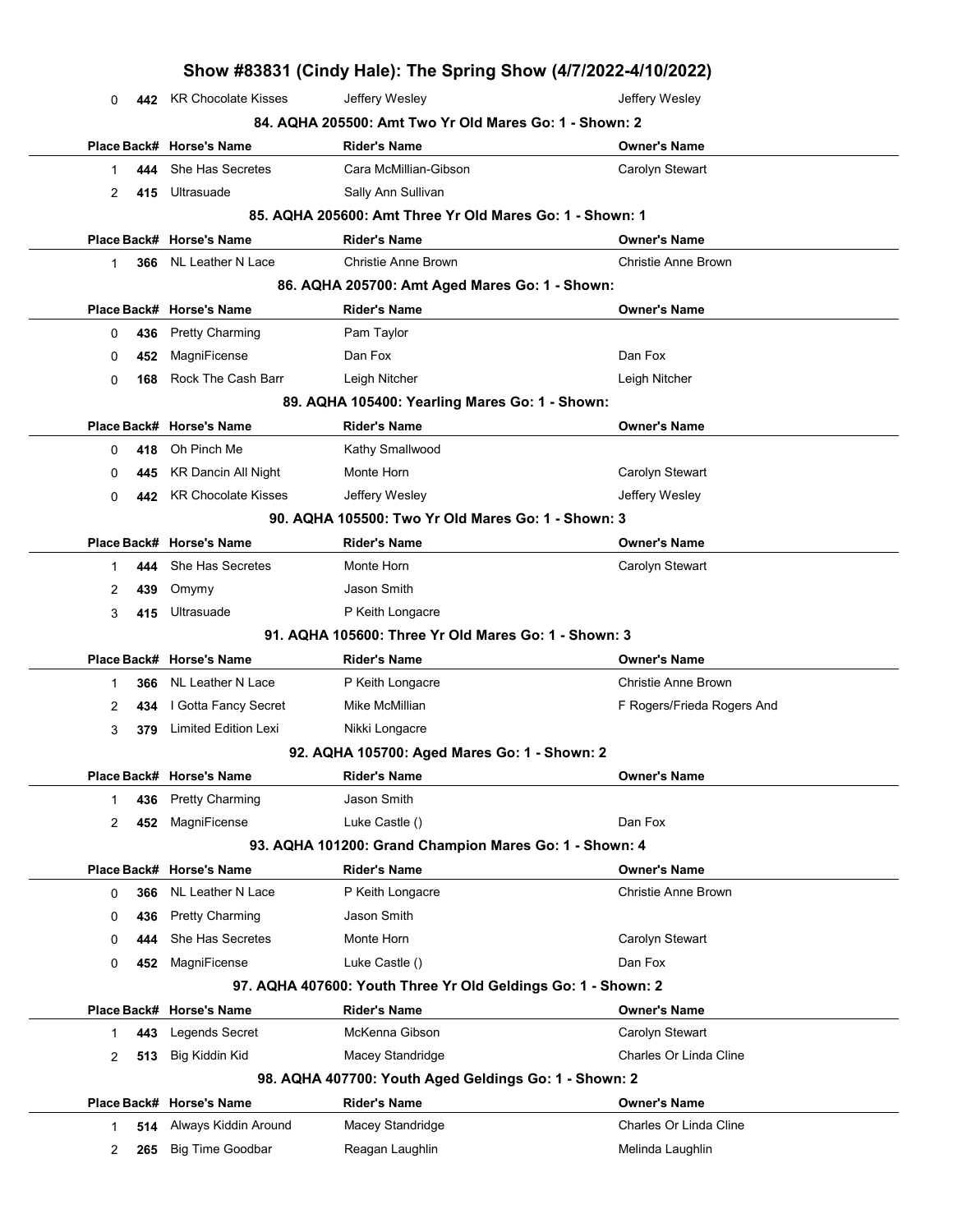99. AQHA 401400: Youth Grand Champion Geldings Go: 1 - Shown: 2

|              |     | Place Back# Horse's Name | Rider's Name                                                     | <b>Owner's Name</b>             |
|--------------|-----|--------------------------|------------------------------------------------------------------|---------------------------------|
| 0            | 443 | Legends Secret           | McKenna Gibson                                                   | Carolyn Stewart                 |
| 0            |     | 514 Always Kiddin Around | Macey Standridge                                                 | Charles Or Linda Cline          |
|              |     |                          | 102. AQHA 207500: Amt Two Yr Old Geldings Go: 1 - Shown: 1       |                                 |
|              |     | Place Back# Horse's Name | <b>Rider's Name</b>                                              | <b>Owner's Name</b>             |
| $\mathbf{1}$ |     | 437 Mud Bubbles          | Pam Taylor                                                       |                                 |
|              |     |                          | 103. AQHA 207600: Amt Three Yr Old Geldings Go: 1 - Shown: 1     |                                 |
|              |     | Place Back# Horse's Name | <b>Rider's Name</b>                                              | <b>Owner's Name</b>             |
| $\mathbf{1}$ |     | 443 Legends Secret       | Cara McMillian-Gibson                                            | Carolyn Stewart                 |
|              |     |                          | 104. AQHA 207700: Amt Aged Geldings Go: 1 - Shown: 2             |                                 |
|              |     | Place Back# Horse's Name | <b>Rider's Name</b>                                              | <b>Owner's Name</b>             |
| $\mathbf 1$  |     | 345 E Ventually          | Robert Jerome Herman                                             | Superior Care Management        |
| 2            |     | 435 Gotta Ante Up        | Lauren M Portman                                                 | Anita Wiescamp                  |
|              |     |                          | 105. AQHA 201400: Amt Grand Champion Gelding Go: 1 - Shown: 2    |                                 |
|              |     | Place Back# Horse's Name | <b>Rider's Name</b>                                              | <b>Owner's Name</b>             |
| 0            | 437 | <b>Mud Bubbles</b>       | Pam Taylor                                                       |                                 |
| 0            |     | 345 E Ventually          | Robert Jerome Herman                                             | <b>Superior Care Management</b> |
|              |     |                          | 106. AQHA 201500: Amt Reserve Champion Gelding Go: 1 - Shown: 3  |                                 |
|              |     | Place Back# Horse's Name | <b>Rider's Name</b>                                              | <b>Owner's Name</b>             |
| 0            | 437 | <b>Mud Bubbles</b>       | Pam Taylor                                                       |                                 |
| 0            | 435 | Gotta Ante Up            | Lauren M Portman                                                 | Anita Wiescamp                  |
| $\Omega$     |     | 345 E Ventually          | Robert Jerome Herman                                             | <b>Superior Care Management</b> |
|              |     |                          | 109. AQHA 107600: Three Yr Old Geldings Go: 1 - Shown: 2         |                                 |
|              |     | Place Back# Horse's Name | <b>Rider's Name</b>                                              | <b>Owner's Name</b>             |
| 1            |     | 443 Legends Secret       | Monte Horn                                                       | Carolyn Stewart                 |
| 2            |     | 513 Big Kiddin Kid       | Amber Wright                                                     | Charles Or Linda Cline          |
|              |     |                          | 110. AQHA 107700: Aged Geldings Go: 1 - Shown: 3                 |                                 |
|              |     | Place Back# Horse's Name | <b>Rider's Name</b>                                              | <b>Owner's Name</b>             |
| 1            |     | 435 Gotta Ante Up        | Mike McMillian                                                   | Anita Wiescamp                  |
| 2            |     | 514 Always Kiddin Around | Lindsay Black                                                    | Charles Or Linda Cline          |
| 3            |     | 265 Big Time Goodbar     | Melinda Laughlin                                                 | Melinda Laughlin                |
|              |     |                          | 111. AQHA 101400: Grand Champion Geldings Go: 1 - Shown: 2       |                                 |
|              |     | Place Back# Horse's Name | <b>Rider's Name</b>                                              | <b>Owner's Name</b>             |
| 0            | 443 | Legends Secret           | Monte Horn                                                       | Carolyn Stewart                 |
| 0            |     | 435 Gotta Ante Up        | Mike McMillian                                                   | Anita Wiescamp                  |
|              |     |                          | 113. AQHA 203100: Amt Yearling Stallions Go: 1 - Shown: 1        |                                 |
|              |     | Place Back# Horse's Name | <b>Rider's Name</b>                                              | <b>Owner's Name</b>             |
| 1            |     | 416 Prominence           | Dan Fox                                                          | Dan Fox                         |
|              |     |                          | 117. AQHA 201000: Amt Grand Champion Stallion Go: 1 - Shown: 1   |                                 |
|              |     | Place Back# Horse's Name | <b>Rider's Name</b>                                              | <b>Owner's Name</b>             |
| 0            |     | 416 Prominence           | Dan Fox                                                          | Dan Fox                         |
|              |     |                          | 118. AQHA 201100: Amt Reserve Champion Stallion Go: 1 - Shown: 1 |                                 |
|              |     | Place Back# Horse's Name | <b>Rider's Name</b>                                              | <b>Owner's Name</b>             |
| 0            |     | 416 Prominence           | Dan Fox                                                          | Dan Fox                         |
|              |     |                          |                                                                  |                                 |

119. AQHA 103100: Yearling Stallions Go: 1 - Shown: 3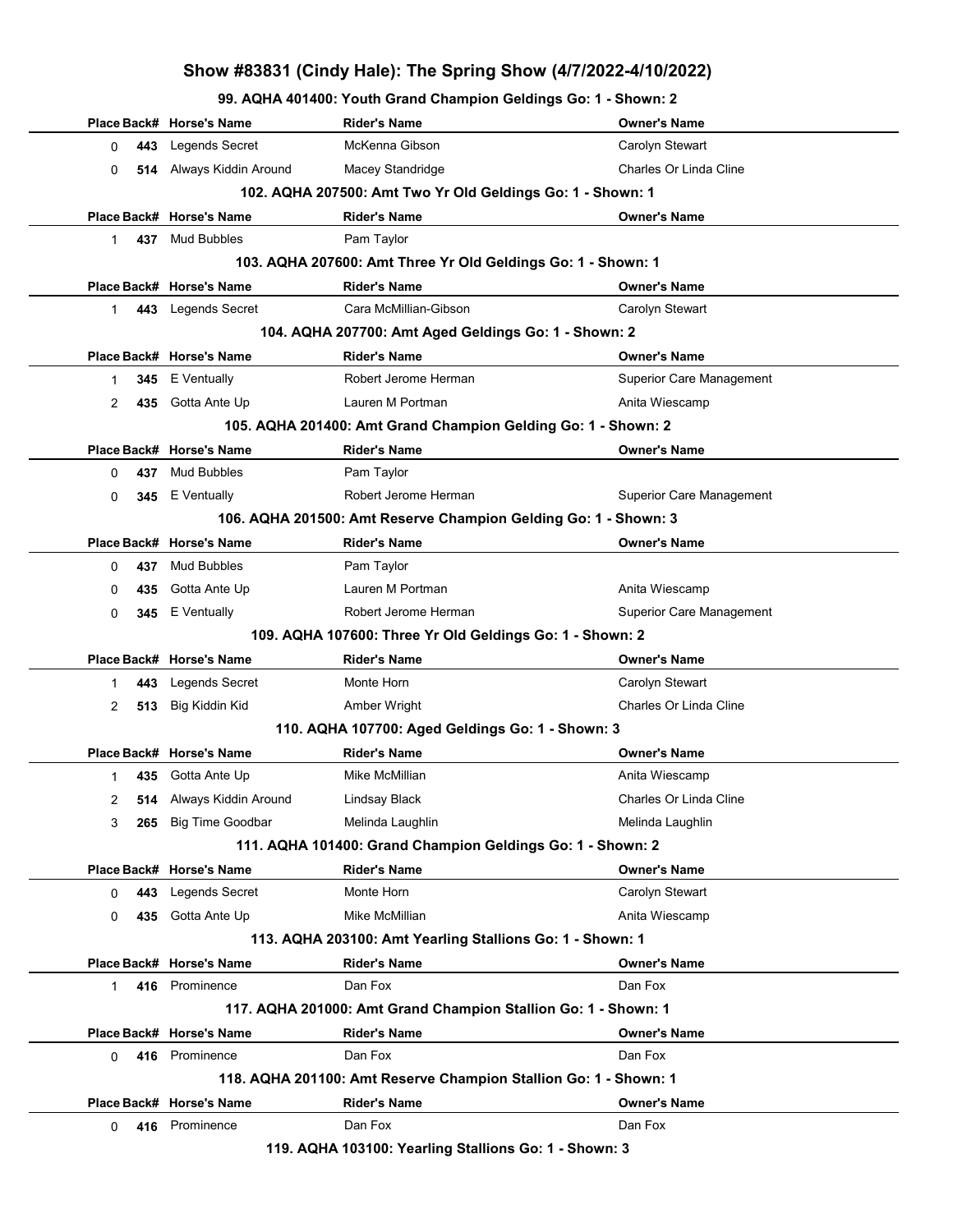|           | Place Back# Horse's Name | <b>Rider's Name</b>                                          | <b>Owner's Name</b>             |
|-----------|--------------------------|--------------------------------------------------------------|---------------------------------|
| 416<br>1  | Prominence               | Tim Finkenbinder                                             | Dan Fox                         |
| 2<br>451  | Am I Kiddin You          | Luke Castle ()                                               | Charles Or Linda Cline          |
| 3<br>419  | Spectacular              | Kathy Smallwood                                              |                                 |
|           |                          | 120. AQHA 103200: Two Yr Old Stallions Go: 1 - Shown: 1      |                                 |
|           | Place Back# Horse's Name | <b>Rider's Name</b>                                          | <b>Owner's Name</b>             |
| 431<br>1  | IAm The One And Only     | Mike McMillian                                               | Jannee And Dominic Pugliani     |
|           |                          | 136. AQHA 154000: Pleasure Driving Go: 1 - Shown: 2          |                                 |
|           | Place Back# Horse's Name | <b>Rider's Name</b>                                          | <b>Owner's Name</b>             |
| 269<br>1  | Al Ways Couture          | Stacey A Roberson                                            | Dr. Kimberly M Roark            |
| 2<br>136  | Zip N The Dreams         | Kevin Dukes                                                  | Annelise Sophiea                |
|           |                          | 138. AQHA 136004: L1 Western Riding Go: 1 - Shown: 16        |                                 |
|           | Place Back# Horse's Name | <b>Rider's Name</b>                                          | <b>Owner's Name</b>             |
| 158<br>1  | Sheza Potential Diva     | Leonard Berryhill                                            | Robin Otto                      |
| 2<br>156  | Shes One Na Million      | Will L Knabenshue                                            | Cynthia Keeton Rosson           |
| 3<br>150  | Goin Nowhere Fast        | Leonard Berryhill                                            | Anna & Jimmy Langley            |
| 118<br>4  | Dont I Look Good         | Alyssa M Casa                                                | Ashley Rutledge Roberts         |
| 5<br>147  | Kiss Me Im Lazy          | Mandie L House                                               | Marcia Gillespie                |
| 6<br>127  | VS Flat Out Cool         | Charlie I Cole                                               | <b>Bonnie Sheren</b>            |
| 7<br>206  | Lopin For The Ladys      | Micah L Hansen                                               | Julianne Hornig                 |
| 8<br>152  | The Right Mechanic       | Mandie L House                                               | Anna & Jimmy Langley            |
| 9<br>123  | VS Fashion Show          | <b>Becky George</b>                                          | Kate Upton                      |
| 336<br>10 | My Own Cowboy Story      | Leonard Berryhill                                            | Rana Orsan                      |
| 126<br>DQ | Pass The Black Gold      | Ashley N Dunbar-Clock                                        | Cynthia Roth                    |
| 116<br>DQ | Glowin Red Hot           | Alyssa M Casa                                                | Susanne Wilkerson               |
| DQ<br>114 | Made To Be Lazy          | Duke Williams                                                | Ella Roberts                    |
| DQ<br>217 | VS Bettin On Red         | Leonard Berryhill                                            | <b>Superior Care Management</b> |
| DQ<br>205 | To Cool To Be Hot        | Micah L Hansen                                               | Addisyn Brooke Albers           |
|           |                          | 140. AQHA 236002: L1 Amt Western Riding Go: 1 - Shown: 8     |                                 |
|           | Place Back# Horse's Name | <b>Rider's Name</b>                                          | <b>Owner's Name</b>             |
| 292<br>1  | Only After You           | Millie Landon                                                | Tara Landon                     |
| 2<br>237  | So Noticed               | Patty D Goodwin                                              | Patty D Goodwin                 |
| 3<br>126  | Pass The Black Gold      | Cynthia Roth                                                 | Cynthia Roth                    |
| 252<br>4  | Mighto Machine           | Joanne Lollis                                                | Joanne Lollis                   |
| 328<br>5  | Zipping Hot Secret       | Darlene Kaupke                                               | Darlene Kaupke                  |
| 6<br>163  | Hez Kool                 | Connie L Holtz                                               | Connie L Holtz                  |
| DQ<br>272 | Lopin A Hot Streak       | Kate Toomey Evans                                            | Kate Toomey Evans               |
| 227<br>DQ | Toucht                   | Kim Burrell Gutowski                                         | Kim Burrell Gutowski            |
|           |                          | 141. AQHA 436002: L1 Youth Western Riding Go: 1 - Shown: 4   |                                 |
|           | Place Back# Horse's Name | <b>Rider's Name</b>                                          | <b>Owner's Name</b>             |
| 230<br>1  | Hot Lil Assets           | Piper Keller                                                 | Heather Leigh Keller            |
| 151<br>2  | I Will Be Hot            | Addison Lynn Langley                                         | Anna & Jimmy Langley            |
| 3<br>157  | Hesjustalovemachine      | Elizabeth Vinson                                             | Dallas Zaloudek                 |
| 229<br>DQ | A Certain Red VETTE      | <b>Grace Riley</b>                                           | Walt Hulse                      |
|           |                          | 142. AQHA 236800: Amt Select Western Riding Go: 1 - Shown: 6 |                                 |
|           | Place Back# Horse's Name | <b>Rider's Name</b>                                          | <b>Owner's Name</b>             |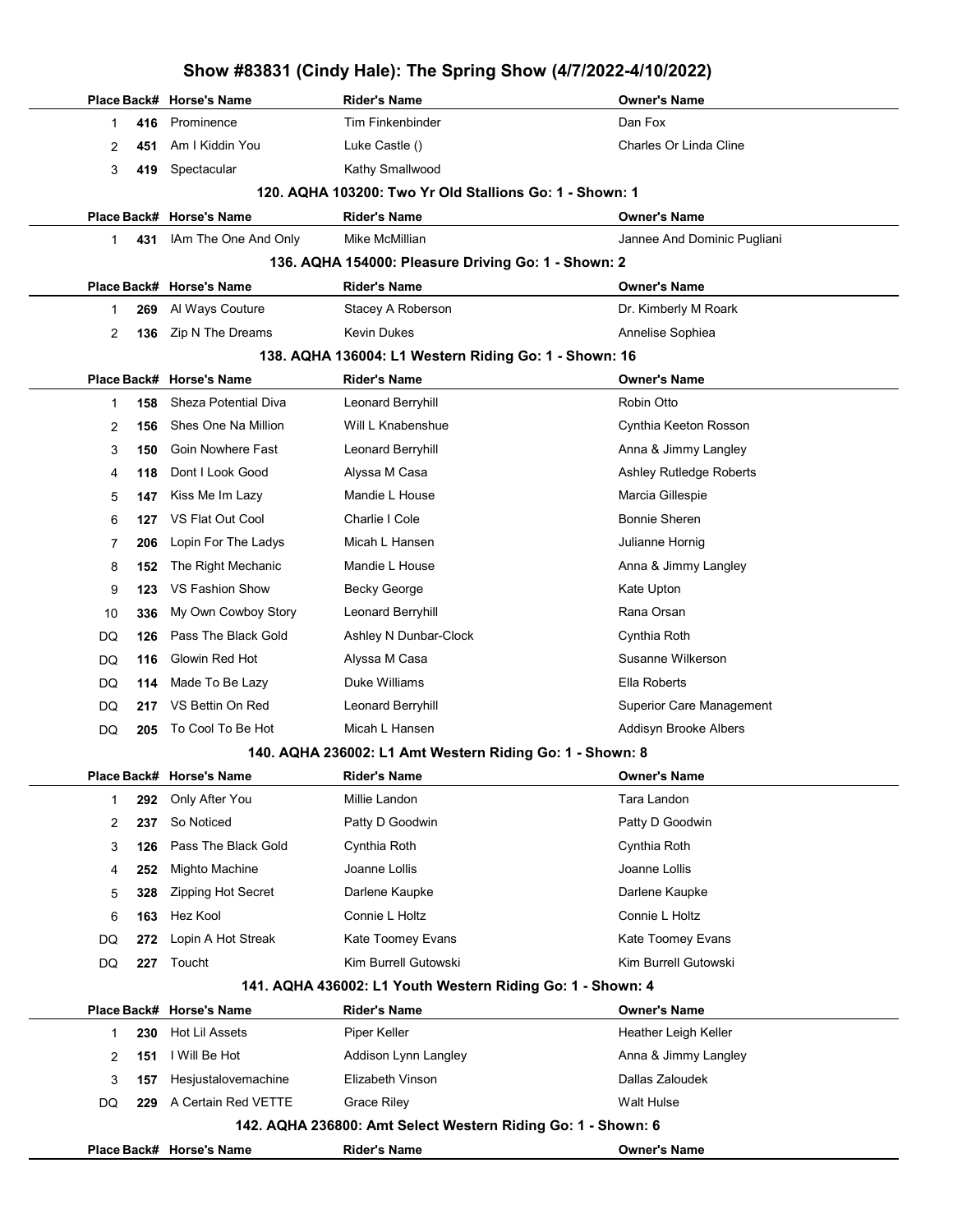|           |                            | Show #83831 (Bob Kail): The Spring Show (4/7/2022-4/10/2022)         |                              |
|-----------|----------------------------|----------------------------------------------------------------------|------------------------------|
| 119<br>1  | All But Sudden             | Robert D Huver II                                                    | Rob And Jane Huver           |
| 2<br>101  | Pf Put It N Park           | Carla Townsley                                                       | Carla Townsley               |
| 3<br>156  | Shes One Na Million        | Cynthia Keeton Rosson                                                | Cynthia Keeton Rosson        |
| 376<br>4  | Triple X                   | Candace Jussen                                                       | Candace Jussen               |
| 132<br>DQ | Zippin A Breeze            | Susan Wilson                                                         | Susan Wilson                 |
| 328<br>DQ | <b>Zipping Hot Secret</b>  | Darlene Kaupke                                                       | Darlene Kaupke               |
|           |                            | 143. AQHA 236000: Amt Western Riding Go: 1 - Shown: 3                |                              |
|           | Place Back# Horse's Name   | <b>Rider's Name</b>                                                  | <b>Owner's Name</b>          |
| 292<br>1  | Only After You             | Millie Landon                                                        | Tara Landon                  |
| 2<br>272  | Lopin A Hot Streak         | Kate Toomey Evans                                                    | Kate Toomey Evans            |
| DQ<br>154 | Dun Ben Noticed            | Dr Shelley Dawn Grissom                                              | Dr Shelley Dawn Grissom      |
|           |                            | 144. AQHA 436000: Youth Western Riding Go: 1 - Shown: 2              |                              |
|           | Place Back# Horse's Name   | <b>Rider's Name</b>                                                  | <b>Owner's Name</b>          |
| 230<br>1  | Hot Lil Assets             | Piper Keller                                                         | Heather Leigh Keller         |
| 2<br>151  | I Will Be Hot              | Addison Lynn Langley                                                 | Anna & Jimmy Langley         |
|           |                            | 146. AQHA 142004: L1 Western Pleasure Go: 1 - Shown: 5               |                              |
|           | Place Back# Horse's Name   | <b>Rider's Name</b>                                                  | <b>Owner's Name</b>          |
| 105<br>1  | Iceing On The Cake         | Will L Knabenshue                                                    | Donna C Nichols              |
| 362<br>2  | Always The Best RV         | Eric J Felt                                                          | <b>Garrison Gene Phillis</b> |
| 3<br>266  | Johnny Mechanic            | Micah L Hansen                                                       | Eva Voss                     |
| 253<br>4  | <b>Classic Potential</b>   | Alison Muzyka                                                        | John Pawelek                 |
| 5<br>130  | Vs For Certain             | <b>Becky George</b>                                                  | Michelle Rod                 |
|           |                            | 147. AQHA 242102: L1 Amt Walk Trot Western Pleasure Go: 1 - Shown: 6 |                              |
|           | Place Back# Horse's Name   | <b>Rider's Name</b>                                                  | <b>Owner's Name</b>          |
| 367<br>1  | Flashin My Martinis        | <b>Tammy Sanders</b>                                                 | <b>Tammy Sanders</b>         |
| 2<br>241  | Im Smooth N Dreamy         | Amanda Denise Johnson                                                | Amanda Denise Johnson        |
| 3<br>146  | Bein Lazy                  | Lisa Lenaburg                                                        | Lisa Lenaburg                |
|           |                            |                                                                      |                              |
| 235<br>4  | Look At Him Strut          | Linda Herrick                                                        | Linda Herrick                |
| 5<br>307  | Sweethart Invitation       | Jayden Kreska                                                        | Jayden Kreska                |
| 6<br>168  | Rock The Cash Barr         | Leigh Nitcher                                                        | Leigh Nitcher                |
|           |                            | 148. OPEN ABAWP: All Breed Amt Western Pleasure Go: 1 - Shown: 4     |                              |
|           | Place Back# Horse's Name   | <b>Rider's Name</b>                                                  | <b>Owner's Name</b>          |
| 306<br>1  | Impulse Of Hope            | <b>Katie Tellor</b>                                                  | <b>Katie Tellor</b>          |
| 2<br>316  | Whoose On First            | Leane K Capps                                                        | Leane K Capps                |
| 3<br>162  | <b>Vitals Are Good</b>     | Cathy Seim                                                           | Cathy Seim                   |
| 338<br>4  | <b>Pistoll Pete</b>        | <b>Haley Adams</b>                                                   | <b>Haley Adams</b>           |
|           |                            | 149. AQHA 242802: L1 Amt Select Western Pleasure Go: 1 - Shown: 11   |                              |
|           | Place Back# Horse's Name   | <b>Rider's Name</b>                                                  | <b>Owner's Name</b>          |
| 158<br>1  | Sheza Potential Diva       | Robin Otto                                                           | Robin Otto                   |
| 2<br>126  | Pass The Black Gold        | Cynthia Roth                                                         | Cynthia Roth                 |
| 3<br>245  | Lopin Miss Penny           | Kimberly Dawn Gartman                                                | <b>Hayley Kittler</b>        |
| 291<br>4  | Shes Certainly Lazy        | Tina King                                                            | Tina King                    |
| 5<br>377  | The Whiskey Mmade Me       | Kathy Hood                                                           | Kathy Hood                   |
| 6<br>215  | <b>Huntin The Flatline</b> | Linda A Hall                                                         | Linda A Hall                 |
| 7<br>125  | Pretensioso                | Lisa Foreman Stewart                                                 | Lisa Foreman Stewart         |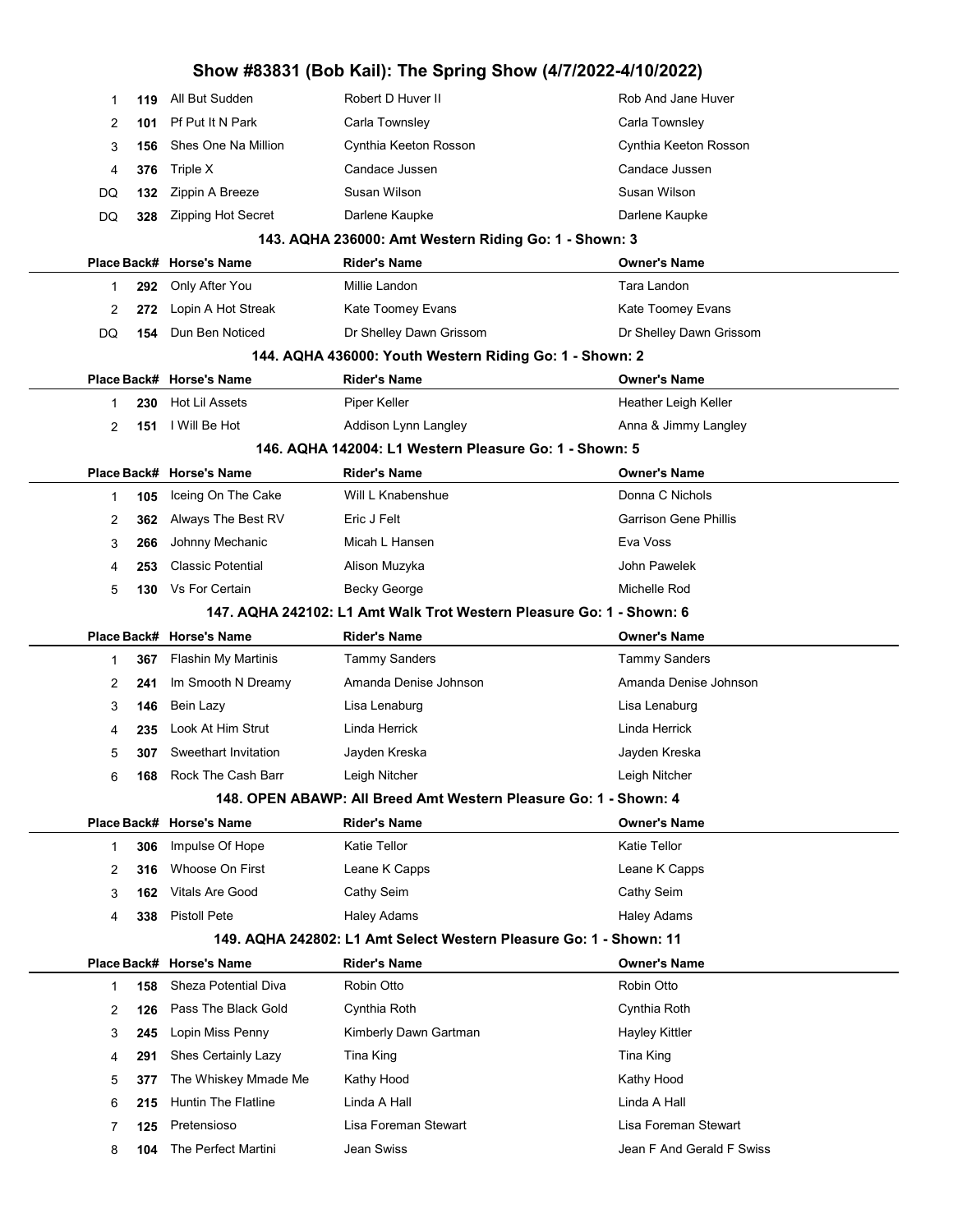122 Hitt The Jackpot Cynthia Carden Cynthia Carden 150. AQHA 242800: Amt Select Western Pleasure Go: 1 - Shown: 6 Place Back# Horse's Name Rider's Name Owner's Name 122 Hitt The Jackpot Cynthia Carden Cynthia Carden 126 Pass The Black Gold Cynthia Roth Cynthia Roth 3 382 Spicy Martini Girl Steven A Sternlof Steven A Sternlof Steven A Sternlof 125 Pretensioso Lisa Foreman Stewart Lisa Foreman Stewart

### 151. AQHA 142100: Junior Western Pleasure Go: 1 - Shown: 4

**143** RSVP In Red **Nadine Marie Joaquin** Nadine Marie Joaquin

DQ 132 Zippin A Breeze Susan Wilson Susan Wilson Susan Wilson

|   |     | Place Back# Horse's Name | <b>Rider's Name</b> | <b>Owner's Name</b>  |
|---|-----|--------------------------|---------------------|----------------------|
|   | 363 | Dreams Made Of This      | Eric J Felt         | Nadine Marie Joaquin |
|   | 365 | Venture South            | Adam Blake Smith    | Stacy Muzljakovich   |
| 3 |     | 105 Iceing On The Cake   | Will L Knabenshue   | Donna C Nichols      |
| 4 | 383 | Got What I Got           | Bradley D Ost       | Morgan Miller        |
|   |     |                          |                     |                      |

#### 152. AQHA 242002: L1 Amt Western Pleasure Go: 1 - Shown: 5

|   |     | Place Back# Horse's Name | <b>Rider's Name</b> | <b>Owner's Name</b> |
|---|-----|--------------------------|---------------------|---------------------|
|   | 306 | Impulse Of Hope          | Katie Tellor        | <b>Katie Tellor</b> |
|   | 200 | Justa Touch To Much      | Allison Bowen       | Allison Bowen       |
|   | 338 | Pistoll Pete             | Haley Adams         | <b>Haley Adams</b>  |
| 4 | 264 | Zippen In My Sleep       | Sarah Clymer        | Sarah Clymer        |
| 5 | 142 | Alias Goodbar            | Stormy Vaughn       | Stormy Vaughn       |
|   |     |                          |                     |                     |

#### 153. AQHA 242000: Amt Western Pleasure Go: 1 - Shown: 5

|    |     | Place Back# Horse's Name | <b>Rider's Name</b>          | <b>Owner's Name</b>          |
|----|-----|--------------------------|------------------------------|------------------------------|
|    | 219 | Justa Lazy Mouse         | Christina Hansen             | Christina Hansen             |
|    | 243 | Quick Dun N Steady       | Hayley Kittler               | Hayley Kittler               |
|    | 140 | Rumors InThe Dark        | Kendra Whitney               | Kendra Whitney               |
| 4  | 224 | Too Lazy To Pay          | <b>Russell Keith Mueller</b> | <b>Russell Keith Mueller</b> |
| DQ | 200 | Justa Touch To Much      | Allison Bowen                | Allison Bowen                |
|    |     |                          |                              |                              |

#### 154. AQHA 442102: L1 Youth Walk Trot Western Pleasure Go: 1 - Shown: 6

|   |     | Place Back# Horse's Name   | <b>Rider's Name</b>     | <b>Owner's Name</b>   |
|---|-----|----------------------------|-------------------------|-----------------------|
|   | 224 | Too Lazy To Pay            | <b>Brooklyn Mueller</b> | Russell Keith Mueller |
| 2 | 257 | All About That Lope        | Maddie Dawson           | Diana E Warden        |
| 3 | 271 | <b>Shez Pebbles</b>        | Mia Spingola            |                       |
| 4 | 201 | <b>ZIPPINPISTOLGOODBAR</b> | <b>LAIKEN HANSEN</b>    | Christina Hansen      |
| 5 | 153 | Skai Fall                  | Hozanah Hanon           | Elizabeth Hanon       |
| 6 | 261 | <b>Truly That Simple</b>   | Emma Frick              |                       |

#### 155. OPEN ABYWP: All Breed Youth Western Pleasure Go: 1 - Shown: 2

|   |     | Place Back# Horse's Name | <b>Rider's Name</b>                                          | <b>Owner's Name</b>             |
|---|-----|--------------------------|--------------------------------------------------------------|---------------------------------|
|   | 225 | LF Black Gold            | Cadence Coates                                               | Cadence Coates                  |
| 2 | 266 | Johnny Mechanic          | Eva Voss                                                     | Eva Voss                        |
|   |     |                          | 156. AQHA 442002: L1 Youth Western Pleasure Go: 1 - Shown: 5 |                                 |
|   |     | Place Back# Horse's Name | <b>Rider's Name</b>                                          | <b>Owner's Name</b>             |
|   |     | 276 Hes Not Justa Rumor  | Lily Corbin                                                  | Victoria Corbin                 |
| 2 | 196 | Vital Signs R Stable     | Ella Kate Herman                                             | <b>Superior Care Management</b> |
| 3 | 266 | Johnny Mechanic          | Eva Voss                                                     | Eva Voss                        |
|   |     |                          |                                                              |                                 |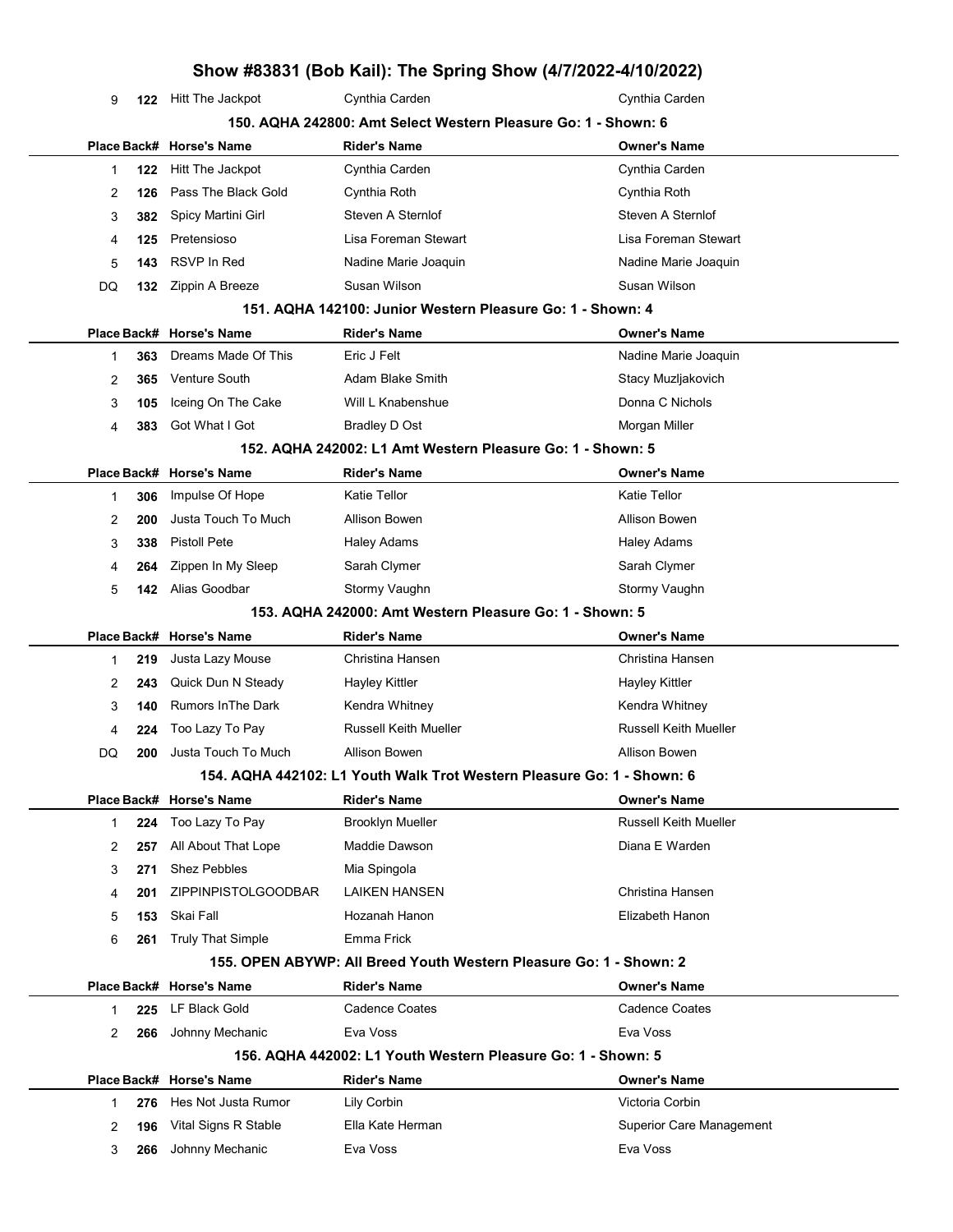|    |     |                            | Show #83831 (Bob Kail): The Spring Show (4/7/2022-4/10/2022)           |                                 |
|----|-----|----------------------------|------------------------------------------------------------------------|---------------------------------|
| 4  | 201 | ZIPPINPISTOLGOODBAR        | <b>COLTEN HANSEN</b>                                                   | Christina Hansen                |
| 5  | 265 | <b>Big Time Goodbar</b>    | Renna Laughlin                                                         | Melinda Laughlin                |
|    |     |                            | 157. AQHA 442000: Youth Western Pleasure Go: 1 - Shown: 3              |                                 |
|    |     | Place Back# Horse's Name   | <b>Rider's Name</b>                                                    | <b>Owner's Name</b>             |
| 1  | 276 | Hes Not Justa Rumor        | Lily Corbin                                                            | Victoria Corbin                 |
| 2  | 196 | Vital Signs R Stable       | Ella Kate Herman                                                       | <b>Superior Care Management</b> |
| 3  | 372 | One Of The Cool Kids       | Madison Grace Dolan                                                    | Madison Grace Dolan             |
|    |     |                            | 158. AQHA 142200: Senior Western Pleasure Go: 1 - Shown: 6             |                                 |
|    |     | Place Back# Horse's Name   | <b>Rider's Name</b>                                                    | <b>Owner's Name</b>             |
| 1  | 205 | To Cool To Be Hot          | Micah L Hansen                                                         | Addisyn Brooke Albers           |
| 2  | 140 | <b>Rumors In The Dark</b>  | Leslie Vagneur Lange                                                   | Kendra Whitney                  |
| 3  | 316 | Whoose On First            | Adam Blake Smith                                                       | Leane K Capps                   |
| 4  | 122 | Hitt The Jackpot           | Cynthia Carden                                                         | Cynthia Carden                  |
| 5  | 361 | One Code Of Red            | Eric J Felt                                                            | Robin Loreth                    |
| DQ | 155 | <b>Western Dreams</b>      | Will L Knabenshue                                                      | Cynthia Rosson                  |
|    |     |                            | 159. OPEN SFWP: Small Fry Western Pleasure Go: 1 - Shown: 2            |                                 |
|    |     | Place Back# Horse's Name   | <b>Rider's Name</b>                                                    | <b>Owner's Name</b>             |
| 1  | 280 | Hot In My Blue Jeans       | Finley Faith Magdeburg                                                 | Finley Faith Magdeburg          |
| 2  | 201 | <b>ZIPPINPISTOLGOODBAR</b> | LAIKEN HANSEN                                                          | Christina Hansen                |
|    |     |                            | 160. OPEN SFHMS: Small Fry Horsemanship Go: 1 - Shown: 2               |                                 |
|    |     | Place Back# Horse's Name   | <b>Rider's Name</b>                                                    | <b>Owner's Name</b>             |
| 1  | 201 | ZIPPINPISTOLGOODBAR        | <b>LAIKEN HANSEN</b>                                                   | Christina Hansen                |
| 2  | 280 | Hot In My Blue Jeans       | Finley Faith Magdeburg                                                 | Finley Faith Magdeburg          |
|    |     |                            | 161. AQHA 440102: L1 Youth Walk Trot Horsemanship Go: 1 - Shown: 4     |                                 |
|    |     | Place Back# Horse's Name   | <b>Rider's Name</b>                                                    | <b>Owner's Name</b>             |
| 1  | 153 | Skai Fall                  | Hozanah Hanon                                                          | Elizabeth Hanon                 |
| 2  | 254 | Zip N Pulsion              | Maddie Dawson                                                          | Mike And Laura Dawson           |
| 3  | 261 | <b>Truly That Simple</b>   | Emma Frick                                                             |                                 |
| 4  | 224 | Too Lazy To Pay            | Brooklyn Mueller                                                       | Russell Keith Mueller           |
|    |     |                            | 162. AQHA 240102: L1 Amt Walk Trot Horsemanship Go: 1 - Shown: 5       |                                 |
|    |     | Place Back# Horse's Name   | <b>Rider's Name</b>                                                    | <b>Owner's Name</b>             |
| 1  | 315 | Sheza Blazing Zip          | Leane K Capps                                                          | Leane K Capps                   |
| 2  | 168 | Rock The Cash Barr         | Leigh Nitcher                                                          | Leigh Nitcher                   |
| 3  | 235 | Look At Him Strut          | Linda Herrick                                                          | Linda Herrick                   |
| 4  | 146 | Bein Lazy                  | Lisa Lenaburg                                                          | Lisa Lenaburg                   |
| 5  | 307 | Sweethart Invitation       | Jayden Kreska                                                          | Jayden Kreska                   |
|    |     |                            | 163. OPEN ABAHMS: All Breed Amt Horsemanship Go: 1 - Shown: 5          |                                 |
|    |     | Place Back# Horse's Name   | <b>Rider's Name</b>                                                    | <b>Owner's Name</b>             |
| 1  | 162 | Vitals Are Good            | Cathy Seim                                                             | Cathy Seim                      |
| 2  | 239 | Always Bet On Black        | <b>Ashley Mauney</b>                                                   | <b>William Mauney</b>           |
| 3  | 141 | Whos Lazy Now              | Ann Nordquist                                                          | Kristen Kahler                  |
| 4  | 233 | Double Gold Trigger        | Sheri Catania                                                          | Sheri Catania                   |
| DQ | 170 | Tell A Good Tail           | Callie McCarthy                                                        | Jodell B Johnston               |
|    |     |                            | 164. AQHA 240802: L1 Amt Select Western Horsemanship Go: 1 - Shown: 17 |                                 |
|    |     | Place Back# Horse's Name   | <b>Rider's Name</b>                                                    | <b>Owner's Name</b>             |
| 0  | 147 | Kiss Me Im Lazy            | Marcia Gillespie                                                       | Marcia Gillespie                |
|    |     |                            |                                                                        |                                 |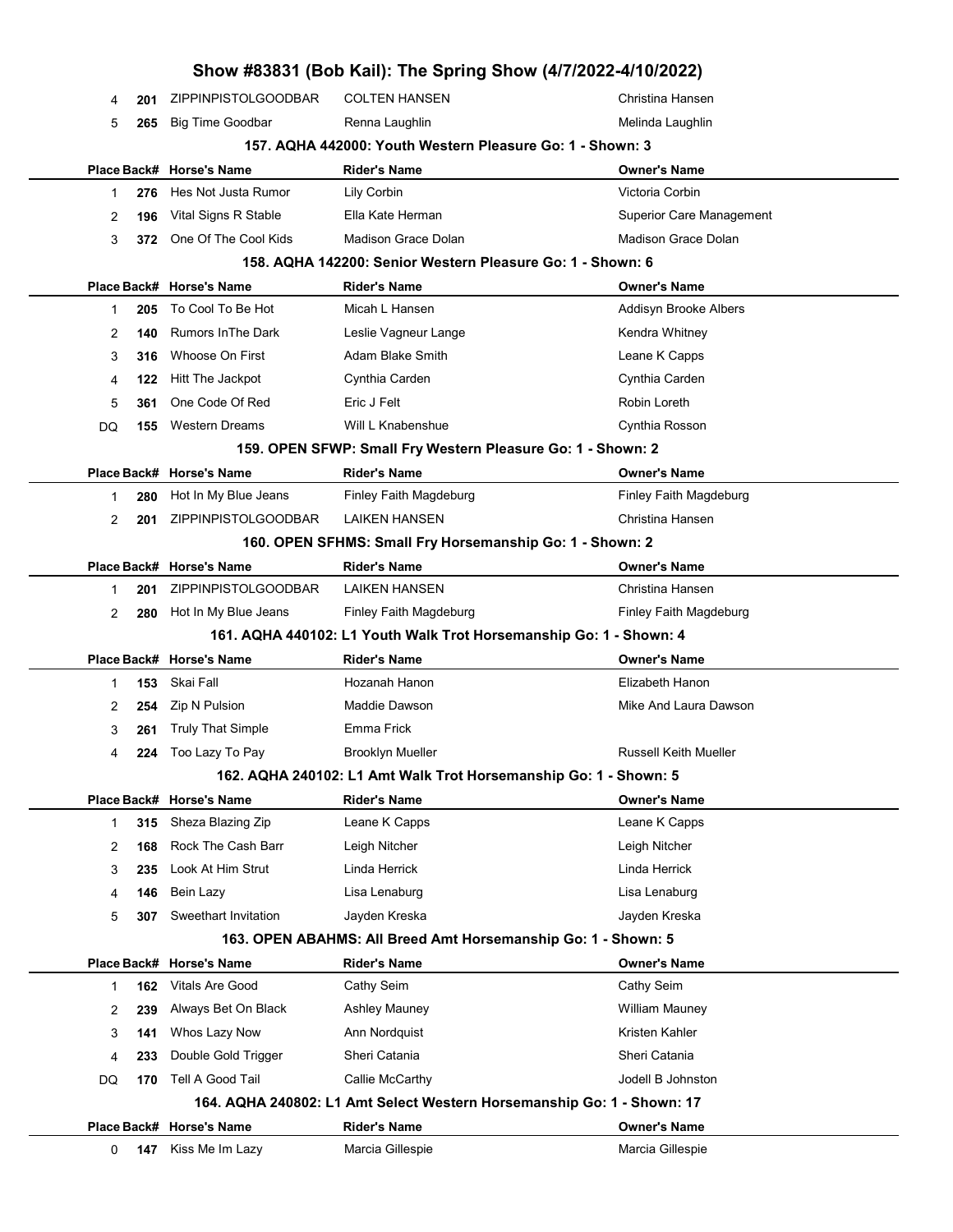| 1 | 155 | <b>Western Dreams</b>       | Cynthia Keeton Rosson                                                            | Cynthia Rosson            |
|---|-----|-----------------------------|----------------------------------------------------------------------------------|---------------------------|
| 2 | 126 | Pass The Black Gold         | Cynthia Roth                                                                     | Cynthia Roth              |
| 3 | 173 | Theperfectmargarita         | Lynise M Marshall                                                                | Kim Bombard               |
| 4 | 122 | Hitt The Jackpot            | Cynthia Carden                                                                   | Cynthia Carden            |
| 5 | 311 | <b>Photo Chute</b>          | Annette L Cline                                                                  | Annette L Cline           |
| 6 | 291 | Shes Certainly Lazy         | Tina King                                                                        | Tina King                 |
| 7 | 208 | Ima Mr Cool Package         | Roberta Jaye                                                                     | Roberta Jaye              |
| 8 | 377 | The Whiskey Mmade Me        | Kathy Hood                                                                       | Kathy Hood                |
| 9 | 141 | Whos Lazy Now               | Ann Nordquist                                                                    | Kristen Kahler            |
|   |     |                             | 165. AQHA 240803: L2 Amt Select Western Horsemanship Go: 1 - Shown: 16           |                           |
|   |     | Place Back# Horse's Name    | <b>Rider's Name</b>                                                              | <b>Owner's Name</b>       |
| 1 | 237 | So Noticed                  | Patty D Goodwin                                                                  | Patty D Goodwin           |
| 2 | 126 | Pass The Black Gold         | Cynthia Roth                                                                     | Cynthia Roth              |
| 3 | 125 | Pretensioso                 | Lisa Foreman Stewart                                                             | Lisa Foreman Stewart      |
| 4 | 101 | Pf Put It N Park            | Carla Townsley                                                                   | Carla Townsley            |
| 5 | 141 | Whos Lazy Now               | Ann Nordquist                                                                    | Kristen Kahler            |
| 6 | 233 | Double Gold Trigger         | Sheri Catania                                                                    | Sheri Catania             |
| 7 | 311 | Photo Chute                 | Annette L Cline                                                                  | Annette L Cline           |
| 8 | 240 | <b>Hunting For Candy</b>    | <b>Christine Dietz</b>                                                           | <b>Christine Dietz</b>    |
| 9 | 377 | The Whiskey Mmade Me        | Kathy Hood                                                                       | Kathy Hood                |
|   |     |                             | 166. AQHA 240806: L3 Amt Select Western Horsemanship Go: 1 - Shown: 5 (21 total) |                           |
|   |     | Place Back# Horse's Name    | <b>Rider's Name</b>                                                              | <b>Owner's Name</b>       |
| 1 | 119 | All But Sudden              | Robert D Huver II                                                                | Rob And Jane Huver        |
| 3 | 204 | Lopin Makes Me Lazy         | <b>Sharon Hanks</b>                                                              | Linda A Hall              |
| 5 | 231 | A Martini Girl              | Heather Leigh Keller                                                             | Heather Leigh Keller      |
| 8 | 227 | Toucht                      | Kim Burrell Gutowski                                                             | Kim Burrell Gutowski      |
|   |     |                             | 167. AQHA 240002: L1 Amt Western Horsemanship Go: 1 - Shown: 9                   |                           |
|   |     | Place Back# Horse's Name    | Rider's Name                                                                     | <b>Owner's Name</b>       |
| 1 |     | 264 Zippen In My Sleep      | Sarah Clymer                                                                     | Sarah Clymer              |
| 2 |     | <b>384</b> A Certain Luxury | <b>Lindy Terry</b>                                                               | <b>Lindy Terry</b>        |
| 3 | 142 | Alias Goodbar               | Stormy Vaughn                                                                    | Stormy Vaughn             |
| 4 | 273 | Cuz Im Da Best              | Kelsey Garcia                                                                    | Reese Garcia              |
| 5 | 183 | VS Ride The Line            | Lindsey Sue York                                                                 | <b>Brenda Salsbury</b>    |
| 6 | 161 | Why Not Be Lazy             | Cathy Seim                                                                       | Cathy Seim                |
| 7 | 211 | Bonnaroo Blue               | Kathy Green                                                                      | Kathy Green               |
| 8 | 170 | Tell A Good Tail            | Callie McCarthy                                                                  | Jodell B Johnston         |
| 9 | 371 | <b>Hunting For Unicorns</b> | Kayla Herl                                                                       | Kayla Hurl                |
|   |     |                             | 168. AQHA 240003: L2 Amt Western Horsemanship Go: 1 - Shown: 13                  |                           |
|   |     | Place Back# Horse's Name    | <b>Rider's Name</b>                                                              | <b>Owner's Name</b>       |
| 1 | 243 | Quick Dun N Steady          | Hayley Kittler                                                                   | <b>Hayley Kittler</b>     |
| 2 | 272 | Lopin A Hot Streak          | Kate Toomey Evans                                                                | Kate Toomey Evans         |
| 3 | 210 | <b>CP President Cahill</b>  | Janislynn Dorris                                                                 | Nick And Janislynn Dorris |
| 4 | 176 | Mmade To Order              | Harley K Huff                                                                    | Harley K Huff             |
| 5 | 219 | Justa Lazy Mouse            | Christina Hansen                                                                 | Christina Hansen          |
| 6 | 154 | Dun Ben Noticed             | Dr Shelley Dawn Grissom                                                          | Dr Shelley Dawn Grissom   |
| 7 | 200 | Justa Touch To Much         | Allison Bowen                                                                    | Allison Bowen             |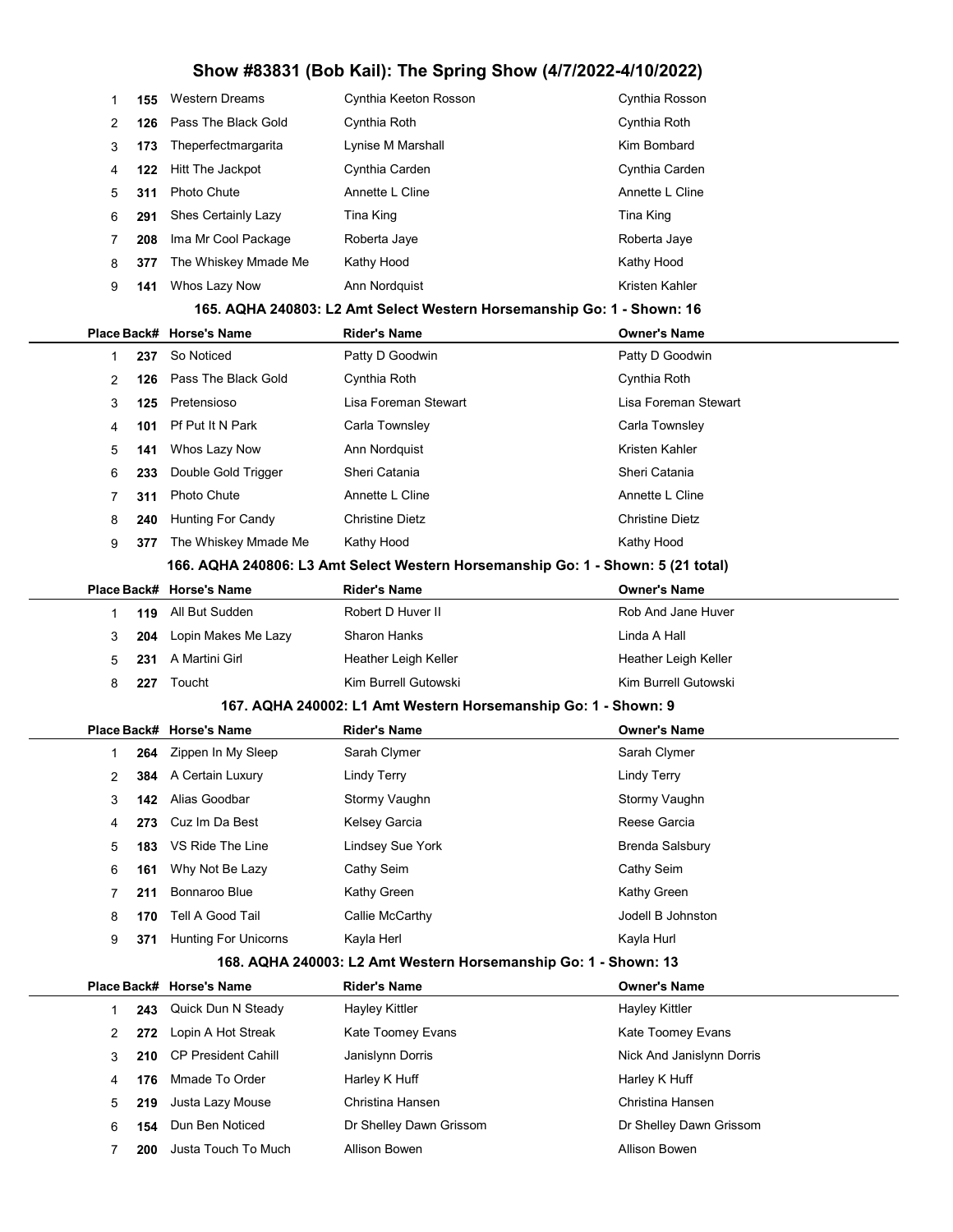|             |     |                          | Show #83831 (Bob Kail): The Spring Show (4/7/2022-4/10/2022)                |                                 |
|-------------|-----|--------------------------|-----------------------------------------------------------------------------|---------------------------------|
| 8           | 218 | Good Deal Better         | <b>Chandry Nelson</b>                                                       | <b>Chandry Nelson</b>           |
| 9           | 183 | VS Ride The Line         | Lindsey Sue York                                                            | <b>Brenda Salsbury</b>          |
|             |     |                          | 169. AQHA 240006: L3 Amt Western Horsemanship Go: 1 - Shown: 3 (16 total)   |                                 |
| Place Back# |     | <b>Horse's Name</b>      | <b>Rider's Name</b>                                                         | Owner's Name                    |
| 1           | 292 | Only After You           | Millie Landon                                                               | Tara Landon                     |
| 3           | 238 | Grace Kelly              | Jamie Radebaugh                                                             | Jamie Radebaugh                 |
| 8           | 224 | Too Lazy To Pay          | <b>Russell Keith Mueller</b>                                                | <b>Russell Keith Mueller</b>    |
|             |     |                          | 170. OPEN ABYHMS: All Breed Youth Horsemanship Go: 1 - Shown: 4             |                                 |
| Place Back# |     | <b>Horse's Name</b>      | <b>Rider's Name</b>                                                         | <b>Owner's Name</b>             |
| 1           | 339 | Lazy Intentions          | London Liner                                                                | Lorren And Barry Tarp           |
| 2           | 266 | Johnny Mechanic          | Eva Voss                                                                    | Eva Voss                        |
| 3           | 157 | Hesjustalovemachine      | Elizabeth Vinson                                                            | Dallas Zaloudek                 |
| 4           | 225 | LF Black Gold            | <b>Cadence Coates</b>                                                       | Cadence Coates                  |
|             |     |                          | 171. AQHA 440002: L1 Youth Western Horsemanship Go: 1 - Shown: 15           |                                 |
| Place Back# |     | <b>Horse's Name</b>      | <b>Rider's Name</b>                                                         | <b>Owner's Name</b>             |
| 1           | 339 | Lazy Intentions          | London Liner                                                                | Lorren And Barry Tarp           |
| 2           | 276 | Hes Not Justa Rumor      | Lily Corbin                                                                 | Victoria Corbin                 |
| 3           | 151 | I Will Be Hot            | Addison Lynn Langley                                                        | Anna & Jimmy Langley            |
| 4           | 263 | <b>Justin Beamer</b>     | Samantha Heilers                                                            | Amanda Heilers                  |
| 5           | 133 | Definition Of Lazy       | Ava Glenn                                                                   | Ava Glenn                       |
| 6           | 259 | Chips Hoofin Slow        | Simone West                                                                 | Simone West                     |
| 7           | 265 | <b>Big Time Goodbar</b>  | Renna Laughlin                                                              | Melinda Laughlin                |
| 8           | 157 | Hesjustalovemachine      | Elizabeth Vinson                                                            | Dallas Zaloudek                 |
| 9           | 229 | A Certain Red VETTE      | <b>Grace Riley</b>                                                          | Walt Hulse                      |
|             |     |                          | 172. AQHA 440003: L2 Youth Western Horsemanship Go: 1 - Shown: 10           |                                 |
|             |     | Place Back# Horse's Name | <b>Rider's Name</b>                                                         | <b>Owner's Name</b>             |
| 1           | 339 | Lazy Intentions          | London Liner                                                                | Lorren And Barry Tarp           |
| 2           | 276 | Hes Not Justa Rumor      | Lily Corbin                                                                 | Victoria Corbin                 |
| 3           |     | 151 I Will Be Hot        | Addison Lynn Langley                                                        | Anna & Jimmy Langley            |
| 4           | 372 | One Of The Cool Kids     | Madison Grace Dolan                                                         | <b>Madison Grace Dolan</b>      |
| 5           | 262 | Come On Lets Cruise      | ELLIE KATE WILBURN                                                          | ELLIE KATE WILBURN              |
| 6           | 150 | Goin Nowhere Fast        | Avery M Langley                                                             | Anna & Jimmy Langley            |
| 7           | 263 | Justin Beamer            | Samantha Heilers                                                            | Amanda Heilers                  |
| 8           | 265 | <b>Big Time Goodbar</b>  | Renna Laughlin                                                              | Melinda Laughlin                |
| 9           | 364 | Machine Shopping         | Madilyn Marie Bradley                                                       | Madilyn Marie Bradley           |
|             |     |                          | 173. AQHA 440006: L3 Youth Western Horsemanship Go: 1 - Shown: 5 (15 total) |                                 |
| Place Back# |     | Horse's Name             | <b>Rider's Name</b>                                                         | <b>Owner's Name</b>             |
| 1           | 250 | Interestedin Outlaws     | Alana Marie Stanton                                                         | Bobbie Jo Stanton               |
| 2           | 230 | Hot Lil Assets           | Piper Keller                                                                | Heather Leigh Keller            |
| 6           | 231 | A Martini Girl           | Tatum Keller                                                                | Heather Leigh Keller            |
| 7           | 159 | RR Its Suddenly Nite     | Caroline Lynn Herman                                                        | <b>Superior Care Management</b> |
| 10          | 246 | Presleys Got Rhythm      | Kelly Coonce                                                                | Katie Coonce                    |
|             |     |                          | 174. OPEN ABAHSE: All Breed Amt Hunt Seat Equitation Go: 1 - Shown: 1       |                                 |
|             |     | Place Back# Horse's Name | <b>Rider's Name</b>                                                         | Owner's Name                    |
| 1           | 239 | Always Bet On Black      | Ashley Mauney                                                               | <b>William Mauney</b>           |
|             |     |                          | 175. OPEN LEADLI: Lead Line Go: 1 - Shown: 4                                |                                 |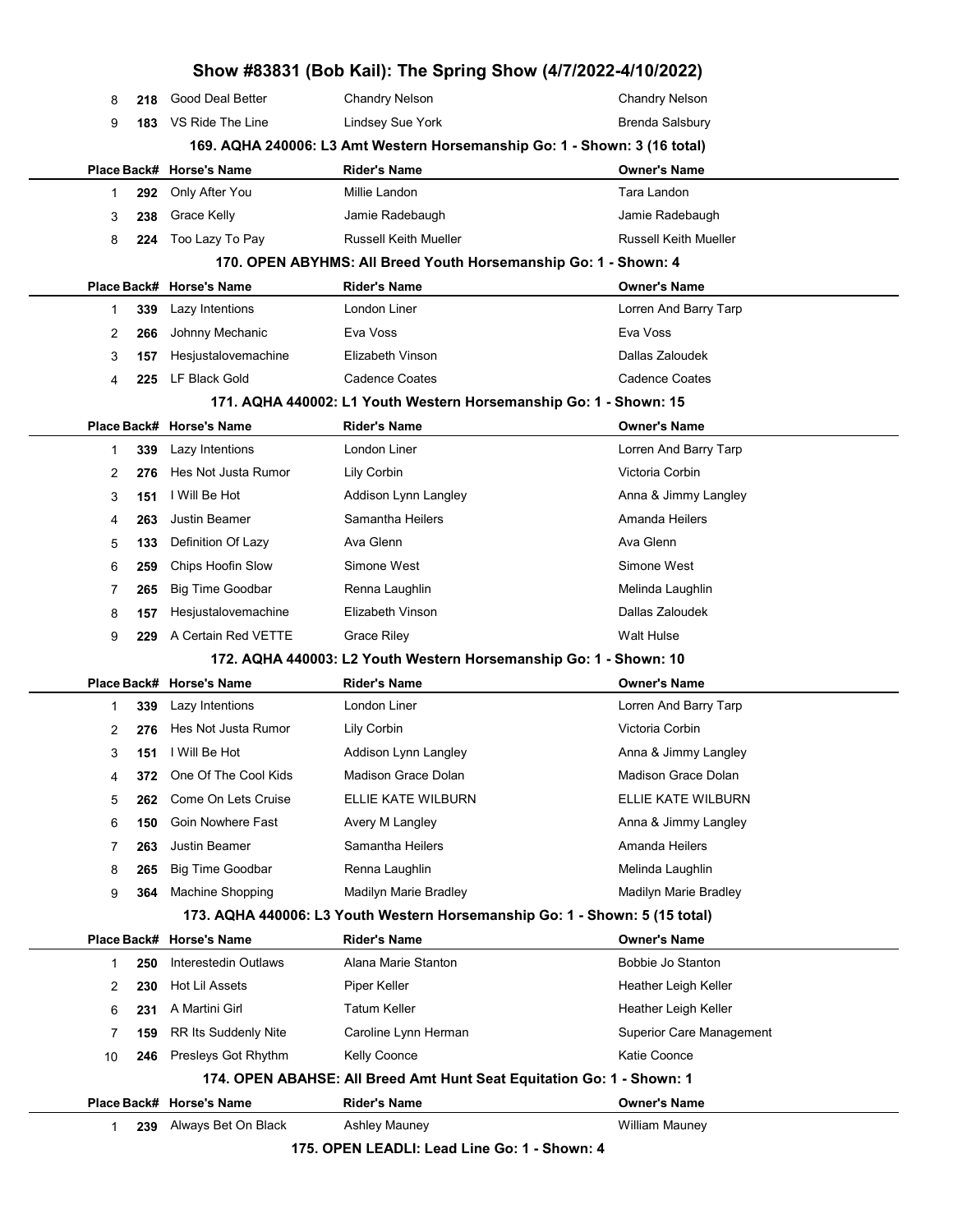|  |     | Place Back# Horse's Name | Rider's Name    | <b>Owner's Name</b>       |
|--|-----|--------------------------|-----------------|---------------------------|
|  | 332 | Asleep At Last           | Kara Yorman     | Kodi Yorman               |
|  | 161 | Why Not Be Lazy          | Graysen Shelton | Cathy Seim                |
|  |     | 384 A Certain Luxury     | Madison Voge    | Lindy Terry               |
|  |     | 210 CP President Cahill  | Coralee Dorris  | Nick And Janislynn Dorris |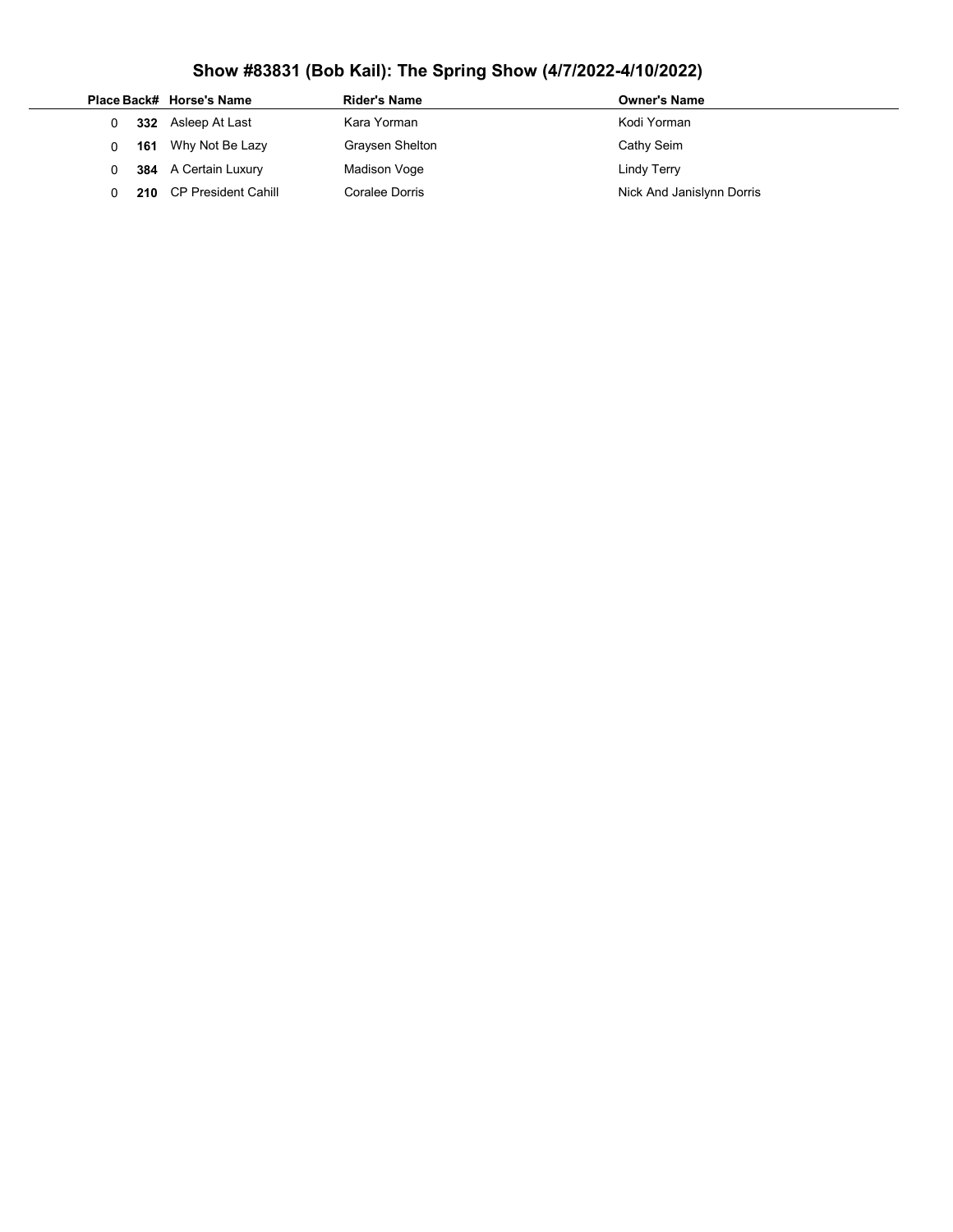## Show #83832 (Garth Gooding): The Spring Show (4/7/2022-4/10/2022)

#### 1. OPEN ABASMS: All Breed Amt Showmanship Go: 1 - Shown: 3

|    |     | Place Back# Horse's Name                                                       | Rider's Name                                                            | <b>Owner's Name</b>            |  |  |
|----|-----|--------------------------------------------------------------------------------|-------------------------------------------------------------------------|--------------------------------|--|--|
| 1  | 170 | Tell A Good Tail                                                               | Callie McCarthy                                                         | Jodell B Johnston              |  |  |
| 2  | 233 | Double Gold Trigger                                                            | Sheri Catania                                                           | Sheri Catania                  |  |  |
|    |     |                                                                                | 2. AQHA 212802: L1 Amt Select Showmanship at Halter Go: 1 - Shown: 6    |                                |  |  |
|    |     | Place Back# Horse's Name                                                       | <b>Rider's Name</b>                                                     | <b>Owner's Name</b>            |  |  |
| 1  | 116 | Glowin Red Hot                                                                 | Susanne Wilkerson                                                       | Susanne Wilkerson              |  |  |
| 2  | 237 | So Noticed                                                                     | Patty D Goodwin                                                         | Patty D Goodwin                |  |  |
| 3  | 173 | Theperfectmargarita                                                            | Lynise M Marshall                                                       | Kim Bombard                    |  |  |
| 4  | 233 | Double Gold Trigger                                                            | Sheri Catania                                                           | Sheri Catania                  |  |  |
| 5  | 208 | Ima Mr Cool Package                                                            | Roberta Jaye                                                            | Roberta Jaye                   |  |  |
| 6  | 168 | Rock The Cash Barr                                                             | Leigh Nitcher                                                           | Leigh Nitcher                  |  |  |
|    |     |                                                                                | 3. AQHA 212803: L2 Amt Select Showmanship at Halter Go: 1 - Shown: 5    |                                |  |  |
|    |     | Place Back# Horse's Name                                                       | <b>Rider's Name</b>                                                     | <b>Owner's Name</b>            |  |  |
| 1  | 141 | Whos Lazy Now                                                                  | Ann Nordquist                                                           | Kristen Kahler                 |  |  |
| 2  | 234 | Im An Absolute Star                                                            | Krystal Kirkland                                                        | Krystal Kirkland               |  |  |
| 3  | 240 | <b>Hunting For Candy</b>                                                       | <b>Christine Dietz</b>                                                  | <b>Christine Dietz</b>         |  |  |
| 4  | 116 | Glowin Red Hot                                                                 | Susanne Wilkerson                                                       | Susanne Wilkerson              |  |  |
| DQ | 160 | Gunna Cash Big Chex                                                            | Susan Mattox                                                            | <b>Susan Mattox</b>            |  |  |
|    |     | 4. AQHA 212806: L3 Amt Select Showmanship at Halter Go: 1 - Shown: 4 (9 total) |                                                                         |                                |  |  |
|    |     | Place Back# Horse's Name                                                       | <b>Rider's Name</b>                                                     | <b>Owner's Name</b>            |  |  |
| 1  | 227 | Toucht                                                                         | Kim Burrell Gutowski                                                    | Kim Burrell Gutowski           |  |  |
| 2  | 107 | I Fancy The Crowd                                                              | Karen Jorgenson                                                         | Karen Jorgenson                |  |  |
| 3  | 204 | Lopin Makes Me Lazy                                                            | <b>Sharon Hanks</b>                                                     | Linda A Hall                   |  |  |
| 6  |     | <b>102</b> UF Certainly A Priss                                                | Carla Townsley                                                          | Carla Townsley                 |  |  |
|    |     |                                                                                | 5. AQHA 212002: L1 Amt Showmanship at Halter Go: 1 - Shown: 5           |                                |  |  |
|    |     | Place Back# Horse's Name                                                       | <b>Rider's Name</b>                                                     | <b>Owner's Name</b>            |  |  |
| 1  | 170 | Tell A Good Tail                                                               | Callie McCarthy                                                         | Jodell B Johnston              |  |  |
| 2  | 182 | Zip Me A Million                                                               | Mariah Murphy                                                           | Mariah Murphy                  |  |  |
| 3  | 241 | Im Smooth N Dreamy                                                             | Amanda Denise Johnson                                                   | Amanda Denise Johnson          |  |  |
| 4  | 234 | Im An Absolute Star                                                            | <b>Krystal Kirkland</b>                                                 | Krvstal Kirkland               |  |  |
| 5. |     | 142 Alias Goodbar                                                              | Stormy Vaughn                                                           | Stormy Vaughn                  |  |  |
|    |     |                                                                                | 6. AQHA 212003: L2 Amt Showmanship at Halter Go: 1 - Shown: 4           |                                |  |  |
|    |     | Place Back# Horse's Name                                                       | <b>Rider's Name</b>                                                     | <b>Owner's Name</b>            |  |  |
| 0  | 371 | <b>Hunting For Unicorns</b>                                                    | Kayla Herl                                                              | Kayla Hurl                     |  |  |
| 1  | 238 | Grace Kelly                                                                    | Jamie Radebaugh                                                         | Jamie Radebaugh                |  |  |
| 2  | 170 | Tell A Good Tail                                                               | Callie McCarthy                                                         | Jodell B Johnston              |  |  |
| 3  | 142 | Alias Goodbar                                                                  | Stormy Vaughn                                                           | Stormy Vaughn                  |  |  |
|    |     |                                                                                | 7. AQHA 212006: L3 Amt Showmanship at Halter Go: 1 - Shown: 2 (6 total) |                                |  |  |
|    |     | Place Back# Horse's Name                                                       | <b>Rider's Name</b>                                                     | <b>Owner's Name</b>            |  |  |
| 1  | 218 | Good Deal Better                                                               | <b>Chandry Nelson</b>                                                   | <b>Chandry Nelson</b>          |  |  |
| 3  |     | 181 Lazy Lookin Lady                                                           | Morgan Brickham                                                         | <b>Brickham Quarter Horses</b> |  |  |
|    |     |                                                                                | 8. OPEN ABYSMS: All Breed Youth Showmanship Go: 1 - Shown: 4            |                                |  |  |
|    |     | Place Back# Horse's Name                                                       | <b>Rider's Name</b>                                                     | <b>Owner's Name</b>            |  |  |
| 1  | 249 | Powderandlead                                                                  | Alana Marie Stanton                                                     | Susanne Lilly                  |  |  |
| 2  |     | 153 Skai Fall                                                                  | Hozanah Hanon                                                           | Elizabeth Hanon                |  |  |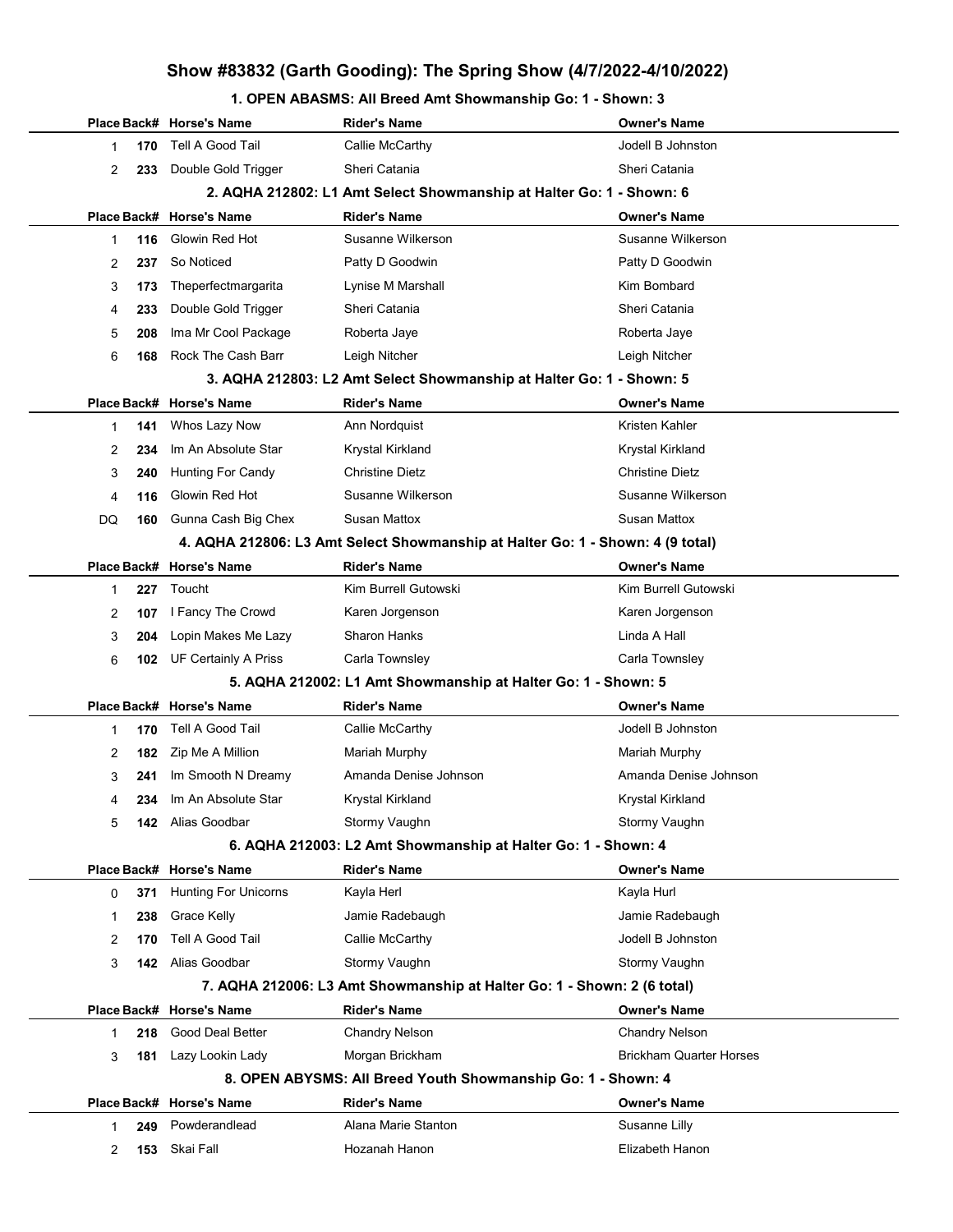## Show #83832 (Garth Gooding): The Spring Show (4/7/2022-4/10/2022) 3 225 LF Black Gold Cadence Coates Cadence Coates 4 157 Hesjustalovemachine Elizabeth Vinson Dallas Zaloudek 9. AQHA 412002: L1 Youth Showmanship at Halter Go: 1 - Shown: 14 Place Back# Horse's Name Rider's Name Owner's Name 0 260 A Lazy Cowboy Hattie Vanburskirk 1 153 Skai Fall **Hozanah Hanon** Elizabeth Hanon 2 247 A Passing 747 Lyla Martin Lindsay & Lyla Maratin 3 265 Big Time Goodbar Renna Laughlin Melinda Laughlin 4 133 Definition Of Lazy Ava Glenn Ava Glenn Ava Glenn Ava Glenn 5 263 Justin Beamer **Samantha Heilers** Amanda Heilers Amanda Heilers 6 259 Chips Hoofin Slow Simone West Simone West 7 230 Hot Lil Assets Piper Keller Heather Leigh Keller Heather Leigh Keller 8 224 Too Lazy To Pay **Brooklyn Mueller Russell Keith Mueller** Russell Keith Mueller 9 182 Zip Me A Million Lennon Jones New York 182 2 Mariah Murphy 10. AQHA 412003: L2 Youth Showmanship at Halter Go: 1 - Shown: 8 Place Back# Horse's Name Rider's Name Owner's Name 1 153 Skai Fall **Hozanah Hanon** Elizabeth Hanon 2 247 A Passing 747 Lyla Martin Love Contains the Lindsay & Lyla Maratin 3 261 Truly That Simple ELLIE KATE WILBURN 4 265 Big Time Goodbar **Renna Laughlin** Neling and Melinda Laughlin Melinda Laughlin 5 372 One Of The Cool Kids Madison Grace Dolan Madison Grace Dolan 6 259 Chips Hoofin Slow Simone West Simone West 7 254 Zip N Pulsion **Maddie Dawson** Mike And Laura Dawson 11. AQHA 412006: L3 Youth Showmanship at Halter Go: 1 - Shown: 4 (12 total) Place Back# Horse's Name Rider's Name Owner's Name 1 250 Interestedin Outlaws Alana Marie Stanton **Bobbie Jo Stanton** Bobbie Jo Stanton 2 270 PS Bringin The Bucks June D Roberson Natalie Ward Natalie Ward 4 246 Presleys Got Rhythm Kelly Coonce **Kelly Coonce** Katie Coonce 11 230 Hot Lil Assets Piper Keller Heather Leigh Keller 12. OPEN SFSMS: Small Fry Showmanship Go: 1 - Shown: 1 Place Back# Horse's Name **Rider's Name Communist Communist Communist** Communist Place Back America Communist Pla 1 261 Truly That Simple **Emma Frick** 13. OPEN SFHUS: Small Fry Hunter Under Saddle Go: 1 - Shown: 3 Place Back# Horse's Name **Rider's Name Communist Communist Communist** Communist Place Back America Communist Pla 1 280 Hot In My Blue Jeans Finley Faith Magdeburg Finley Faith Magdeburg Finley Faith Magdeburg 2 182 Zip Me A Million **Emma Rothlein** Mariah Murphy 3 319 Double DeeInvestment Harper Black **Harper Black** Harper Black 14. OPEN SFHSE: Small Fry Hunt Seat Equitation Go: 1 - Shown: 2 Place Back# Horse's Name Rider's Name Owner's Name 1 319 Double DeeInvestment Harper Black Harper Black Harper Black 2 182 Zip Me A Million **Emma Rothlein** Mariah Murphy 15. AQHA 444102: L1 Youth Walk Trot Hunter Under Saddle Go: 1 - Shown: 5 Place Back# Horse's Name Rider's Name Owner's Name 1 286 Hubbout A Shoutout Claire Allen Chaire Chris And Renee Leggett-2 224 Too Lazy To Pay **Brooklyn Mueller Russell Keith Mueller** Russell Keith Mueller 3 280 Hot In My Blue Jeans Finley Faith Magdeburg Finley Faith Magdeburg Finley Faith Magdeburg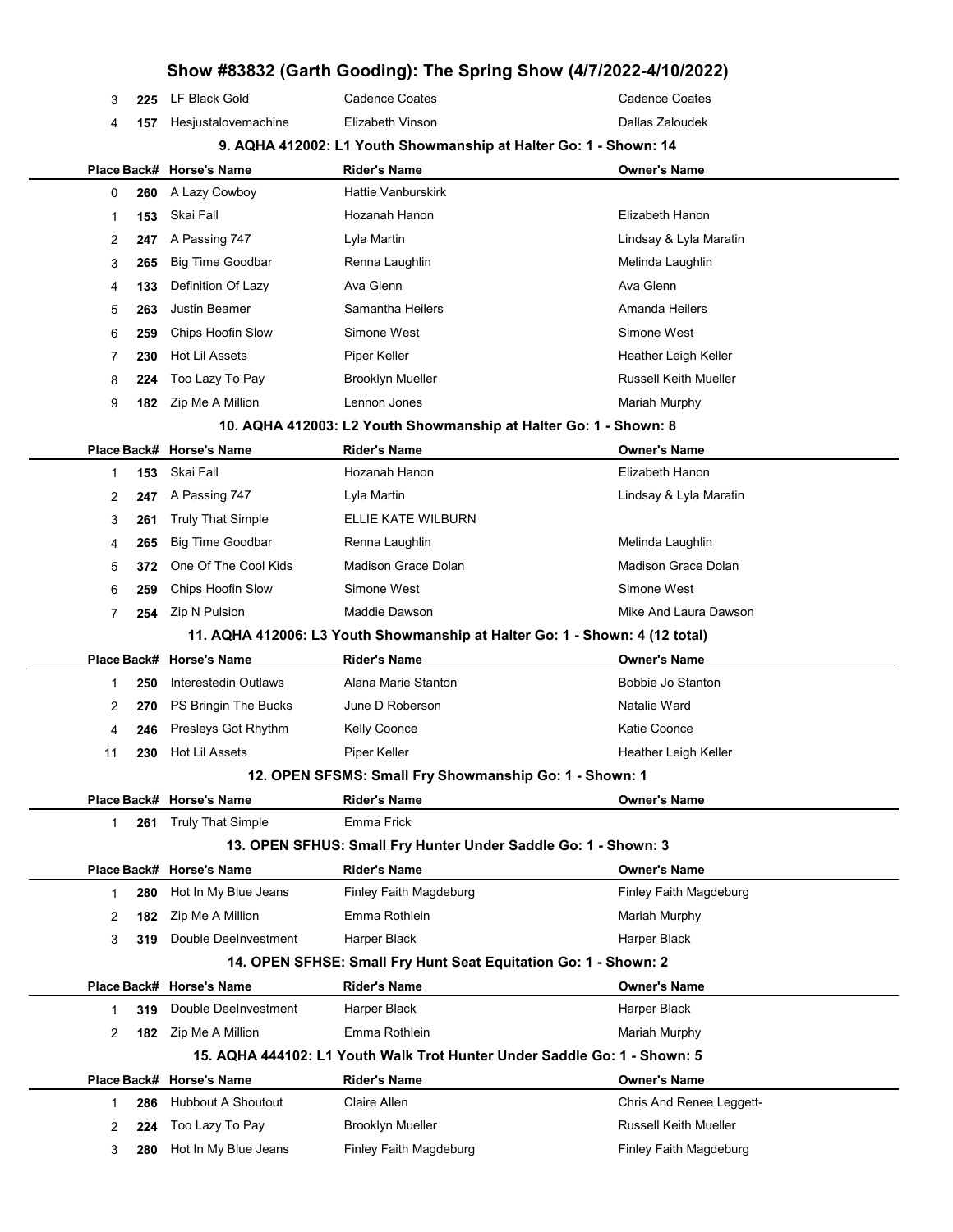|             |                          |                                                                        | Show #83832 (Garth Gooding): The Spring Show (4/7/2022-4/10/2022) |  |  |  |
|-------------|--------------------------|------------------------------------------------------------------------|-------------------------------------------------------------------|--|--|--|
| 257<br>4    | All About That Lope      | Maddie Dawson                                                          | Diana E Warden                                                    |  |  |  |
| 5<br>319    | Double DeeInvestment     | Harper Black                                                           | Harper Black                                                      |  |  |  |
|             |                          | 16. AQHA 244102: L1 Amt Walk Trot Hunter Under Saddle Go: 1 - Shown: 1 |                                                                   |  |  |  |
|             | Place Back# Horse's Name | <b>Rider's Name</b>                                                    | <b>Owner's Name</b>                                               |  |  |  |
| 168<br>1    | Rock The Cash Barr       | Leigh Nitcher                                                          | Leigh Nitcher                                                     |  |  |  |
|             |                          | 17. AQHA 144004: L1 Hunter Under Saddle Go: 1 - Shown: 6               |                                                                   |  |  |  |
|             | Place Back# Horse's Name | <b>Rider's Name</b>                                                    | <b>Owner's Name</b>                                               |  |  |  |
| 221<br>1    | The Suddeninvestment     | Sarah Nicole Keith                                                     | Leslie Penkhus                                                    |  |  |  |
| 2<br>103    | Look Here Im Hot         | Leslie Vagneur Lange                                                   | Jean F And Gerald F Swiss                                         |  |  |  |
| 3<br>278    | One Notch Above          | <b>Renee Tidwell</b>                                                   | Emma Verplank                                                     |  |  |  |
| 4<br>267    | You Red Me All Wrong     | Kristin L Pokluda                                                      | Kristin L Pokluda                                                 |  |  |  |
| 5<br>117    | By All Means             | Alyssa M Casa                                                          | Duke Williams                                                     |  |  |  |
| 6<br>275    | AI B Your Sweet Art      | <b>Claire Marcell</b>                                                  | Lisa C Blake                                                      |  |  |  |
|             |                          | 18. OPEN ABYHUS: All Breed Youth Hunter Under Saddle Go: 1 - Shown: 3  |                                                                   |  |  |  |
| Place Back# | <b>Horse's Name</b>      | <b>Rider's Name</b>                                                    | <b>Owner's Name</b>                                               |  |  |  |
| 1<br>249    | Powderandlead            | Alana Marie Stanton                                                    | Susanne Lilly                                                     |  |  |  |
| 2<br>225    | LF Black Gold            | Cadence Coates                                                         | <b>Cadence Coates</b>                                             |  |  |  |
| 3<br>285    | Wee Do Chocolate         | Camille E Kennedy                                                      | Anne Kennedy                                                      |  |  |  |
|             |                          | 19. AQHA 444002: L1 Youth Hunter Under Saddle Go: 1 - Shown: 6         |                                                                   |  |  |  |
| Place Back# | <b>Horse's Name</b>      | <b>Rider's Name</b>                                                    | <b>Owner's Name</b>                                               |  |  |  |
| 0<br>276    | Hes Not Justa Rumor      | Lily Corbin                                                            | Victoria Corbin                                                   |  |  |  |
| 265<br>0    | <b>Big Time Goodbar</b>  | Renna Laughlin                                                         | Melinda Laughlin                                                  |  |  |  |
| 133<br>0    | Definition Of Lazy       | Ava Glenn                                                              | Ava Glenn                                                         |  |  |  |
| 263<br>0    | <b>Justin Beamer</b>     | Samantha Heilers                                                       | Amanda Heilers                                                    |  |  |  |
| 0<br>152    | The Right Mechanic       | Addison Lynn Langley                                                   | Anna & Jimmy Langley                                              |  |  |  |
| 0<br>150    | Goin Nowhere Fast        | Avery M Langley                                                        | Anna & Jimmy Langley                                              |  |  |  |
|             |                          | 20. AQHA 444000: Youth Hunter Under Saddle Go: 1 - Shown: 6            |                                                                   |  |  |  |
|             | Place Back# Horse's Name | <b>Rider's Name</b>                                                    | <b>Owner's Name</b>                                               |  |  |  |
| 1           | 279 A Midnight Cowboy    | Emma DeJong                                                            | Emma DeJong                                                       |  |  |  |
| 2<br>276    | Hes Not Justa Rumor      | Lily Corbin                                                            | Victoria Corbin                                                   |  |  |  |
| 3<br>372    | One Of The Cool Kids     | Madison Grace Dolan                                                    | <b>Madison Grace Dolan</b>                                        |  |  |  |
| 150<br>4    | Goin Nowhere Fast        | Avery M Langley                                                        | Anna & Jimmy Langley                                              |  |  |  |
| 5<br>152    | The Right Mechanic       | Addison Lynn Langley                                                   | Anna & Jimmy Langley                                              |  |  |  |
| 6<br>263    | Justin Beamer            | Samantha Heilers                                                       | Amanda Heilers                                                    |  |  |  |
|             |                          | 21. AQHA 144000: Hunter Under Saddle Go: 1 - Shown: 9                  |                                                                   |  |  |  |
|             | Place Back# Horse's Name | <b>Rider's Name</b>                                                    | <b>Owner's Name</b>                                               |  |  |  |
| 256<br>1    | Im Always Sleepy         | Farley Mclendon                                                        | Rebecca Edward                                                    |  |  |  |
| 2<br>137    | Only Roger               | <b>Kevin Dukes</b>                                                     | Marilyn Swick                                                     |  |  |  |
| 3<br>103    | Look Here Im Hot         | Leslie Vagneur Lange                                                   | Jean F And Gerald F Swiss                                         |  |  |  |
| 4<br>221    | The Suddeninvestment     | Sarah Nicole Keith                                                     | Leslie Penkhus                                                    |  |  |  |
| 5<br>278    | One Notch Above          | <b>Renee Tidwell</b>                                                   | Emma Verplank                                                     |  |  |  |
| 6<br>251    | U Better Believe It      | Kristin L Pokluda                                                      | David Beck                                                        |  |  |  |
| 7<br>269    | Al Ways Couture          | Stacey A Roberson                                                      | Dr. Kimberly M Roark                                              |  |  |  |
| 8<br>282    | Always Somethin          | Christina M Kapp-Kelly                                                 | Kelly A Turner                                                    |  |  |  |
| 9<br>178    | The Iron Outlaw          | <b>Claire Marcell</b>                                                  | Jeanne Hammell Reed                                               |  |  |  |
|             |                          | 22. OPEN ABAHUS: All Breed Amt Hunter Under Saddle Go: 1 - Shown: 1    |                                                                   |  |  |  |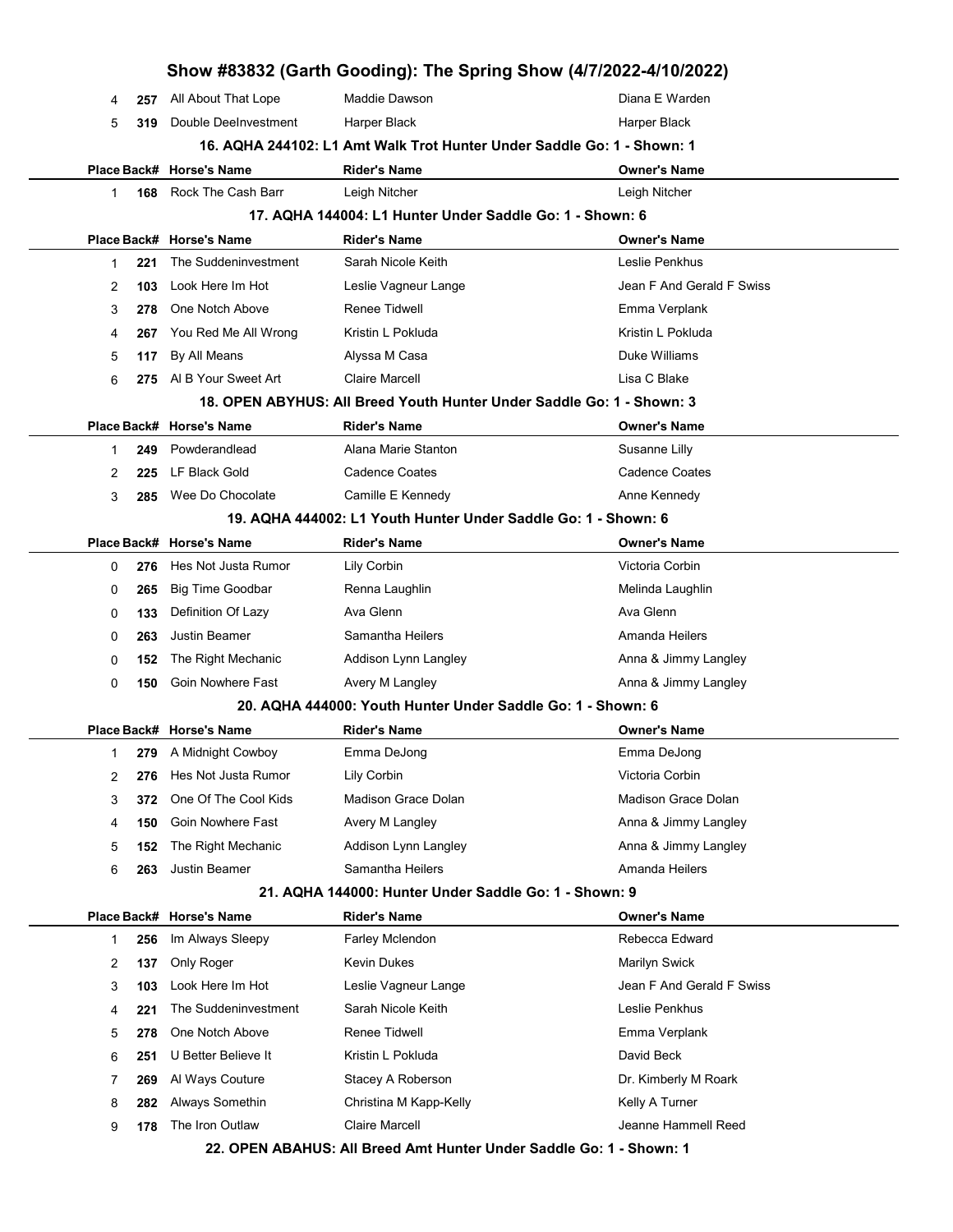### Show #83832 (Garth Gooding): The Spring Show (4/7/2022-4/10/2022)

|              |                                                              | Place Back# Horse's Name | <b>Rider's Name</b>                                                    | Owner's Name               |
|--------------|--------------------------------------------------------------|--------------------------|------------------------------------------------------------------------|----------------------------|
| $\mathbf{1}$ | 239                                                          | Always Bet On Black      | Ashley Mauney                                                          | William Mauney             |
|              | 23. AQHA 244002: L1 Amt Hunter Under Saddle Go: 1 - Shown: 7 |                          |                                                                        |                            |
|              |                                                              | Place Back# Horse's Name | <b>Rider's Name</b>                                                    | Owner's Name               |
| 1            | 219                                                          | Justa Lazy Mouse         | Christina Hansen                                                       | Christina Hansen           |
| 2            | 125                                                          | Pretensioso              | Lisa Foreman Stewart                                                   | Lisa Foreman Stewart       |
| 3            | 264                                                          | Zippen In My Sleep       | Sarah Clymer                                                           | Sarah Clymer               |
| 4            | 273                                                          | Cuz Im Da Best           | Kelsey Garcia                                                          | Reese Garcia               |
| 5            | 171                                                          | Mr Tall Dark N Hot       | Kate Barnes                                                            | Ashlyn Landy               |
| 6            | 165                                                          | <b>Krymsun Outlaw</b>    | Dawn Jindrich                                                          | Dawn Jindrich              |
| 7            | 134                                                          | Hez Too Hot              | Elizabeth Gall                                                         | Elizabeth Gall             |
|              |                                                              |                          | 24. AQHA 244800: Amt Select Hunter Under Saddle Go: 1 - Shown: 4       |                            |
|              |                                                              | Place Back# Horse's Name | Rider's Name                                                           | Owner's Name               |
| $\mathbf{1}$ | 277                                                          | <b>Gunnz N Roses</b>     | Kim L Neas                                                             | Kim L Neas                 |
| 2            | 204                                                          | Lopin Makes Me Lazy      | <b>Sharon Hanks</b>                                                    | Linda A Hall               |
| 3            | 161                                                          | Why Not Be Lazy          | Cathy Seim                                                             | Cathy Seim                 |
| 4            | 165                                                          | Krymsun Outlaw           | Dawn Jindrich                                                          | Dawn Jindrich              |
|              |                                                              |                          | 25. AQHA 244000: Amt Hunter Under Saddle Go: 1 - Shown: 4              |                            |
|              |                                                              | Place Back# Horse's Name | <b>Rider's Name</b>                                                    | Owner's Name               |
| 1            | 219                                                          | Justa Lazy Mouse         | Christina Hansen                                                       | Christina Hansen           |
| 2            | 258                                                          | Al Walk The Line         | Stephanie Manhardt                                                     | Stephanie Manhardt         |
| 3            | 278                                                          | One Notch Above          | Emma Verplank                                                          | Emma Verplank              |
| 4            | 273.                                                         | Cuz Im Da Best           | Kelsey Garcia                                                          | Reese Garcia               |
|              |                                                              |                          | 26. AQHA 452002: L1 Youth Hunt Seat Equitation Go: 1 - Shown: 7        |                            |
|              |                                                              | Place Back# Horse's Name | <b>Rider's Name</b>                                                    | <b>Owner's Name</b>        |
| 1            | 283                                                          | Rock N All Night         | Avery Grace Adamson                                                    | Avery Grace Adamson        |
| 2            | 263                                                          | Justin Beamer            | Samantha Heilers                                                       | Amanda Heilers             |
| 3            | 133                                                          | Definition Of Lazy       | Ava Glenn                                                              | Ava Glenn                  |
| 4            | 265                                                          | <b>Big Time Goodbar</b>  | Renna Laughlin                                                         | Melinda Laughlin           |
| 5            |                                                              | 260 A Lazy Cowboy        | Hattie Vanburskirk                                                     |                            |
| 6            | 229                                                          | A Certain Red VETTE      | <b>Grace Riley</b>                                                     | <b>Walt Hulse</b>          |
| 7            | 259                                                          | Chips Hoofin Slow        | Simone West                                                            | Simone West                |
|              |                                                              |                          | 27. AQHA 452000: Youth Hunt Seat Equitation Go: 1 - Shown: 8           |                            |
|              |                                                              | Place Back# Horse's Name | <b>Rider's Name</b>                                                    | Owner's Name               |
| $\mathbf{1}$ | 250                                                          | Interestedin Outlaws     | Alana Marie Stanton                                                    | Bobbie Jo Stanton          |
| 2            | 150                                                          | Goin Nowhere Fast        | Avery M Langley                                                        | Anna & Jimmy Langley       |
| 3            | 230                                                          | <b>Hot Lil Assets</b>    | Piper Keller                                                           | Heather Leigh Keller       |
| 4            | 372                                                          | One Of The Cool Kids     | <b>Madison Grace Dolan</b>                                             | <b>Madison Grace Dolan</b> |
| 5            | 263                                                          | <b>Justin Beamer</b>     | Samantha Heilers                                                       | Amanda Heilers             |
| 6            | 265                                                          | <b>Big Time Goodbar</b>  | Renna Laughlin                                                         | Melinda Laughlin           |
| DQ           | 276                                                          | Hes Not Justa Rumor      | Lily Corbin                                                            | Victoria Corbin            |
| DQ           | 283                                                          | Rock N All Night         | Avery Grace Adamson                                                    | Avery Grace Adamson        |
|              |                                                              |                          | 28. OPEN ABYHSE: All Breed Youth Hunt Seat Equitation Go: 1 - Shown: 3 |                            |
|              |                                                              | Place Back# Horse's Name | <b>Rider's Name</b>                                                    | <b>Owner's Name</b>        |
|              | 249                                                          | Powderandlead            | Alana Marie Stanton                                                    | Susanne Lilly              |
| 2            | 285                                                          | Wee Do Chocolate         | Camille E Kennedy                                                      | Anne Kennedy               |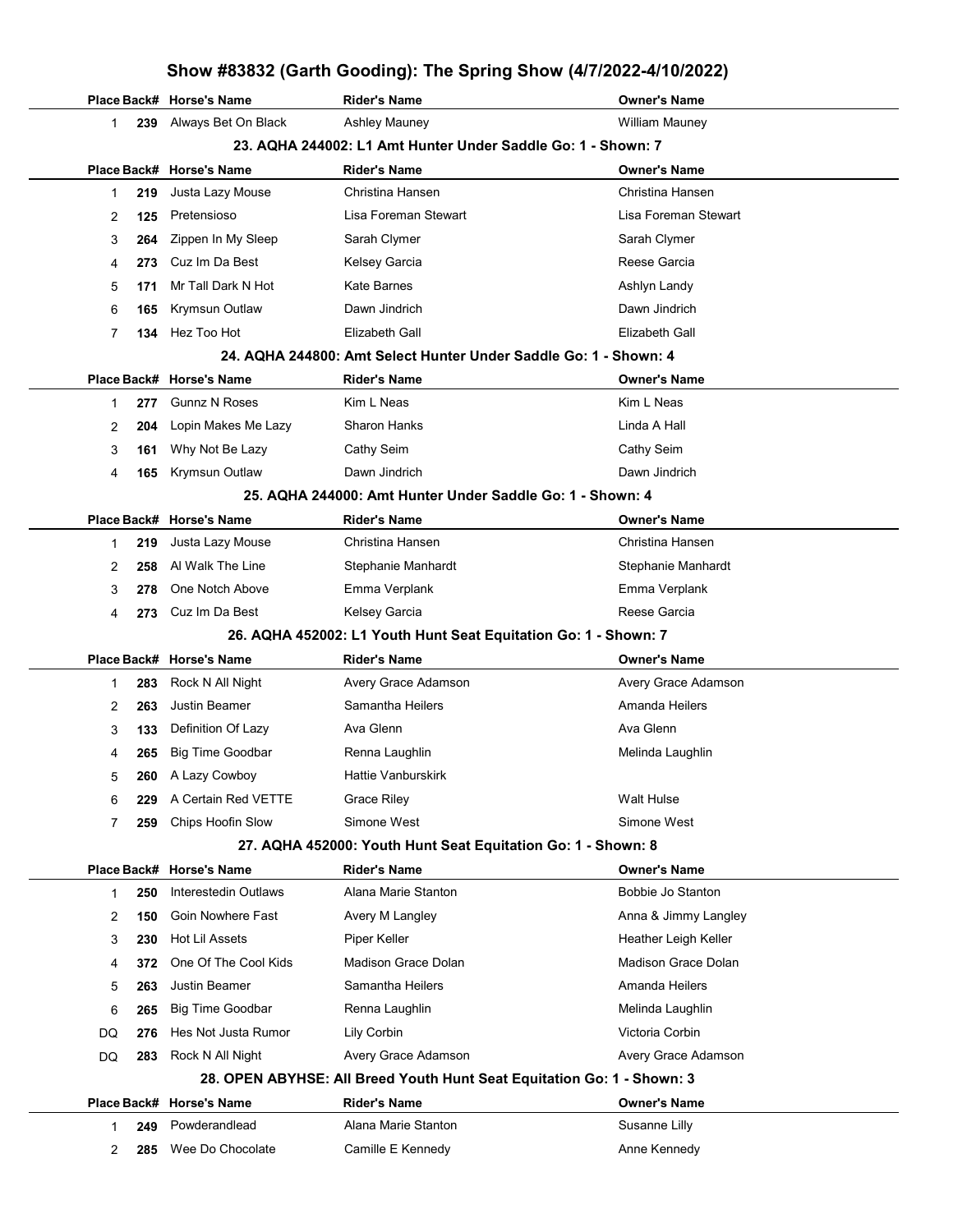| Show #83832 (Garth Gooding): The Spring Show (4/7/2022-4/10/2022) |     |                                                                           |                                                                         |                                     |  |  |
|-------------------------------------------------------------------|-----|---------------------------------------------------------------------------|-------------------------------------------------------------------------|-------------------------------------|--|--|
| 3                                                                 | 225 | LF Black Gold                                                             | <b>Cadence Coates</b>                                                   | <b>Cadence Coates</b>               |  |  |
|                                                                   |     | 29. AQHA 452102: L1 Youth Walk Trot Hunt Seat Equitation Go: 1 - Shown: 3 |                                                                         |                                     |  |  |
|                                                                   |     | Place Back# Horse's Name                                                  | <b>Rider's Name</b>                                                     | <b>Owner's Name</b>                 |  |  |
| 1                                                                 | 319 | Double DeeInvestment                                                      | Harper Black                                                            | Harper Black                        |  |  |
| 2                                                                 | 257 | All About That Lope                                                       | Maddie Dawson                                                           | Diana E Warden                      |  |  |
| 3                                                                 | 224 | Too Lazy To Pay                                                           | <b>Brooklyn Mueller</b>                                                 | <b>Russell Keith Mueller</b>        |  |  |
|                                                                   |     |                                                                           | 30. AQHA 252102: L1 Amt Walk Trot Hunt Seat Equitation Go: 1 - Shown: 1 |                                     |  |  |
|                                                                   |     | Place Back# Horse's Name                                                  | <b>Rider's Name</b>                                                     | Owner's Name                        |  |  |
| 1                                                                 | 168 | Rock The Cash Barr                                                        | Leigh Nitcher                                                           | Leigh Nitcher                       |  |  |
|                                                                   |     |                                                                           | 31. AQHA 252002: L1 Amt Hunt Seat Equitation Go: 1 - Shown: 5           |                                     |  |  |
|                                                                   |     | Place Back# Horse's Name                                                  | <b>Rider's Name</b>                                                     | <b>Owner's Name</b>                 |  |  |
| 1                                                                 | 264 | Zippen In My Sleep                                                        | Sarah Clymer                                                            | Sarah Clymer                        |  |  |
| 2                                                                 | 237 | So Noticed                                                                | Patty D Goodwin                                                         | Patty D Goodwin                     |  |  |
| 3                                                                 | 273 | Cuz Im Da Best                                                            | Kelsey Garcia                                                           | Reese Garcia                        |  |  |
| 4                                                                 | 116 | Glowin Red Hot                                                            | Susanne Wilkerson                                                       | Susanne Wilkerson                   |  |  |
| 5                                                                 | 208 | Ima Mr Cool Package                                                       | Roberta Jaye                                                            | Roberta Jaye                        |  |  |
|                                                                   |     |                                                                           | 32. AQHA 252800: Amt Select Hunt Seat Equitation Go: 1 - Shown: 3       |                                     |  |  |
|                                                                   |     | Place Back# Horse's Name                                                  | <b>Rider's Name</b>                                                     | <b>Owner's Name</b>                 |  |  |
| 1                                                                 | 204 | Lopin Makes Me Lazy                                                       | <b>Sharon Hanks</b>                                                     | Linda A Hall                        |  |  |
| 2                                                                 | 107 | I Fancy The Crowd                                                         | Karen Jorgenson                                                         | Karen Jorgenson                     |  |  |
| DQ                                                                | 125 | Pretensioso                                                               | Lisa Foreman Stewart                                                    | Lisa Foreman Stewart                |  |  |
|                                                                   |     |                                                                           | 33. AQHA 252000: Amt Hunt Seat Equitation Go: 1 - Shown: 3              |                                     |  |  |
|                                                                   |     | Place Back# Horse's Name                                                  | <b>Rider's Name</b>                                                     | <b>Owner's Name</b>                 |  |  |
| 1                                                                 | 210 | <b>CP President Cahill</b>                                                | Janislynn Dorris                                                        | Nick And Janislynn Dorris           |  |  |
| 2                                                                 | 273 | Cuz Im Da Best                                                            | Kelsey Garcia                                                           | Reese Garcia                        |  |  |
| 3                                                                 | 258 | Al Walk The Line<br>Stephanie Manhardt                                    |                                                                         | Stephanie Manhardt                  |  |  |
|                                                                   |     |                                                                           | 34. OPEN ABORT: All Breed Open Ranch Trail Go: 1 - Shown: 4             |                                     |  |  |
|                                                                   |     | Place Back# Horse's Name                                                  | <b>Rider's Name</b>                                                     | Owner's Name                        |  |  |
| 1                                                                 |     | 317 Classic San Badger                                                    | Eleanor Hartman                                                         |                                     |  |  |
| DQ                                                                | 330 | MMB Whimpys Top Chic                                                      | Marki Huston                                                            |                                     |  |  |
| OP13                                                              | 293 | Steppin N Chips                                                           | Jake Huston                                                             |                                     |  |  |
| OP14                                                              | 248 | Heaven Sent A Chick                                                       | Alison Muzyka                                                           | Jennifer Jackson                    |  |  |
|                                                                   |     |                                                                           | 35. AQHA 110909: Ranch Trail Go: 1 - Shown: 17                          |                                     |  |  |
|                                                                   |     | Place Back# Horse's Name                                                  | <b>Rider's Name</b>                                                     | <b>Owner's Name</b>                 |  |  |
| 1                                                                 | 222 | Cowpuncher Cadillac                                                       | Jimmy Daurio                                                            | Jimmy Daurio/David Renier           |  |  |
| 2                                                                 | 288 | Double This Surprise                                                      | <b>Butch Campbell</b>                                                   | Dana E Wiebe<br>Patricia L Clements |  |  |
| 3                                                                 | 111 | Shes Willy Awesome                                                        | <b>Butch Campbell</b>                                                   |                                     |  |  |
| 4                                                                 | 167 | GunpowderNMoonshine                                                       | Stacey A Roberson                                                       | Erin Hart                           |  |  |
| 5                                                                 | 351 | <b>Custom Conquistador</b>                                                | Sherri A Tearney                                                        | Sherri &/or Phil Tearney            |  |  |
| 6                                                                 | 337 | Hu Nu Myvoodoo                                                            | Stacey A Roberson                                                       | J D Roberson                        |  |  |
| 7                                                                 | 312 | <b>Playboys Shining</b>                                                   | Sandy Bendele                                                           | <b>Bendele Quarter Horses</b>       |  |  |
| 8                                                                 | 213 | Banjo Rain                                                                | Denise Daugherty                                                        | Denise Daugherty                    |  |  |
| 9                                                                 | 302 | <b>Chocolate Chexed</b>                                                   | Carrie Cook                                                             | Tangie R Denzer                     |  |  |
| 10                                                                | 160 | Gunna Cash Big Chex                                                       | Susan Mattox                                                            | <b>Susan Mattox</b>                 |  |  |
| 11                                                                | 198 | Cant Stop The Dream                                                       | Debbie Zinser                                                           | Debbie Zinser                       |  |  |
| 12                                                                | 197 | Shine Ima Shine                                                           | Debbie Zinser                                                           | Debbie Zinser                       |  |  |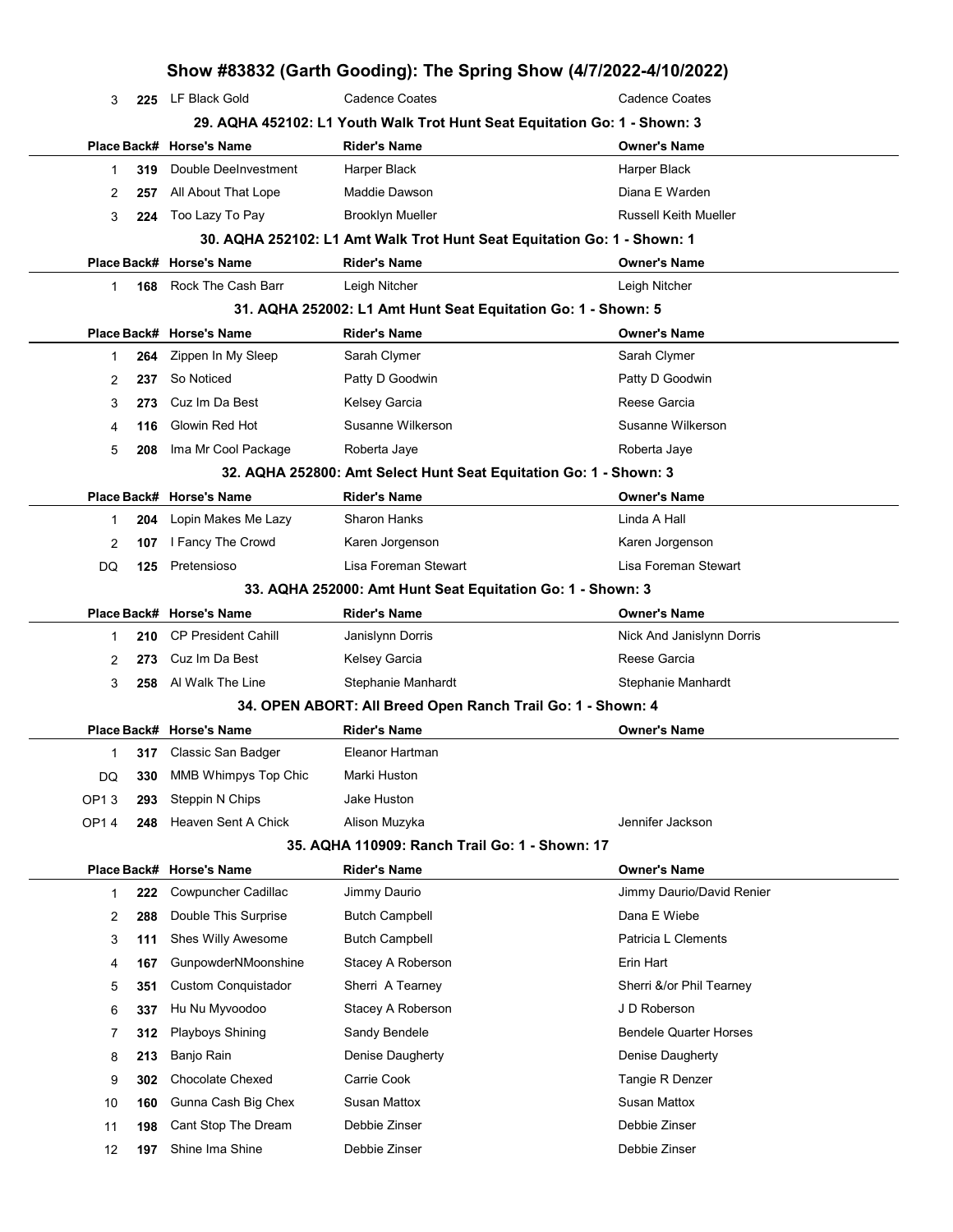|        | Show #83832 (Cindy Hale): The Spring Show (4/7/2022-4/10/2022) |                             |                                                              |                               |  |  |
|--------|----------------------------------------------------------------|-----------------------------|--------------------------------------------------------------|-------------------------------|--|--|
| 13     | 184                                                            | <b>Cromed Out Affair</b>    | Karen Stell                                                  | Karen Stell                   |  |  |
| 14     | 248                                                            | Heaven Sent A Chick         | Alison Muzyka                                                | Jennifer Jackson              |  |  |
| DQ     | 247                                                            | A Passing 747               | Lyla Martin                                                  | Lindsay & Lyla Maratin        |  |  |
| DQ     | 255                                                            | <b>Magnums Artful Dream</b> | Ellie Mae Sliss                                              | Sharon Mclendon               |  |  |
| DQ     | 113                                                            | Smart Little Lights         | <b>Butch Campbell</b>                                        | Patricia L Clements           |  |  |
|        |                                                                |                             | 36. AQHA 410909: Youth Ranch Trail Go: 1 - Shown: 5          |                               |  |  |
|        |                                                                | Place Back# Horse's Name    | <b>Rider's Name</b>                                          | <b>Owner's Name</b>           |  |  |
| 1      | 337                                                            | Hu Nu Myvoodoo              | June D Roberson                                              | J D Roberson                  |  |  |
| 2      | 293                                                            | Steppin N Chips             | Jake Huston                                                  |                               |  |  |
| 3      | 247                                                            | A Passing 747               | Lyla Martin                                                  | Lindsay & Lyla Maratin        |  |  |
| 4      | 255                                                            | Magnums Artful Dream        | Ellie Mae Sliss                                              | Sharon Mclendon               |  |  |
| OP15   | 320                                                            | Possumbility                | Kameelah Anderson                                            | Kameelah Anderson             |  |  |
|        |                                                                |                             | 37. AQHA 210909: Amt Ranch Trail Go: 1 - Shown: 16           |                               |  |  |
|        |                                                                | Place Back# Horse's Name    | <b>Rider's Name</b>                                          | <b>Owner's Name</b>           |  |  |
| 1      | 167                                                            | GunpowderNMoonshine         | Erin Marie Hart                                              | Erin Hart                     |  |  |
| 2      | 288                                                            | Double This Surprise        | Dana E Wiebe                                                 | Dana E Wiebe                  |  |  |
| 3      | 169                                                            | Chics Want My Number        | Jodell B Johnston                                            | Jodell B Johnston             |  |  |
| 4      | 213                                                            | Banjo Rain                  | Denise Daugherty                                             | Denise Daugherty              |  |  |
| 5      | 160                                                            | Gunna Cash Big Chex         | <b>Susan Mattox</b>                                          | Susan Mattox                  |  |  |
| 6      | 222                                                            | Cowpuncher Cadillac         | David Renier                                                 | Jimmy Daurio/David Renier     |  |  |
| 7      | 197                                                            | Shine Ima Shine             | Debbie Zinser                                                | Debbie Zinser                 |  |  |
| 8      | 312                                                            | <b>Playboys Shining</b>     | Sandy Bendele                                                | <b>Bendele Quarter Horses</b> |  |  |
| 9      | 198                                                            | Cant Stop The Dream         | Debbie Zinser                                                | Debbie Zinser                 |  |  |
| 10     | 302                                                            | <b>Chocolate Chexed</b>     | Tangie R Denzer                                              | Tangie R Denzer               |  |  |
| 11     | 326                                                            | Magnums Shining Rey         | Miranda L Ruleford                                           | Miranda L Ruleford            |  |  |
| 12     | 184                                                            | <b>Cromed Out Affair</b>    | Karen Stell                                                  | Karen Stell                   |  |  |
| OP1 13 | 328                                                            | Zipping Hot Secret          | Darlene Kaupke                                               | Darlene Kaupke                |  |  |
| OP1 14 | 351                                                            | Custom Conquistador         | Sherri A Tearney                                             | Sherri &/or Phil Tearney      |  |  |
| OP1 15 | 330                                                            | MMB Whimpys Top Chic        | Marki Huston                                                 |                               |  |  |
| DQ     | 290                                                            | <b>JNP Swift Sue</b>        | Casey Mizer                                                  | Jett Mizer                    |  |  |
|        |                                                                |                             | 38. OPEN ABORR: All Breed Open Ranch Riding Go: 1 - Shown: 9 |                               |  |  |
|        |                                                                | Place Back# Horse's Name    | <b>Rider's Name</b>                                          | <b>Owner's Name</b>           |  |  |
| 1      | 308                                                            | Inferno Smoking Gun         | Michael Keller                                               | Angie Watts Schmeck           |  |  |
| 2      | 139                                                            | The Witch Dr                | Leslie Vagneur Lange                                         | Roxanne Doogan                |  |  |
| 3      | 309                                                            | Pw Blu Boon                 | Michael Keller                                               | Janie Dvorak-Compton          |  |  |
| 4      | 331                                                            | Lil Pep N My Step           | Mandie L House                                               | Mandie L House                |  |  |
| 5      | 313                                                            | Lil Shot Of Patron          | Lauren Bowen                                                 | Lauren Bowen                  |  |  |
| 6      | 334                                                            | Boon Shooter 10             | Britani Di Santi                                             | Britani Di Santi              |  |  |
| DQ     | 323                                                            | Justa Freckled Syline       | <b>Clint Ramsey</b>                                          |                               |  |  |
| OP18   | 248                                                            | Heaven Sent A Chick         | Lindsay E Treece                                             | Jennifer Jackson              |  |  |
| OP19   | 333                                                            | <b>Instantly Sassy</b>      | Mikayla McCoy                                                |                               |  |  |
|        |                                                                |                             | 39. AQHA 143004: L1 Ranch Riding Go: 1 - Shown: 17           |                               |  |  |
|        |                                                                | Place Back# Horse's Name    | <b>Rider's Name</b>                                          | <b>Owner's Name</b>           |  |  |
| 1      | 139                                                            | The Witch Dr                | Leslie Vagneur Lange                                         | Roxanne Doogan                |  |  |
| 2      | 113                                                            | Smart Little Lights         | Butch Campbell                                               | Patricia L Clements           |  |  |
| 3      | 309                                                            | Pw Blu Boon                 | Michael Keller                                               | Janie Dvorak-Compton          |  |  |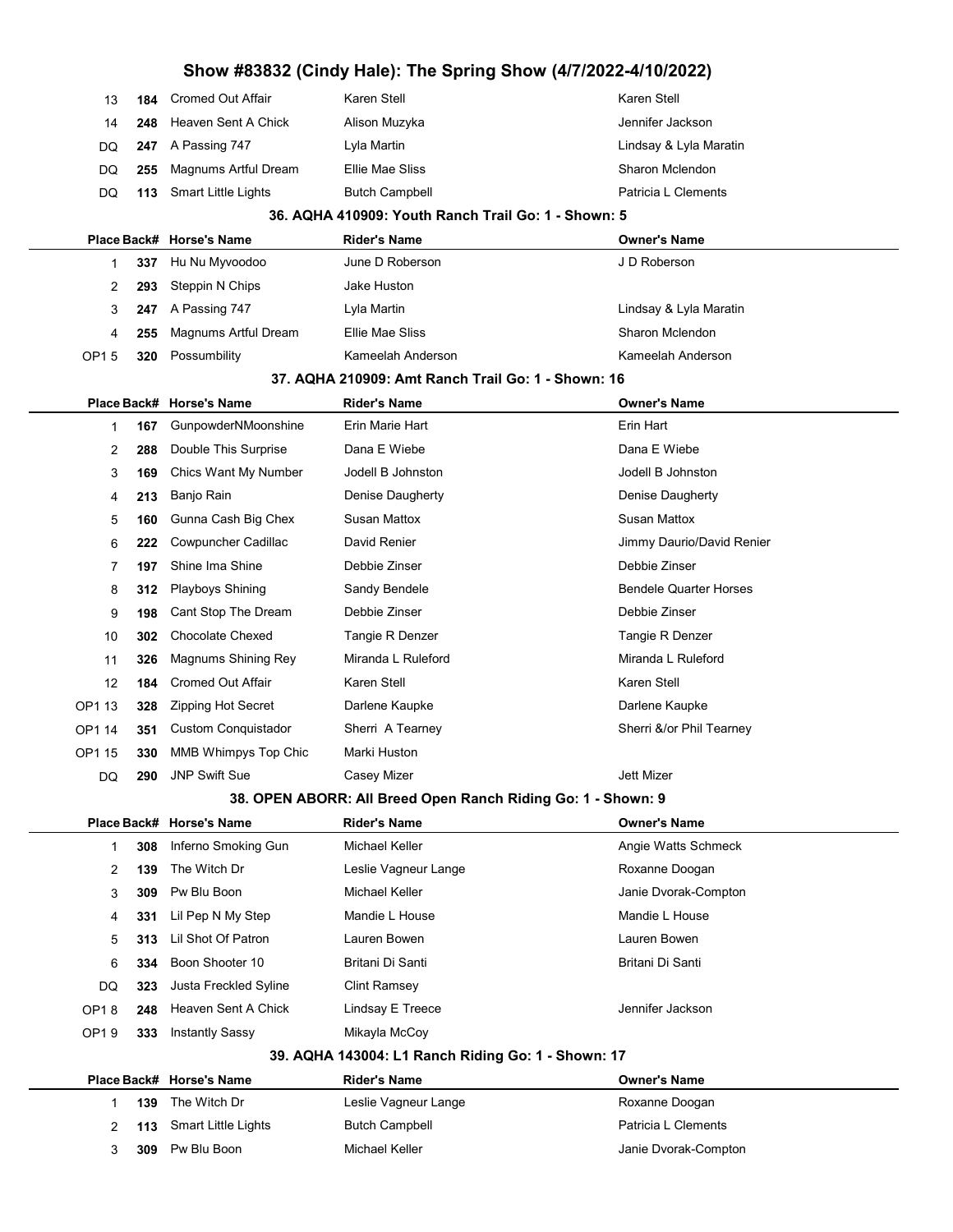| 4      | 329 | To Much Drama              | Leonard Berryhill     | <b>Walter Hulse</b>      |
|--------|-----|----------------------------|-----------------------|--------------------------|
| 5      | 349 | <b>Cattin For Diamonds</b> | Bud Lyon              | Shannon And Hershel Reid |
| 6      | 310 | Chex Out My Dough          | Kerry K Papendick     | Kerry K Papendick        |
| 7      | 350 | Later Haters               | Bud Lyon              | Bud Lyon                 |
| 8      | 308 | Inferno Smoking Gun        | Michael Keller        | Angie Watts Schmeck      |
| 9      | 331 | Lil Pep N My Step          | Mandie L House        | Mandie L House           |
| 10     | 313 | Lil Shot Of Patron         | Lauren Bowen          | Lauren Bowen             |
| 11     | 334 | Boon Shooter 10            | Britani Di Santi      | Britani Di Santi         |
| 12     | 197 | Shine Ima Shine            | Debbie Zinser         | Debbie Zinser            |
| 13     | 177 | The Yeti                   | <b>Claire Marcell</b> | Pamela Quakenbush        |
| 14     | 248 | Heaven Sent A Chick        | Lindsay E Treece      | Jennifer Jackson         |
| 15     | 526 | Whattawrangler             | Bryce Briggs          | Kim A LaFlamme           |
| 16     | 333 | Instantly Sassy            | Mikayla McCoy         |                          |
| OP1 17 | 111 | <b>Shes Willy Awesome</b>  | <b>Butch Campbell</b> | Patricia L Clements      |

#### 40. AQHA 143000: Ranch Riding Go: 1 - Shown: 20

|        |     | Place Back# Horse's Name   | <b>Rider's Name</b>   | <b>Owner's Name</b>         |  |  |
|--------|-----|----------------------------|-----------------------|-----------------------------|--|--|
| 1      | 374 | Stargazer                  | <b>Rusty Dare</b>     | <b>Michell Anne Kimball</b> |  |  |
| 2      | 222 | Cowpuncher Cadillac        | Jimmy Daurio          | Jimmy Daurio/David Renier   |  |  |
| 3      | 167 | GunpowderNMoonshine        | Stacey A Roberson     | Erin Hart                   |  |  |
| 4      | 308 | Inferno Smoking Gun        | Michael Keller        | Angie Watts Schmeck         |  |  |
| 5      | 349 | <b>Cattin For Diamonds</b> | Bud Lyon              | Shannon And Hershel Reid    |  |  |
| 6      | 350 | <b>Later Haters</b>        | Bud Lyon              | <b>Bud Lyon</b>             |  |  |
| 7      | 375 | Ten Steps Ahead            | <b>Rusty Dare</b>     | Kath Loan Koranda           |  |  |
| 8      | 337 | Hu Nu Myvoodoo             | Stacey A Roberson     | J D Roberson                |  |  |
| 9      | 299 | Kachina Tag N Chex         | Patty Campbell        | Dana E Wiebe                |  |  |
| 10     | 309 | Pw Blu Boon                | Michael Keller        | Janie Dvorak-Compton        |  |  |
| 11     | 197 | Shine Ima Shine            | Debbie Zinser         | Debbie Zinser               |  |  |
| 12     | 288 | Double This Surprise       | <b>Butch Campbell</b> | Dana E Wiebe                |  |  |
| 13     | 184 | <b>Cromed Out Affair</b>   | Karen Stell           | Karen Stell                 |  |  |
| 14     | 324 | Viva La Voodoo             | <b>Clint Ramsey</b>   | Cathy Atchley               |  |  |
| 15     | 373 | Donatella Style            | <b>Rusty Dare</b>     | <b>Michell Anne Kimball</b> |  |  |
| 16     | 302 | <b>Chocolate Chexed</b>    | Carrie Cook           | Tangie R Denzer             |  |  |
| 17     | 198 | Cant Stop The Dream        | Debbie Zinser         | Debbie Zinser               |  |  |
| 18     | 313 | Lil Shot Of Patron         | Lauren Bowen          | Lauren Bowen                |  |  |
| 19     | 160 | Gunna Cash Big Chex        | <b>Susan Mattox</b>   | <b>Susan Mattox</b>         |  |  |
| OP1 20 | 322 | Docs Sweet Zan             | Michael Keller        | Louis And Peggy Missel      |  |  |
|        |     |                            |                       |                             |  |  |

#### 41. OPEN ABARR: All Breed Amt Ranch Riding Go: 1 - Shown: 4

|   |     | Place Back# Horse's Name    | <b>Rider's Name</b>                                   | <b>Owner's Name</b> |
|---|-----|-----------------------------|-------------------------------------------------------|---------------------|
|   | 213 | Banjo Rain                  | Denise Daugherty                                      | Denise Daugherty    |
| 2 | 209 | <b>SNU Hustlin Twister</b>  | Nick Dorris                                           |                     |
| 3 | 330 | <b>MMB Whimpys Top Chic</b> | Marki Huston                                          |                     |
| 4 | 313 | Lil Shot Of Patron          | Lauren Bowen                                          | Lauren Bowen        |
|   |     |                             | 42. AQHA 243002: L1 Amt Ranch Riding Go: 1 - Shown: 8 |                     |
|   |     | Place Back# Horse's Name    | <b>Rider's Name</b>                                   | <b>Owner's Name</b> |
|   | 313 | Lil Shot Of Patron          | Lauren Bowen                                          | Lauren Bowen        |
| 2 | 209 | <b>SNU Hustlin Twister</b>  | <b>Nick Dorris</b>                                    |                     |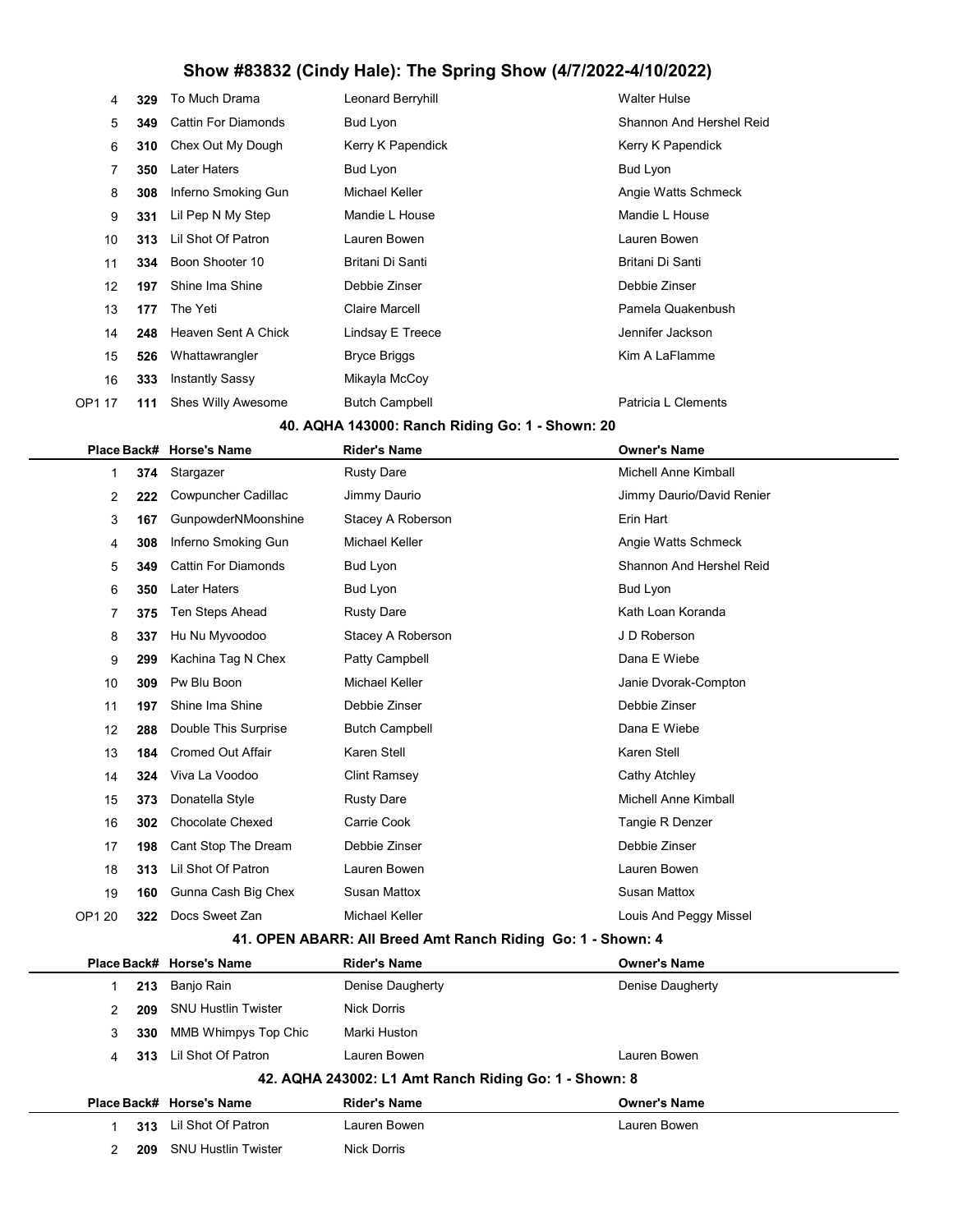|                   |     | 312 Playboys Shining        | Sandy Bendele     | <b>Bendele Quarter Horses</b> |
|-------------------|-----|-----------------------------|-------------------|-------------------------------|
| 4                 |     | 340 De Peptos Sun Glo       | Kalin Koechel     | Hayden Koechel                |
| 5                 |     | 248 Heaven Sent A Chick     | Jennifer Jackson  | Jennifer Jackson              |
| 6                 | 169 | Chics Want My Number        | Jodell B Johnston | Jodell B Johnston             |
|                   |     | 322 Docs Sweet Zan          | Louis W Missel    | Louis And Peggy Missel        |
| OP <sub>1</sub> 8 | 330 | <b>MMB Whimpys Top Chic</b> | Marki Huston      |                               |

#### 43. AQHA 243800: Amt Select Ranch Riding Go: 1 - Shown: 14

|             |     | Place Back# Horse's Name   | <b>Rider's Name</b>                                | <b>Owner's Name</b>           |
|-------------|-----|----------------------------|----------------------------------------------------|-------------------------------|
| $\mathbf 1$ | 310 | Chex Out My Dough          | Kerry K Papendick                                  | Kerry K Papendick             |
| 2           | 222 | Cowpuncher Cadillac        | David Renier                                       | Jimmy Daurio/David Renier     |
| 3           | 526 | Whattawrangler             | Kim A LaFlamme                                     | Kim A LaFlamme                |
| 4           | 351 | <b>Custom Conquistador</b> | Sherri A Tearney                                   | Sherri &/or Phil Tearney      |
| 5           | 198 | Cant Stop The Dream        | Debbie Zinser                                      | Debbie Zinser                 |
| 6           | 160 | Gunna Cash Big Chex        | <b>Susan Mattox</b>                                | <b>Susan Mattox</b>           |
| 7           | 169 | Chics Want My Number       | Jodell B Johnston                                  | Jodell B Johnston             |
| 8           | 312 | Playboys Shining           | Sandy Bendele                                      | <b>Bendele Quarter Horses</b> |
| 9           | 184 | <b>Cromed Out Affair</b>   | Karen Stell                                        | Karen Stell                   |
| 10          | 288 | Double This Surprise       | Dana E Wiebe                                       | Dana E Wiebe                  |
| 11          | 197 | Shine Ima Shine            | Debbie Zinser                                      | Debbie Zinser                 |
| OP1 12      | 299 | Kachina Tag N Chex         | Dana E Wiebe                                       | Dana E Wiebe                  |
| OP1 13      | 213 | Banjo Rain                 | Denise Daugherty                                   | Denise Daugherty              |
| OP1 14      | 322 | Docs Sweet Zan             | Louis W Missel                                     | Louis And Peggy Missel        |
|             |     |                            | 44. AQHA 243000: Amt Ranch Riding Go: 1 - Shown: 6 |                               |
|             |     | Place Back# Horse's Name   | <b>Rider's Name</b>                                | <b>Owner's Name</b>           |
| 1           | 167 | GunpowderNMoonshine        | Erin Marie Hart                                    | Erin Hart                     |
| 2           | 302 | <b>Chocolate Chexed</b>    | Tangie R Denzer                                    | Tangie R Denzer               |
| 3           | 209 | <b>SNU Hustlin Twister</b> | <b>Nick Dorris</b>                                 |                               |
| 4           | 326 | Magnums Shining Rey        | Miranda L Ruleford                                 | Miranda L Ruleford            |
| 5           | 313 | Lil Shot Of Patron         | Lauren Bowen                                       | Lauren Bowen                  |
| 6           | 378 | Sv Whiskey Whiz            | Cierra Briggs                                      | Joshua C. Briggs              |

#### 45. OPEN ABYRR: All Breed Youth Ranch Riding Go: 1 - Shown: 4

|                                                   |     | Place Back# Horse's Name | Rider's Name      | <b>Owner's Name</b> |  |
|---------------------------------------------------|-----|--------------------------|-------------------|---------------------|--|
|                                                   |     | 325 SLJ Ruf Like Juice   | Charli Dupree     | Charli Dupree       |  |
|                                                   | 293 | Steppin N Chips          | Jake Huston       |                     |  |
| OP <sub>13</sub>                                  | 317 | Classic San Badger       | Eleanor Hartman   |                     |  |
| OP14                                              | 285 | Wee Do Chocolate         | Camille E Kennedy | Anne Kennedy        |  |
| AC AOUA AA2002.14 Vouth Danah Diding Card Chaum C |     |                          |                   |                     |  |

#### 46. AQHA 443002: L1 Youth Ranch Riding Go: 1 - Shown: 6

|                                                      |     | Place Back# Horse's Name | <b>Rider's Name</b>   | <b>Owner's Name</b>    |  |  |
|------------------------------------------------------|-----|--------------------------|-----------------------|------------------------|--|--|
|                                                      |     | 314 Chic Witha Magnum    | Rosemary Hartman      |                        |  |  |
| 2                                                    | 293 | Steppin N Chips          | Jake Huston           |                        |  |  |
| 3                                                    | 527 | Shezan Electric Code     | <b>Berit McGinley</b> | Darolyn Crow           |  |  |
| 4                                                    | 360 | Kick Start Sunny         | Hayden Koechel        | Kalin Koechel          |  |  |
| 5                                                    | 255 | Magnums Artful Dream     | Ellie Mae Sliss       | Sharon Mclendon        |  |  |
| 6                                                    | 247 | A Passing 747            | Lyla Martin           | Lindsay & Lyla Maratin |  |  |
| 47. AQHA 443000: Youth Ranch Riding Go: 1 - Shown: 8 |     |                          |                       |                        |  |  |
|                                                      |     | Place Back# Horse's Name | <b>Rider's Name</b>   | <b>Owner's Name</b>    |  |  |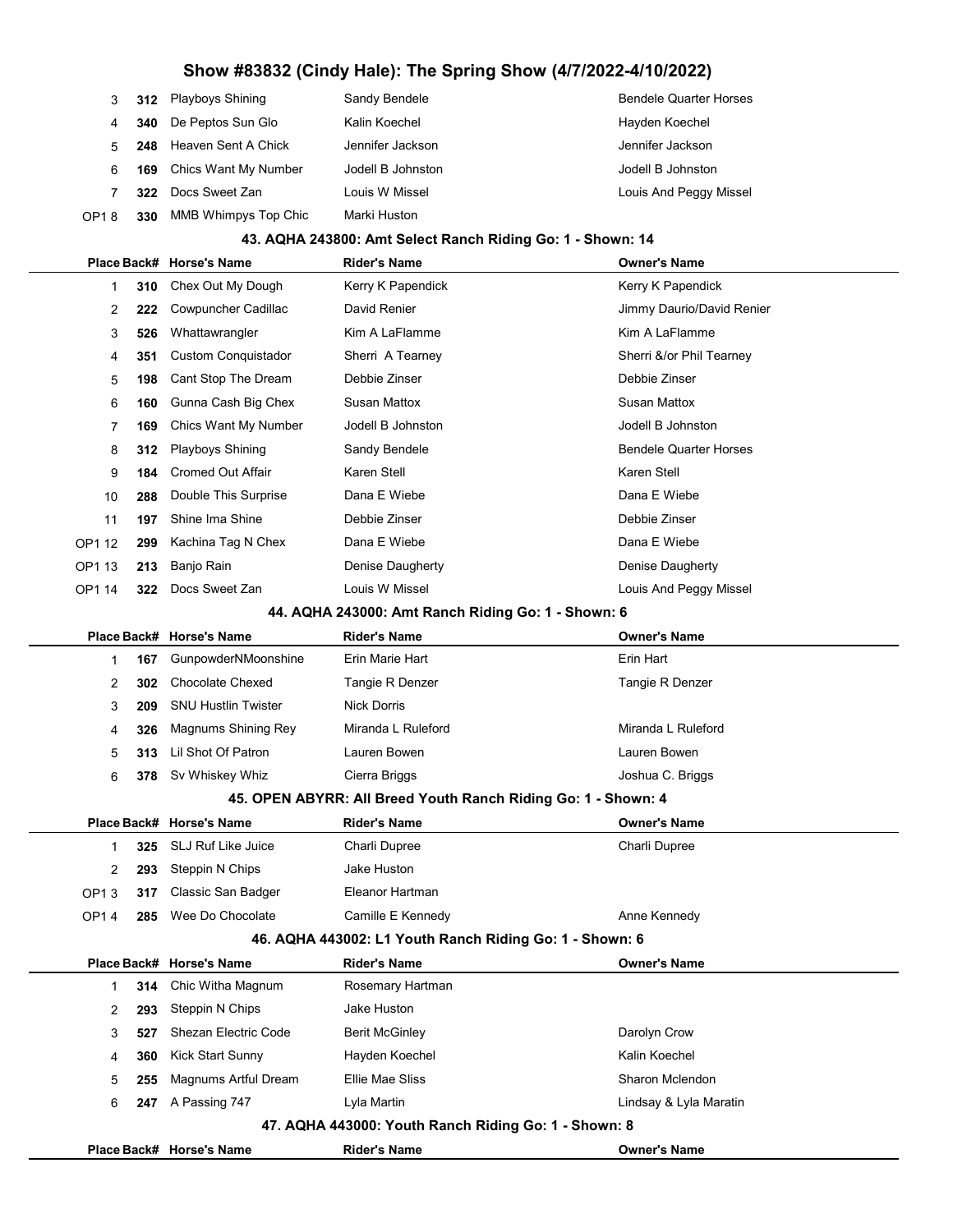| 0            | 247 | A Passing 747              | Lyla Martin                                          | Lindsay & Lyla Maratin  |
|--------------|-----|----------------------------|------------------------------------------------------|-------------------------|
| 0            | 255 | Magnums Artful Dream       | Ellie Mae Sliss                                      | Sharon Mclendon         |
| 0            | 293 | Steppin N Chips            | Jake Huston                                          |                         |
| 0            | 314 | Chic Witha Magnum          | Rosemary Hartman                                     |                         |
| 0            | 321 | SS Goldschlager            | Kendal Sheppard                                      |                         |
| 0            | 337 | Hu Nu Myvoodoo             | June D Roberson                                      | J D Roberson            |
| 0            | 320 | Possumbility               | Kameelah Anderson                                    | Kameelah Anderson       |
| 0            | 527 | Shezan Electric Code       | <b>Berit McGinley</b>                                | Darolyn Crow            |
|              |     |                            | 48. AQHA 134000: Reining Go: 1 - Shown: 17           |                         |
| Place Back#  |     | <b>Horse's Name</b>        | <b>Rider's Name</b>                                  | <b>Owner's Name</b>     |
| $\mathbf 1$  | 324 | Viva La Voodoo             | <b>Clint Ramsey</b>                                  | Cathy Atchley           |
| 2            | 228 | <b>Rey Town</b>            | <b>Clint Ramsey</b>                                  | Savvy Ganzkow           |
| 3            | 385 | Rufin Up The Chics         | Jacob Harris                                         | <b>Elizabeth Harris</b> |
| 4            | 387 | Smartly Loaded Gun         | Chris Woolsey                                        | Lindsey R Wedlake       |
| 5            | 326 | Magnums Shining Rey        | <b>Clint Ramsey</b>                                  | Miranda L Ruleford      |
| 6            | 187 | <b>Flashy Vegas Lights</b> | Jennifer Harshbarger                                 | Sherri Keys             |
| 7            | 369 | Trashya Shine              | Michael Keller                                       | Sakari Jade Wilkinson   |
| 8            | 290 | <b>JNP Swift Sue</b>       | Jennifer Harshbarger                                 | <b>Jett Mizer</b>       |
| DQ           | 353 | Gotta Magic Gun            | <b>Bud Lyon</b>                                      | <b>Hector Pacheco</b>   |
| DQ           | 355 | Here For The Prizes        | Bud Lyon                                             | Defreitas Performance   |
| DQ           | 289 | Wimpy Larkn Step           | Jennifer Harshbarger                                 | Jennifer Harshbarger    |
| DQ           | 327 | K R Retro                  | <b>Clint Ramsey</b>                                  | Miranda L Ruleford      |
| DQ           | 386 | Shiny Trailer Trash        | Tia Freeman                                          | <b>Elizabeth Harris</b> |
|              |     |                            |                                                      |                         |
|              |     |                            | 49. AQHA 234800: Amt Select Reining Go: 1 - Shown: 6 |                         |
| Place Back#  |     | <b>Horse's Name</b>        | <b>Rider's Name</b>                                  | <b>Owner's Name</b>     |
| 1            | 184 | <b>Cromed Out Affair</b>   | Karen Stell                                          | Karen Stell             |
| 2            | 197 | Shine Ima Shine            | Debbie Zinser                                        | Debbie Zinser           |
| 3            | 198 | Cant Stop The Dream        | Debbie Zinser                                        | Debbie Zinser           |
| 4            | 169 | Chics Want My Number       | Jodell B Johnston                                    | Jodell B Johnston       |
| 5            | 417 | Whiskey N Honey            | Lee Redding                                          | Lee Redding             |
|              |     |                            | 50. AQHA 234000: Amt Reining Go: 1 - Shown: 6        |                         |
|              |     | Place Back# Horse's Name   | <b>Rider's Name</b>                                  | <b>Owner's Name</b>     |
| $\mathbf{1}$ | 548 | Coffee Whiz It             | Anna Elizabeth Woolsey                               | Anna Elizabeth Woolsey  |
| 2            | 327 | K R Retro                  | Miranda L Ruleford                                   | Miranda L Ruleford      |
| 3            | 387 | Smartly Loaded Gun         | Lindsey R Wedlake                                    | Lindsey R Wedlake       |
| 4            | 386 | Shiny Trailer Trash        | <b>Elizabeth Harris</b>                              | <b>Elizabeth Harris</b> |
| DQ           | 549 | Rawhides Supermodel        | Anna Elizabeth Woolsey                               | Chris P Woolsey         |
|              |     |                            | 51. AQHA 434000: Youth Reining Go: 1 - Shown: 7      |                         |
| Place Back#  |     | <b>Horse's Name</b>        | <b>Rider's Name</b>                                  | <b>Owner's Name</b>     |
| 1            | 385 | Rufin Up The Chics         | Jacob Harris                                         | <b>Elizabeth Harris</b> |
| 2            | 321 | SS Goldschlager            | Kendal Sheppard                                      |                         |
| 3            | 386 | Shiny Trailer Trash        | Jacob Harris                                         | <b>Elizabeth Harris</b> |
| 4            | 320 | Possumbility               | Kameelah Anderson                                    | Kameelah Anderson       |
| DQ           | 314 | Chic Witha Magnum          | Rosemary Hartman                                     |                         |
| DQ           | 369 | Trashya Shine              | Sakari Jade Wilkinson                                | Sakari Jade Wilkinson   |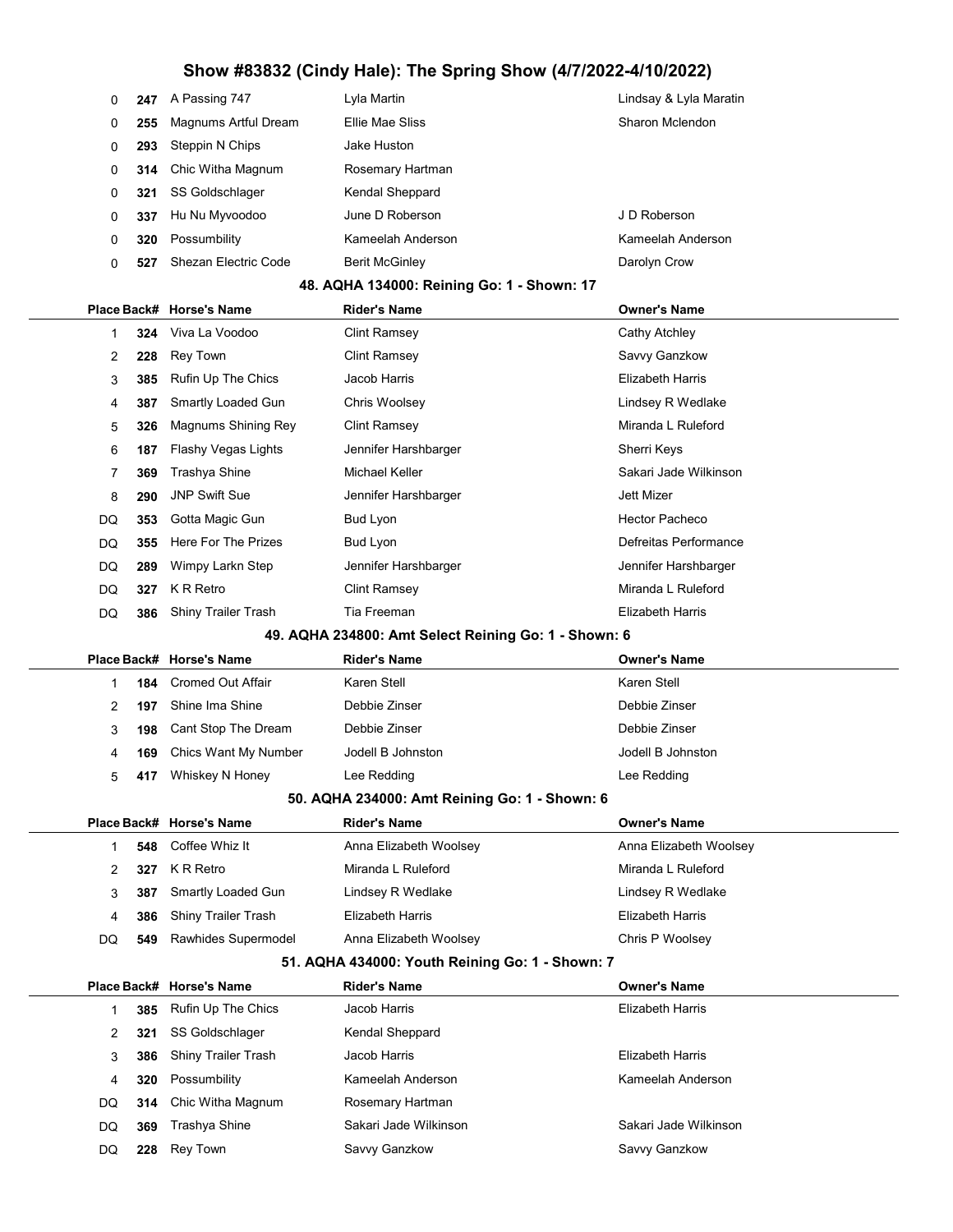#### 52. AQHA 238802: L1 Amt Select Trail Go: 1 - Shown: 9

|              |     | Place Back# Horse's Name    | <b>Rider's Name</b>                                              | <b>Owner's Name</b>       |
|--------------|-----|-----------------------------|------------------------------------------------------------------|---------------------------|
| 1            | 237 | So Noticed                  | Patty D Goodwin                                                  | Patty D Goodwin           |
| 2            | 173 | Theperfectmargarita         | Lynise M Marshall                                                | Kim Bombard               |
| 3            | 166 | Itza Slam Dunk              | Pamela Wilson                                                    | Pamela Wilson             |
| 4            | 158 | <b>Sheza Potential Diva</b> | Robin Otto                                                       | Robin Otto                |
| 5            | 126 | Pass The Black Gold         | Cynthia Roth                                                     | Cynthia Roth              |
| 6            | 122 | Hitt The Jackpot            | Cynthia Carden                                                   | Cynthia Carden            |
| 7            | 174 | Just Becuz Im Lazy          | Tamie L Richey                                                   | Tamie L Richey            |
| 8            | 147 | Kiss Me Im Lazy             | Marcia Gillespie                                                 | Marcia Gillespie          |
| OP29         | 252 | Mighto Machine              | Joanne Lollis                                                    | Joanne Lollis             |
|              |     |                             | 53. AQHA 238803: L2 Amt Select Trail Go: 1 - Shown: 11           |                           |
|              |     | Place Back# Horse's Name    | Rider's Name                                                     | <b>Owner's Name</b>       |
| 1            | 110 | So Dang Lazy                | Patricia L Clements                                              | Patricia L Clements       |
| 2            | 237 | So Noticed                  | Patty D Goodwin                                                  | Patty D Goodwin           |
| 3            | 155 | <b>Western Dreams</b>       | Cynthia Keeton Rosson                                            | Cynthia Rosson            |
| 4            | 126 | Pass The Black Gold         | Cynthia Roth                                                     | Cynthia Roth              |
| 5            | 174 | Just Becuz Im Lazy          | Tamie L Richey                                                   | Tamie L Richey            |
| 6            | 163 | Hez Kool                    | Connie L Holtz                                                   | Connie L Holtz            |
| 7            | 166 | Itza Slam Dunk              | Pamela Wilson                                                    | Pamela Wilson             |
| 8            | 104 | The Perfect Martini         | Jean Swiss                                                       | Jean F And Gerald F Swiss |
| 9            | 103 | Look Here Im Hot            | Jean Swiss                                                       | Jean F And Gerald F Swiss |
| 10           | 252 | Mighto Machine              | Joanne Lollis                                                    | Joanne Lollis             |
| 11           | 147 | Kiss Me Im Lazy             | Marcia Gillespie                                                 | Marcia Gillespie          |
|              |     |                             | 54. AQHA 238806: L3 Amt Select Trail Go: 1 - Shown: 7 (18 total) |                           |
|              |     | Place Back# Horse's Name    | <b>Rider's Name</b>                                              | <b>Owner's Name</b>       |
| 1            | 101 | Pf Put It N Park            | Carla Townsley                                                   | Carla Townsley            |
| 2            | 227 | Toucht                      | Kim Burrell Gutowski                                             | Kim Burrell Gutowski      |
| 3            | 119 | All But Sudden              | Robert D Huver II                                                | Rob And Jane Huver        |
| 6            | 132 | Zippin A Breeze             | Susan Wilson                                                     | Susan Wilson              |
| 8            | 202 | Irresistibly Hot            | Debra Sharp                                                      | R Kirk &/Or Debra Sharp   |
| 15           | 158 | Sheza Potential Diva        | Robin Otto                                                       | Robin Otto                |
| 18           | 122 | Hitt The Jackpot            | Cynthia Carden                                                   | Cynthia Carden            |
|              |     |                             | 55. AQHA 238002: L1 Amt Trail Go: 1 - Shown: 5                   |                           |
|              |     | Place Back# Horse's Name    | <b>Rider's Name</b>                                              | <b>Owner's Name</b>       |
| $\mathbf{1}$ | 264 | Zippen In My Sleep          | Sarah Clymer                                                     | Sarah Clymer              |
| 2            | 200 | Justa Touch To Much         | Allison Bowen                                                    | Allison Bowen             |
| 3            | 219 | Justa Lazy Mouse            | Christina Hansen                                                 | Christina Hansen          |
| 4            | 234 | Im An Absolute Star         | Krystal Kirkland                                                 | Krystal Kirkland          |
|              |     |                             | 56. AQHA 238003: L2 Amt Trail Go: 1 - Shown: 9                   |                           |
|              |     | Place Back# Horse's Name    | <b>Rider's Name</b>                                              | <b>Owner's Name</b>       |
| 1            | 281 | <b>Best One Around</b>      | <b>Heather Van Hooser</b>                                        | <b>Heather Van Hooser</b> |
| 2            | 210 | <b>CP President Cahill</b>  | Janislynn Dorris                                                 | Nick And Janislynn Dorris |
| 3            | 129 | Herecomeshoneybooboo        | Gabrielle M Lofton                                               | Gabrielle M Lofton        |
| 4            | 154 | Dun Ben Noticed             | Dr Shelley Dawn Grissom                                          | Dr Shelley Dawn Grissom   |
| 5            | 272 | Lopin A Hot Streak          | Kate Toomey Evans                                                | Kate Toomey Evans         |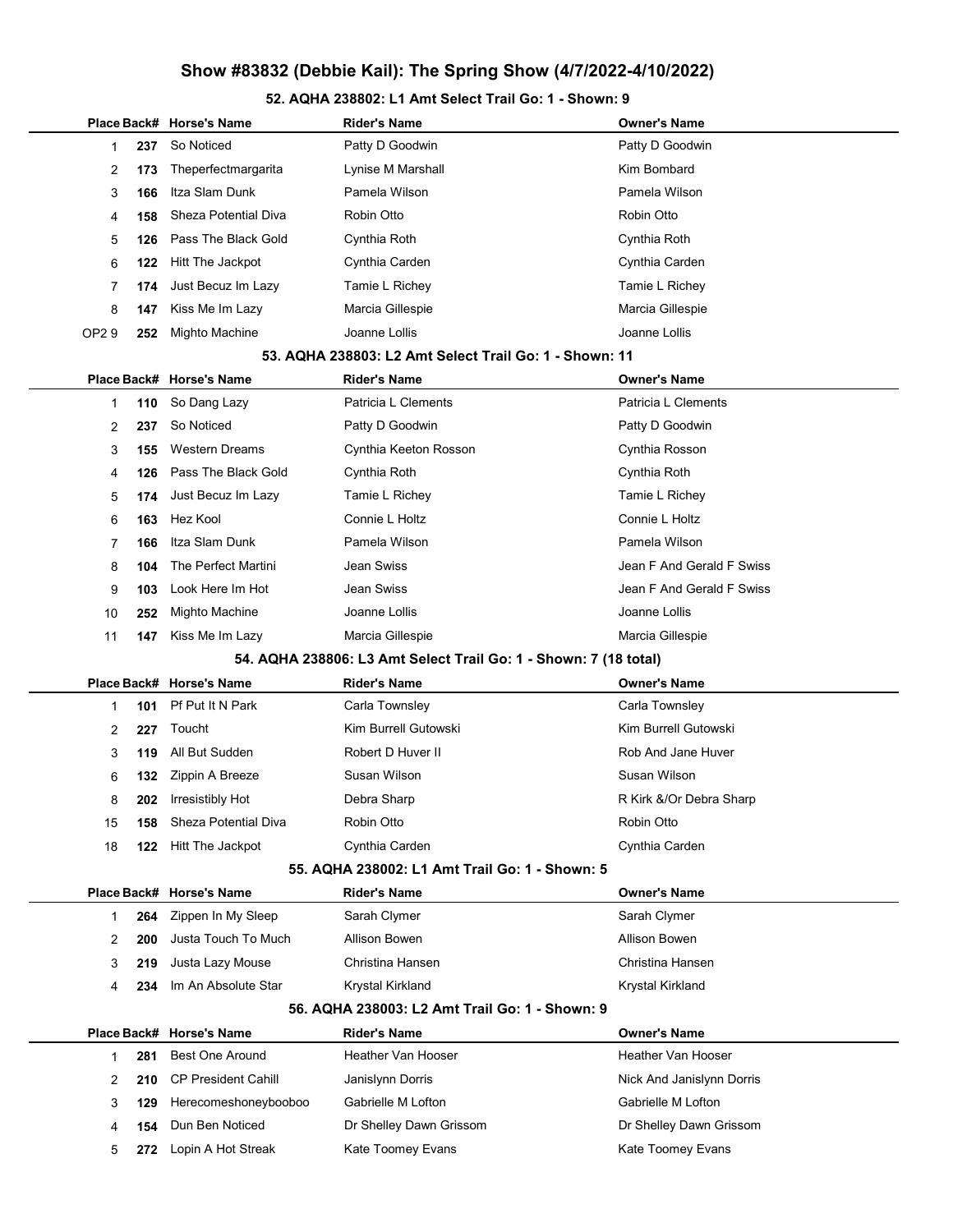|          |      |                                                |                                                           | Show #83832 (Debbie Kail): The Spring Show (4/7/2022-4/10/2022) |  |
|----------|------|------------------------------------------------|-----------------------------------------------------------|-----------------------------------------------------------------|--|
| 6        | 200  | Justa Touch To Much                            | Allison Bowen                                             | Allison Bowen                                                   |  |
| DQ       | 131  | VS Code Of Gold                                | Gabrielle M Lofton                                        | <b>Brittany Morgan</b>                                          |  |
| DQ       | 264  | Zippen In My Sleep                             | Sarah Clymer                                              | Sarah Clymer                                                    |  |
|          |      |                                                | 57. AQHA 238006: L3 Amt Trail Go: 1 - Shown: 4 (13 total) |                                                                 |  |
|          |      | Place Back# Horse's Name                       | <b>Rider's Name</b>                                       | <b>Owner's Name</b>                                             |  |
| 1        | 243  | Quick Dun N Steady                             | <b>Hayley Kittler</b>                                     | <b>Hayley Kittler</b>                                           |  |
| 5        | 181  | Lazy Lookin Lady                               | Morgan Brickham                                           | <b>Brickham Quarter Horses</b>                                  |  |
| 6        | 140  | <b>Rumors In The Dark</b>                      | Kendra Whitney                                            | Kendra Whitney                                                  |  |
| 9        | 180  | Willy Good Breeze                              | Morgan Brickham                                           | <b>Brickham Quarter Horses</b>                                  |  |
|          |      |                                                | 58. OPEN ABATR: All Breed Amt Trail Go: 1 - Shown: 12     |                                                                 |  |
|          |      | Place Back# Horse's Name                       | <b>Rider's Name</b>                                       | <b>Owner's Name</b>                                             |  |
| 1        | 132  | Zippin A Breeze                                | Susan Wilson                                              | Susan Wilson                                                    |  |
| 2        | 129  | Herecomeshoneybooboo                           | Gabrielle M Lofton                                        | Gabrielle M Lofton                                              |  |
| 3        | 163  | Hez Kool                                       | Connie L Holtz                                            | Connie L Holtz                                                  |  |
| 4        | 140  | <b>Rumors In The Dark</b>                      | Kendra Whitney                                            | Kendra Whitney                                                  |  |
| 5        | 122  | Hitt The Jackpot                               | Cynthia Carden                                            | Cynthia Carden                                                  |  |
| 6        | 131  | VS Code Of Gold                                | Gabrielle M Lofton                                        | <b>Brittany Morgan</b>                                          |  |
| 7        | 126  | Pass The Black Gold                            | Cynthia Roth                                              | Cynthia Roth                                                    |  |
| 8        | 154  | Dun Ben Noticed                                | Dr Shelley Dawn Grissom                                   | Dr Shelley Dawn Grissom                                         |  |
| 9        | 162. | <b>Vitals Are Good</b>                         | Cathy Seim                                                | Cathy Seim                                                      |  |
| 10       | 174  | Just Becuz Im Lazy                             | Tamie L Richey                                            | Tamie L Richey                                                  |  |
| 11       | 104  | The Perfect Martini                            | Jean Swiss                                                | Jean F And Gerald F Swiss                                       |  |
| DQ       | 272. | Lopin A Hot Streak                             | Kate Toomey Evans                                         | Kate Toomey Evans                                               |  |
|          |      |                                                | 59. AQHA 138004: L1 Trail Go: 1 - Shown: 32               |                                                                 |  |
|          |      | Place Back# Horse's Name                       | <b>Rider's Name</b>                                       | <b>Owner's Name</b>                                             |  |
| 1        | 176  | Mmade To Order                                 | John Briggs                                               | Harley K Huff                                                   |  |
| 2        | 266  | Johnny Mechanic                                | Micah L Hansen                                            | Eva Voss                                                        |  |
| 3        | 203  | Luck Of Tha Irish                              | Micah L Hansen                                            | Christina Hansen                                                |  |
| 4        | 172  | <b>Batt Gurl</b>                               | Katelyn Connolly                                          | <b>Kris Theiler</b>                                             |  |
| 5        | 107  |                                                |                                                           |                                                                 |  |
|          |      | I Fancy The Crowd                              | <b>Adam Blake Smith</b>                                   | Karen Jorgenson                                                 |  |
| 6        | 232  | Her Southern Best                              | <b>Bradley D Ost</b>                                      | Julia Sanderson                                                 |  |
| 7        | 128  | Lazy Patrick                                   | Ashley N Dunbar-Clock                                     | Gabrielle M Lofton                                              |  |
| 8        | 205  | To Cool To Be Hot                              | Micah L Hansen                                            | Addisyn Brooke Albers                                           |  |
| 9        | 127  | VS Flat Out Cool                               | Ashley N Dunbar-Clock                                     | <b>Bonnie Sheren</b>                                            |  |
| 10       | 138  | Money Gate                                     | Leslie Vagneur Lange                                      | Colleen Kurtz                                                   |  |
| 11       | 238  | Grace Kelly                                    | <b>Bradley D Ost</b>                                      | Jamie Radebaugh                                                 |  |
| 12       | 246  | Presleys Got Rhythm                            | Sabrina Seaboldt                                          | Katie Coonce                                                    |  |
| 13       | 130  | Vs For Certain                                 | <b>Becky George</b>                                       | Michelle Rod                                                    |  |
| 14       | 179  | Willy Invite Brady                             | <b>Beth Treptow</b>                                       | <b>Brickham Quarter Horses</b>                                  |  |
| 15       | 242  | To Kool Tobe Krymsun                           | Katelyn Connolly                                          | Martha Lou Oltjen                                               |  |
| 16       | 199  | <b>Sudden Passions</b>                         | <b>Brooke Gardner</b>                                     | Rhonda Kraft                                                    |  |
| 17       | 223  | Only In De Moonlight                           | Eric J Felt                                               | Robin Loreth                                                    |  |
| 18       | 164  | Gota Lota Lazy                                 | <b>Beth Treptow</b>                                       | Michele A Brickham                                              |  |
| 19       | 276  | Hes Not Justa Rumor                            | Nikkole L Riddle                                          | Victoria Corbin                                                 |  |
| 20<br>21 | 226  | <b>Red Betweenthe Lines</b><br>112 South Beech | Nikkole L Riddle<br><b>Becky George</b>                   | Catherine Craig<br>Kate Upton                                   |  |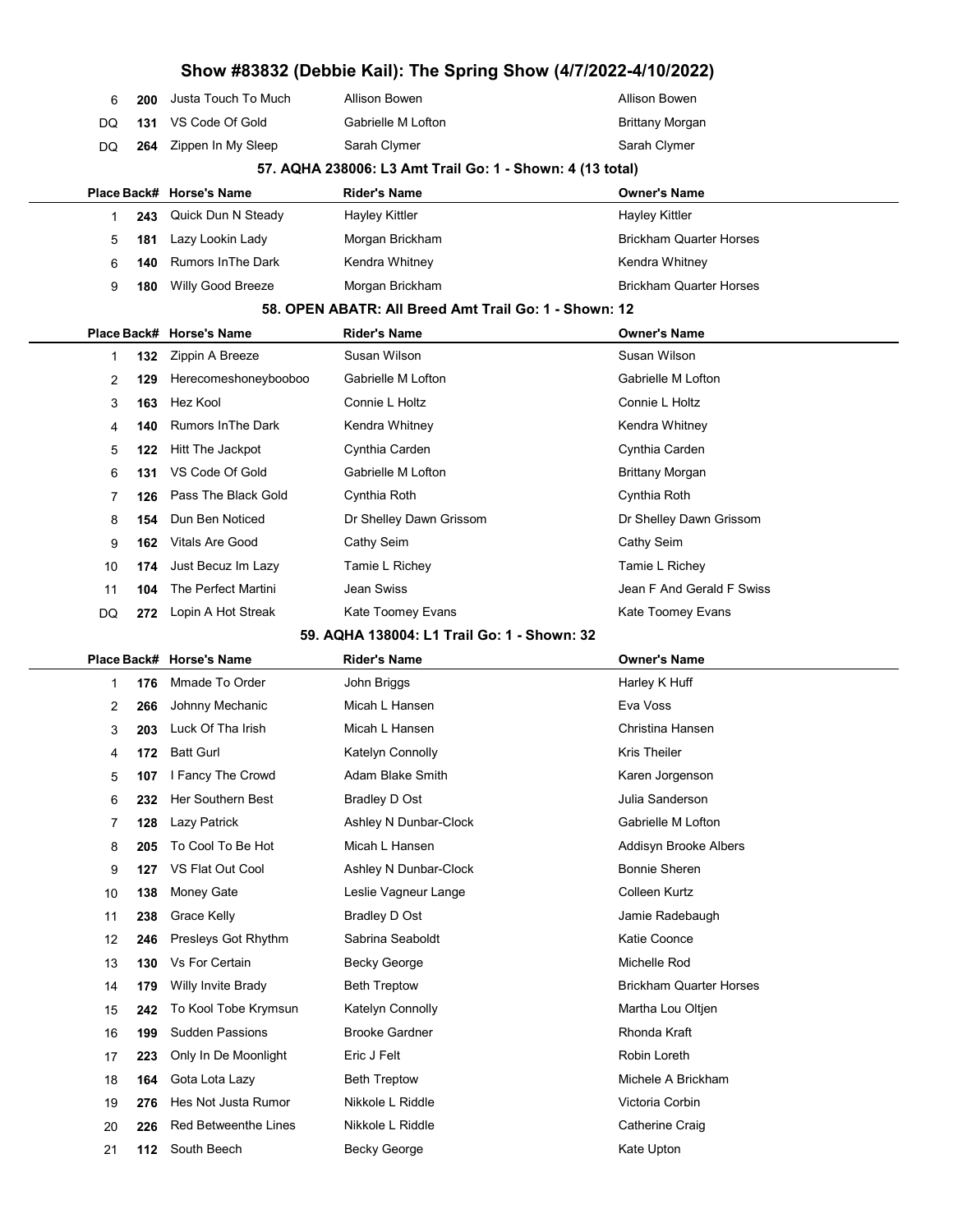| 22  |     | <b>144</b> Follow The Girl Code | Eric J Felt       | Katherine Lacasse        |
|-----|-----|---------------------------------|-------------------|--------------------------|
| 23  | 257 | All About That Lope             | Lindsay E Treece  | Diana E Warden           |
| DQ. |     | 244 SH Willy B Immortal         | Katelyn Connolly  | Kyleigh Heikes           |
| DQ. | 217 | VS Bettin On Red                | Mandie L House    | Superior Care Management |
| DQ. | 235 | Look At Him Strut               | Kristin L Pokluda | Linda Herrick            |
| DQ. |     | Bonnaroo Blue                   | Evan R Knapp      | Kathy Green              |

#### 60. AQHA 138100: Junior Trail Go: 1 - Shown: 17

|                |     | Place Back# Horse's Name                                   | <b>Rider's Name</b>                                      | <b>Owner's Name</b>            |  |  |
|----------------|-----|------------------------------------------------------------|----------------------------------------------------------|--------------------------------|--|--|
| 1              | 243 | Quick Dun N Steady                                         | <b>Hayley Kittler</b>                                    | <b>Hayley Kittler</b>          |  |  |
| 2              | 204 | Lopin Makes Me Lazy                                        | John Briggs                                              | Linda A Hall                   |  |  |
| 3              | 131 | VS Code Of Gold                                            | Ashley N Dunbar-Clock                                    | Brittany Morgan                |  |  |
| 4              | 219 | Justa Lazy Mouse                                           | Micah L Hansen                                           | Christina Hansen               |  |  |
| 5              | 179 | Willy Invite Brady                                         | <b>Beth Treptow</b>                                      | <b>Brickham Quarter Horses</b> |  |  |
| 6              | 203 | Luck Of Tha Irish                                          | Micah L Hansen                                           | Christina Hansen               |  |  |
| 7              | 100 | Extremely Good To U                                        | Becky George                                             | Becky George                   |  |  |
| 8              | 138 | Money Gate                                                 | Leslie Vagneur Lange                                     | Colleen Kurtz                  |  |  |
| 9              | 128 | Lazy Patrick                                               | Gabrielle M Lofton                                       | Gabrielle M Lofton             |  |  |
| 10             | 143 | <b>RSVP In Red</b>                                         | Eric J Felt                                              | Nadine Marie Joaquin           |  |  |
| 11             | 117 | By All Means                                               | Duke Williams                                            | Duke Williams                  |  |  |
| 12             | 130 | <b>Vs For Certain</b>                                      | <b>Becky George</b>                                      | Michelle Rod                   |  |  |
| DQ             | 176 | Mmade To Order                                             | John Briggs                                              | Harley K Huff                  |  |  |
|                |     | 61. OPEN SFTRL: Small Fry Trail Go: 1 - Shown: 1           |                                                          |                                |  |  |
|                |     | Place Back# Horse's Name                                   | <b>Rider's Name</b>                                      | <b>Owner's Name</b>            |  |  |
| $\mathbf{1}$   | 201 | ZIPPINPISTOLGOODBAR                                        | <b>LAIKEN HANSEN</b>                                     | Christina Hansen               |  |  |
|                |     | 62. AQHA 438102: L1 Youth Walk Trot Trail Go: 1 - Shown: 2 |                                                          |                                |  |  |
|                |     | Place Back# Horse's Name                                   | <b>Rider's Name</b>                                      | <b>Owner's Name</b>            |  |  |
| 1              | 266 | Johnny Mechanic                                            | Eva Voss                                                 | Eva Voss                       |  |  |
| $\overline{2}$ | 201 | ZIPPINPISTOLGOODBAR                                        | <b>LAIKEN HANSEN</b>                                     | Christina Hansen               |  |  |
|                |     |                                                            | 63. AQHA 238102: L1 Amt Walk Trot Trail Go: 1 - Shown: 4 |                                |  |  |
|                |     | Place Back# Horse's Name                                   | <b>Rider's Name</b>                                      | <b>Owner's Name</b>            |  |  |
| 1              | 168 | Rock The Cash Barr                                         | Leigh Nitcher                                            | Leigh Nitcher                  |  |  |
| 2              | 146 | Bein Lazy                                                  | Lisa Lenaburg                                            | Lisa Lenaburg                  |  |  |
| 3              | 108 | Cabo Margarita                                             | Patricia Rosier                                          | Patricia Rosier                |  |  |
| OP14           | 245 | Lopin Miss Penny                                           | Kimberly Dawn Gartman                                    | <b>Hayley Kittler</b>          |  |  |
|                |     |                                                            | 64. AQHA 438002: L1 Youth Trail Go: 1 - Shown: 7         |                                |  |  |
|                |     | Place Back# Horse's Name                                   | <b>Rider's Name</b>                                      | <b>Owner's Name</b>            |  |  |
| 1              | 150 | Goin Nowhere Fast                                          | Avery M Langley                                          | Anna & Jimmy Langley           |  |  |
| 2              | 151 | I Will Be Hot                                              | Addison Lynn Langley                                     | Anna & Jimmy Langley           |  |  |
| 3              | 246 | Presleys Got Rhythm                                        | Kelly Coonce                                             | Katie Coonce                   |  |  |
| 4              | 230 | Hot Lil Assets                                             | Piper Keller                                             | Heather Leigh Keller           |  |  |
| 5              | 229 | A Certain Red VETTE                                        | <b>Grace Riley</b>                                       | Walt Hulse                     |  |  |
| 6              | 372 | One Of The Cool Kids                                       | Madison Grace Dolan                                      | <b>Madison Grace Dolan</b>     |  |  |
| 7              | 201 | ZIPPINPISTOLGOODBAR                                        | <b>COLTEN HANSEN</b>                                     | Christina Hansen               |  |  |
|                |     |                                                            | 65. AQHA 438003: L2 Youth Trail Go: 1 - Shown: 3         |                                |  |  |
|                |     | Place Back# Horse's Name                                   | <b>Rider's Name</b>                                      | <b>Owner's Name</b>            |  |  |
| 1              | 246 | Presleys Got Rhythm                                        | <b>Kelly Coonce</b>                                      | Katie Coonce                   |  |  |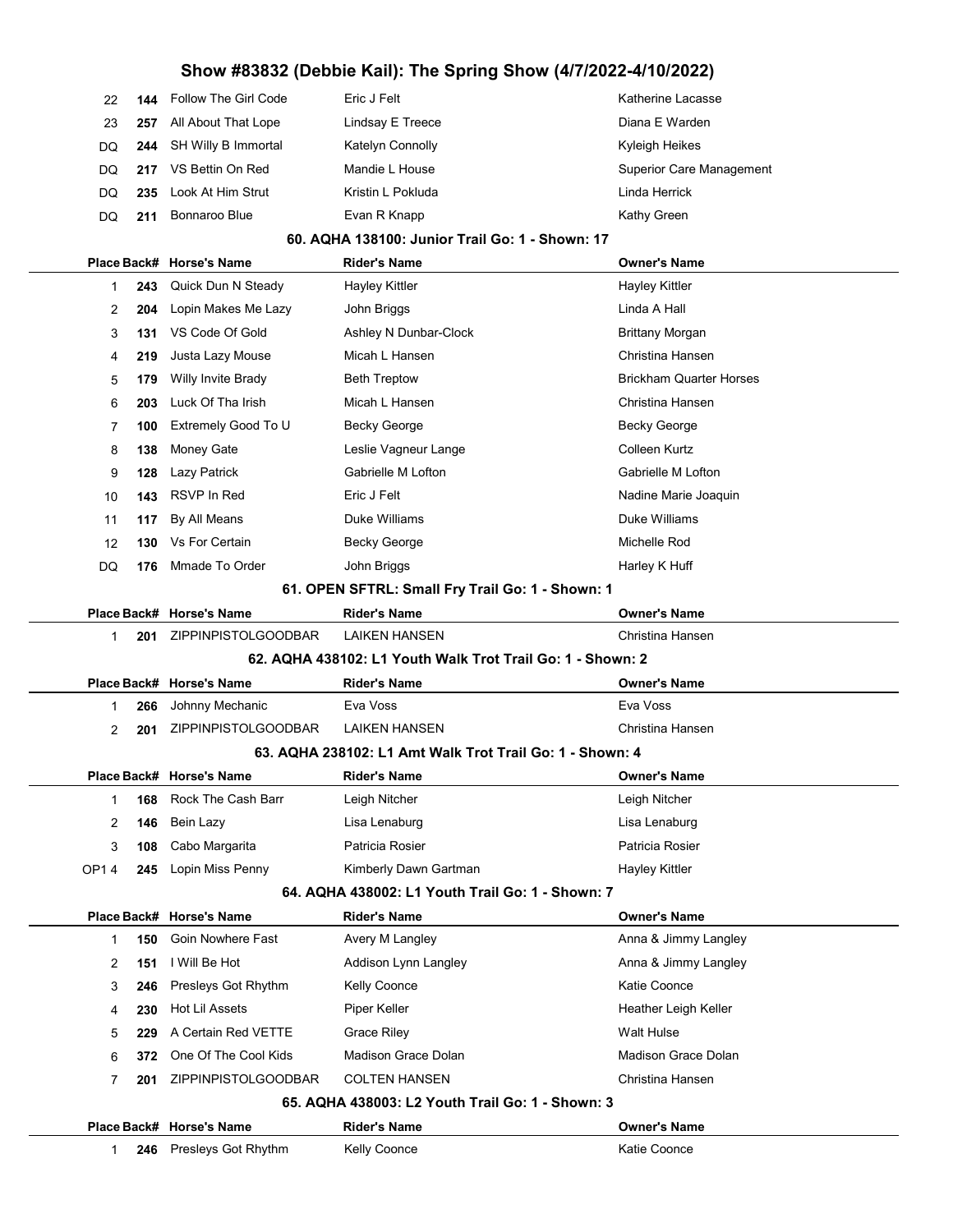2 372 One Of The Cool Kids Madison Grace Dolan Madison Grace Dolan Madison Grace Dolan

|    |             | 66. AQHA 438006: L3 Youth Trail Go: 1 - Shown: 6 (9 total) |                                                                  |                           |
|----|-------------|------------------------------------------------------------|------------------------------------------------------------------|---------------------------|
|    |             | Place Back# Horse's Name                                   | <b>Rider's Name</b>                                              | <b>Owner's Name</b>       |
| 1  | 229         | A Certain Red VETTE                                        | <b>Grace Riley</b>                                               | <b>Walt Hulse</b>         |
|    | 2<br>230    | <b>Hot Lil Assets</b>                                      | Piper Keller                                                     | Heather Leigh Keller      |
| 4  | 250         | Interestedin Outlaws                                       | Alana Marie Stanton                                              | Bobbie Jo Stanton         |
|    | 5<br>150    | Goin Nowhere Fast                                          | Avery M Langley                                                  | Anna & Jimmy Langley      |
| 6  | 201         | ZIPPINPISTOLGOODBAR                                        | <b>COLTEN HANSEN</b>                                             | Christina Hansen          |
|    | 8<br>151    | I Will Be Hot                                              | Addison Lynn Langley                                             | Anna & Jimmy Langley      |
|    |             |                                                            | 67. OPEN ABYTRL: All Breed Youth Trail Go: 1 - Shown: 3          |                           |
|    |             | Place Back# Horse's Name                                   | <b>Rider's Name</b>                                              | <b>Owner's Name</b>       |
| 1  | 229         | A Certain Red VETTE                                        | Grace Riley                                                      | <b>Walt Hulse</b>         |
|    | 2<br>225    | LF Black Gold                                              | <b>Cadence Coates</b>                                            | <b>Cadence Coates</b>     |
|    | 3<br>266    | Johnny Mechanic                                            | Eva Voss                                                         | Eva Voss                  |
|    |             |                                                            | 68. AQHA 138200: Senior Trail Go: 1 - Shown: 31                  |                           |
|    | Place Back# | <b>Horse's Name</b>                                        | <b>Rider's Name</b>                                              | <b>Owner's Name</b>       |
|    | 101<br>1    | Pf Put It N Park                                           | Will L Knabenshue                                                | Carla Townsley            |
|    | 2<br>118    | Dont I Look Good                                           | Duke Williams                                                    | Ashley Rutledge Roberts   |
|    | 3<br>281    | <b>Best One Around</b>                                     | John Briggs                                                      | Heather Van Hooser        |
| 4  | 149         | <b>Blaze Me Away</b>                                       | Evan R Knapp                                                     | Ruth Knapp                |
|    | 5<br>124    | Chip Off Good Bar                                          | Jeff A Mellott                                                   | Eric Moden                |
|    | 6<br>202    | Irresistibly Hot                                           | Micah L Hansen                                                   | R Kirk &/Or Debra Sharp   |
|    | 7<br>227    | Toucht                                                     | Jimmy Daurio                                                     | Kim Burrell Gutowski      |
|    | 8<br>163    | Hez Kool                                                   | Leslie Vagneur Lange                                             | Connie L Holtz            |
| 9  | 140         | <b>Rumors In The Dark</b>                                  | Leslie Vagneur Lange                                             | Kendra Whitney            |
| 10 | 123         | VS Fashion Show                                            | Becky George                                                     | Kate Upton                |
| 11 | 109         | Pf Shy Guy                                                 | Elizabeth Knabenshue                                             | Carly Epp                 |
| 12 | 108         | Cabo Margarita                                             | Becky George                                                     | Patricia Rosier           |
| 13 | 270         | PS Bringin The Bucks                                       | Stacey A Roberson                                                | Natalie Ward              |
| 14 | 164         | Gota Lota Lazy                                             | <b>Beth Treptow</b>                                              | Michele A Brickham        |
| 15 | 106         | <b>Cool Moves Mister</b>                                   | Will L Knabenshue                                                | Dana Bloom                |
| 16 | 311         | Photo Chute                                                | Stacey A Roberson                                                | Annette L Cline           |
| 17 | 104         | The Perfect Martini                                        | Leslie Vagneur Lange                                             | Jean F And Gerald F Swiss |
| 18 | 145         | Live Laugh And Lope                                        | Becky George                                                     | <b>Sherry Allen</b>       |
| DQ | 147         | Kiss Me Im Lazy                                            | Mandie L House                                                   | Marcia Gillespie          |
| DQ | 121         | No Nonsense                                                | Jeff A Mellott                                                   | Linn Wyatt                |
| DQ | 200         | Justa Touch To Much                                        | Julie Voge                                                       | <b>Allison Bowen</b>      |
| DQ | 111         | Shes Willy Awesome                                         | <b>Butch Campbell</b>                                            | Patricia L Clements       |
| DQ | 155         | <b>Western Dreams</b>                                      | Elizabeth Knabenshue                                             | Cynthia Rosson            |
| DQ | 129         | Herecomeshoneybooboo                                       | Ashley N Dunbar-Clock                                            | Gabrielle M Lofton        |
| DQ | 132         | Zippin A Breeze                                            | Ashley N Dunbar-Clock                                            | Susan Wilson              |
| DQ | 146         | Bein Lazy                                                  | Will L Knabenshue                                                | Lisa Lenaburg             |
|    |             |                                                            | 69. AQHA 475000: Youth Performance Halter Mares Go: 1 - Shown: 1 |                           |
|    |             | Place Back# Horse's Name                                   | <b>Rider's Name</b>                                              | <b>Owner's Name</b>       |
|    | 250<br>1    | Interestedin Outlaws                                       | Alana Marie Stanton                                              | Bobbie Jo Stanton         |

70. AQHA 477000: Youth Performance Halter Geldings Go: 1 - Shown: 2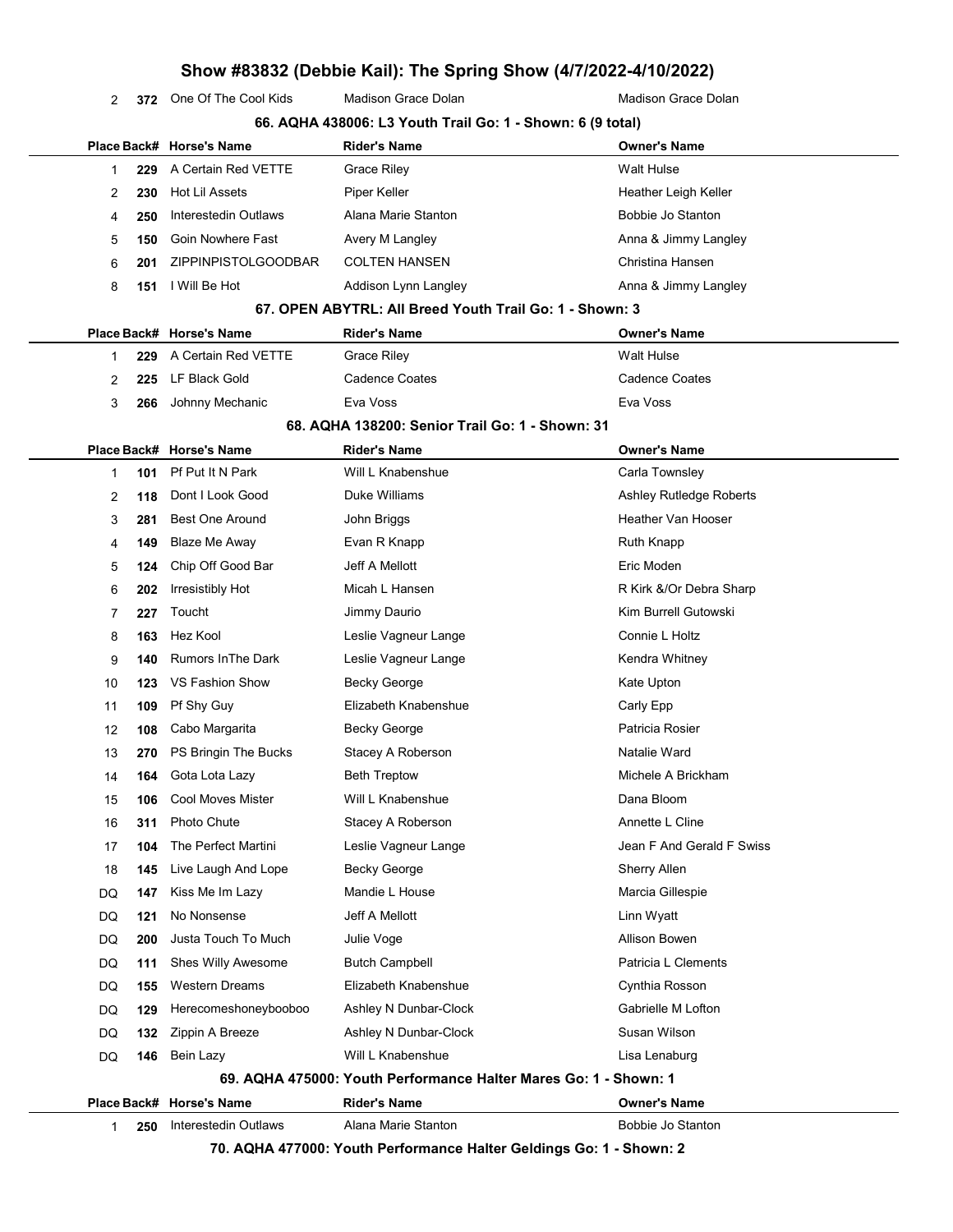|   |     |                            | Show #83832 (Chele McGauley): The Spring Show (4/7/2022-4/10/2022) |                                |
|---|-----|----------------------------|--------------------------------------------------------------------|--------------------------------|
|   |     | Place Back# Horse's Name   | <b>Rider's Name</b>                                                | Owner's Name                   |
| 1 | 276 | Hes Not Justa Rumor        | Lily Corbin                                                        | Victoria Corbin                |
| 2 | 201 | <b>ZIPPINPISTOLGOODBAR</b> | <b>LAIKEN HANSEN</b>                                               | Christina Hansen               |
|   |     |                            | 71. AQHA 275000: Amt Performance Halter Mares Go: 1 - Shown: 6     |                                |
|   |     | Place Back# Horse's Name   | <b>Rider's Name</b>                                                | Owner's Name                   |
| 1 | 103 | Look Here Im Hot           | Jean Swiss                                                         | Jean F And Gerald F Swiss      |
| 2 | 202 | Irresistibly Hot           | Debra Sharp                                                        | R Kirk &/Or Debra Sharp        |
| 3 | 362 | Always The Best RV         | <b>Garrison Gene Phillis</b>                                       | <b>Garrison Gene Phillis</b>   |
| 4 | 240 | <b>Hunting For Candy</b>   | <b>Christine Dietz</b>                                             | Christine Dietz                |
| 5 | 181 | Lazy Lookin Lady           | Morgan Brickham                                                    | <b>Brickham Quarter Horses</b> |
| 6 | 219 | Justa Lazy Mouse           | Christina Hansen                                                   | Christina Hansen               |
|   |     |                            | 72. AQHA 277000: Amt Performance Halter Geldings Go: 1 - Shown: 19 |                                |
|   |     | Place Back# Horse's Name   | <b>Rider's Name</b>                                                | Owner's Name                   |
| 1 | 311 | Photo Chute                | Annette L Cline                                                    | Annette L Cline                |
| 2 | 376 | Triple X                   | Candace Jussen                                                     | Candace Jussen                 |
| 3 | 200 | Justa Touch To Much        | Allison Bowen                                                      | Allison Bowen                  |
| 4 | 273 | Cuz Im Da Best             | Kelsey Garcia                                                      | Reese Garcia                   |
| 5 | 165 | <b>Krymsun Outlaw</b>      | Dawn Jindrich                                                      | Dawn Jindrich                  |
| 6 | 132 | Zippin A Breeze            | Susan Wilson                                                       | Susan Wilson                   |
| 7 | 140 | <b>Rumors In The Dark</b>  | Kendra Whitney                                                     | Kendra Whitney                 |
| 8 | 227 | Toucht                     | Kim Burrell Gutowski                                               | Kim Burrell Gutowski           |
| 9 | 243 | Quick Dun N Steady         | <b>Hayley Kittler</b>                                              | Hayley Kittler                 |
|   |     |                            | 73. AQHA 273000: Amt Performance Halter Stallions Go: 1 - Shown: 1 |                                |
|   |     | Place Back# Horse's Name   | <b>Rider's Name</b>                                                | Owner's Name                   |
| 1 | 278 | One Notch Above            | Emma Verplank                                                      | Emma Verplank                  |
|   |     |                            | 74. AQHA 175000: Performance Halter Mares Go: 1 - Shown:           |                                |
|   |     | Place Back# Horse's Name   | <b>Rider's Name</b>                                                | Owner's Name                   |
| 0 | 103 | Look Here Im Hot           | Leslie Vagneur Lange                                               | Jean F And Gerald F Swiss      |
| 0 |     | 362 Always The Best RV     | Karissa Rose Tapia                                                 | Garrison Gene Phillis          |
| 0 |     | 202 Irresistibly Hot       | Micah L Hansen                                                     | R Kirk &/Or Debra Sharp        |
|   |     |                            | 75. AQHA 177000: Performance Halter Geldings Go: 1 - Shown: 5      |                                |
|   |     | Place Back# Horse's Name   | <b>Rider's Name</b>                                                | Owner's Name                   |
| 1 | 165 | Krymsun Outlaw             | Dawn Jindrich                                                      | Dawn Jindrich                  |
| 2 | 137 | Only Roger                 | Kevin Dukes                                                        | <b>Marilyn Swick</b>           |
| 3 | 311 | Photo Chute                | Stacey A Roberson                                                  | Annette L Cline                |
| 4 | 140 | <b>Rumors In The Dark</b>  | Leslie Vagneur Lange                                               | Kendra Whitney                 |
| 5 | 101 | Pf Put It N Park           | Elizabeth Knabenshue                                               | Carla Townsley                 |
|   |     |                            | 76. AQHA 173000: Performance Halter Stallions Go: 1 - Shown: 3     |                                |
|   |     | Place Back# Horse's Name   | <b>Rider's Name</b>                                                | Owner's Name                   |
|   |     | One Notch Above            | Renee Tidwell                                                      | Emma Verplank                  |
| 1 | 278 |                            |                                                                    |                                |
| 2 | 491 | Spoonful Blues             | Kirt Wingate                                                       | Jim Loftin                     |
| 3 | 298 | Dexter 77                  | Jake Walker                                                        |                                |
|   |     |                            | 78. AQHA 405500: Youth Two Yr Old Mares Go: 1 - Shown:             |                                |
|   |     | Place Back# Horse's Name   | <b>Rider's Name</b>                                                | Owner's Name                   |
| 0 | 444 | She Has Secretes           | McKenna Gibson                                                     | Carolyn Stewart                |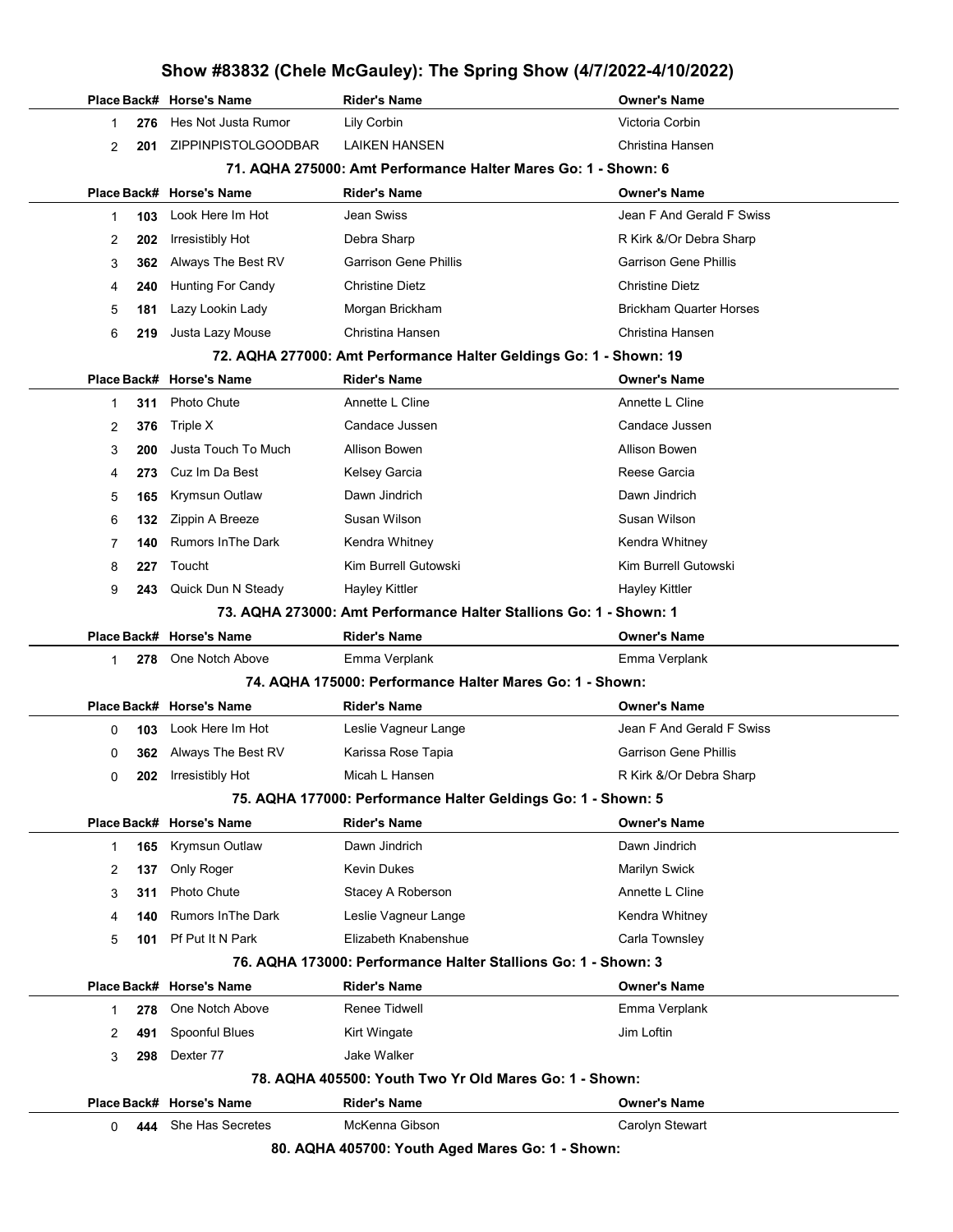|             |     |                             | Show #83832 (Chele McGauley): The Spring Show (4/7/2022-4/10/2022) |                            |
|-------------|-----|-----------------------------|--------------------------------------------------------------------|----------------------------|
|             |     | Place Back# Horse's Name    | <b>Rider's Name</b>                                                | <b>Owner's Name</b>        |
| 0           | 153 | Skai Fall                   | Hozanah Hanon                                                      | Elizabeth Hanon            |
|             |     |                             | 83. AQHA 205400: Amt Yearling Mares Go: 1 - Shown:                 |                            |
|             |     | Place Back# Horse's Name    | <b>Rider's Name</b>                                                | <b>Owner's Name</b>        |
| 0           | 418 | Oh Pinch Me                 | Lon Smallwood                                                      |                            |
| 0           | 442 | <b>KR Chocolate Kisses</b>  | Jeffery Wesley                                                     | Jeffery Wesley             |
|             |     |                             | 84. AQHA 205500: Amt Two Yr Old Mares Go: 1 - Shown: 2             |                            |
|             |     | Place Back# Horse's Name    | <b>Rider's Name</b>                                                | <b>Owner's Name</b>        |
| 1           | 444 | She Has Secretes            | Cara McMillian-Gibson                                              | Carolyn Stewart            |
| 2           | 415 | Ultrasuade                  | Sally Ann Sullivan                                                 |                            |
|             |     |                             | 85. AQHA 205600: Amt Three Yr Old Mares Go: 1 - Shown: 1           |                            |
|             |     | Place Back# Horse's Name    | <b>Rider's Name</b>                                                | <b>Owner's Name</b>        |
| 1           | 366 | NL Leather N Lace           | <b>Christie Anne Brown</b>                                         | <b>Christie Anne Brown</b> |
|             |     |                             | 86. AQHA 205700: Amt Aged Mares Go: 1 - Shown:                     |                            |
|             |     | Place Back# Horse's Name    | <b>Rider's Name</b>                                                | <b>Owner's Name</b>        |
| 0           | 436 | <b>Pretty Charming</b>      | Pam Taylor                                                         |                            |
| 0           | 452 | MagniFicense                | Dan Fox                                                            | Dan Fox                    |
| 0           | 168 | Rock The Cash Barr          | Leigh Nitcher                                                      | Leigh Nitcher              |
|             |     |                             | 89. AQHA 105400: Yearling Mares Go: 1 - Shown:                     |                            |
|             |     | Place Back# Horse's Name    | <b>Rider's Name</b>                                                | <b>Owner's Name</b>        |
| 0           | 418 | Oh Pinch Me                 | Kathy Smallwood                                                    |                            |
| 0           | 445 | <b>KR Dancin All Night</b>  | Monte Horn                                                         | Carolyn Stewart            |
| 0           | 442 | <b>KR Chocolate Kisses</b>  | Jeffery Wesley                                                     | Jeffery Wesley             |
|             |     |                             | 90. AQHA 105500: Two Yr Old Mares Go: 1 - Shown: 3                 |                            |
|             |     | Place Back# Horse's Name    | <b>Rider's Name</b>                                                | <b>Owner's Name</b>        |
| 1           | 444 | She Has Secretes            | Monte Horn                                                         | Carolyn Stewart            |
| 2           | 439 | Omymy                       | Jason Smith                                                        |                            |
| 3           | 415 | Ultrasuade                  | P Keith Longacre                                                   |                            |
|             |     |                             | 91. AQHA 105600: Three Yr Old Mares Go: 1 - Shown: 3               |                            |
|             |     | Place Back# Horse's Name    | <b>Rider's Name</b>                                                | <b>Owner's Name</b>        |
| 1           | 366 | NL Leather N Lace           | P Keith Longacre                                                   | Christie Anne Brown        |
| 2           | 434 | I Gotta Fancy Secret        | Mike McMillian                                                     | F Rogers/Frieda Rogers And |
| 3           | 379 | <b>Limited Edition Lexi</b> | Nikki Longacre                                                     |                            |
|             |     |                             | 92. AQHA 105700: Aged Mares Go: 1 - Shown: 2                       |                            |
|             |     | Place Back# Horse's Name    | <b>Rider's Name</b>                                                | <b>Owner's Name</b>        |
| 1           | 452 | MagniFicense                | Luke Castle ()                                                     | Dan Fox                    |
| 2           | 436 | <b>Pretty Charming</b>      | Jason Smith                                                        |                            |
|             |     |                             | 93. AQHA 101200: Grand Champion Mares Go: 1 - Shown: 4             |                            |
|             |     | Place Back# Horse's Name    | <b>Rider's Name</b>                                                | <b>Owner's Name</b>        |
| 0           | 366 | NL Leather N Lace           | P Keith Longacre                                                   | Christie Anne Brown        |
| 0           | 436 | <b>Pretty Charming</b>      | Jason Smith                                                        |                            |
| 0           | 444 | She Has Secretes            | Monte Horn                                                         | Carolyn Stewart            |
| 0           | 452 | MagniFicense                | Luke Castle ()                                                     | Dan Fox                    |
|             |     |                             | 97. AQHA 407600: Youth Three Yr Old Geldings Go: 1 - Shown: 2      |                            |
|             |     | Place Back# Horse's Name    | <b>Rider's Name</b>                                                | <b>Owner's Name</b>        |
| $\mathbf 1$ | 443 | Legends Secret              | McKenna Gibson                                                     | Carolyn Stewart            |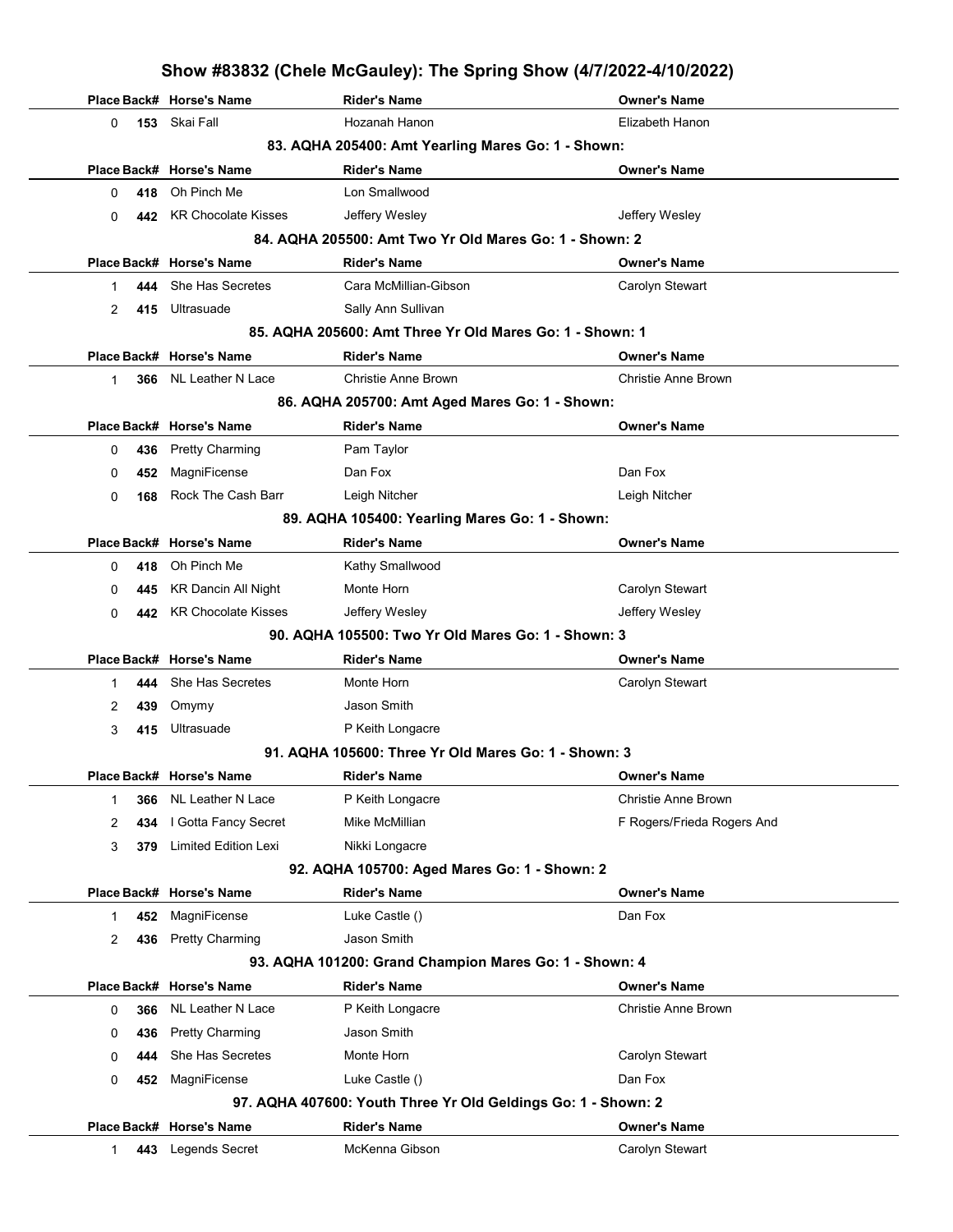|             |     |                                            |                                                                 | Show #83832 (Chele McGauley): The Spring Show (4/7/2022-4/10/2022) |
|-------------|-----|--------------------------------------------|-----------------------------------------------------------------|--------------------------------------------------------------------|
| 2           |     | 513 Big Kiddin Kid                         | Macey Standridge                                                | Charles Or Linda Cline                                             |
|             |     |                                            | 98. AQHA 407700: Youth Aged Geldings Go: 1 - Shown: 2           |                                                                    |
|             |     | Place Back# Horse's Name                   | <b>Rider's Name</b>                                             | <b>Owner's Name</b>                                                |
| 1           | 514 | Always Kiddin Around                       | Macey Standridge                                                | Charles Or Linda Cline                                             |
| 2           | 265 | <b>Big Time Goodbar</b>                    | Reagan Laughlin                                                 | Melinda Laughlin                                                   |
|             |     |                                            | 99. AQHA 401400: Youth Grand Champion Geldings Go: 1 - Shown: 2 |                                                                    |
|             |     | Place Back# Horse's Name                   | <b>Rider's Name</b>                                             | <b>Owner's Name</b>                                                |
| 0           | 443 | <b>Legends Secret</b>                      | McKenna Gibson                                                  | Carolyn Stewart                                                    |
| 0           | 514 | Always Kiddin Around                       | Macey Standridge                                                | Charles Or Linda Cline                                             |
|             |     |                                            | 102. AQHA 207500: Amt Two Yr Old Geldings Go: 1 - Shown: 1      |                                                                    |
|             |     | Place Back# Horse's Name                   | <b>Rider's Name</b>                                             | <b>Owner's Name</b>                                                |
| $\mathbf 1$ | 437 | Mud Bubbles                                | Pam Taylor                                                      |                                                                    |
|             |     |                                            | 103. AQHA 207600: Amt Three Yr Old Geldings Go: 1 - Shown: 1    |                                                                    |
|             |     | Place Back# Horse's Name                   | <b>Rider's Name</b>                                             | <b>Owner's Name</b>                                                |
| 1           | 443 | <b>Legends Secret</b>                      | Cara McMillian-Gibson                                           | Carolyn Stewart                                                    |
|             |     |                                            | 104. AQHA 207700: Amt Aged Geldings Go: 1 - Shown: 2            |                                                                    |
|             |     | Place Back# Horse's Name                   | <b>Rider's Name</b>                                             | <b>Owner's Name</b>                                                |
| -1          | 345 | E Ventually                                | Robert Jerome Herman                                            | <b>Superior Care Management</b>                                    |
| 2           | 435 | Gotta Ante Up                              | Lauren M Portman                                                | Anita Wiescamp                                                     |
|             |     |                                            | 105. AQHA 201400: Amt Grand Champion Gelding Go: 1 - Shown: 2   |                                                                    |
|             |     | Place Back# Horse's Name                   | <b>Rider's Name</b>                                             | <b>Owner's Name</b>                                                |
| 0           | 437 | Mud Bubbles                                | Pam Taylor                                                      |                                                                    |
| 0           | 345 | E Ventually                                | Robert Jerome Herman                                            | <b>Superior Care Management</b>                                    |
|             |     |                                            | 106. AQHA 201500: Amt Reserve Champion Gelding Go: 1 - Shown: 3 |                                                                    |
|             |     | Place Back# Horse's Name                   | <b>Rider's Name</b>                                             | <b>Owner's Name</b>                                                |
| 0           | 437 | Mud Bubbles                                | Pam Taylor                                                      |                                                                    |
| 0           | 435 | Gotta Ante Up                              | Lauren M Portman                                                | Anita Wiescamp                                                     |
| 0           | 345 | E Ventually                                | Robert Jerome Herman                                            | Superior Care Management                                           |
|             |     |                                            | 109. AQHA 107600: Three Yr Old Geldings Go: 1 - Shown: 2        |                                                                    |
| $\mathbf 1$ | 443 | Place Back# Horse's Name<br>Legends Secret | <b>Rider's Name</b><br>Monte Horn                               | <b>Owner's Name</b><br>Carolyn Stewart                             |
| 2           | 513 | Big Kiddin Kid                             | Amber Wright                                                    | Charles Or Linda Cline                                             |
|             |     |                                            | 110. AQHA 107700: Aged Geldings Go: 1 - Shown: 3                |                                                                    |
|             |     | Place Back# Horse's Name                   | <b>Rider's Name</b>                                             | <b>Owner's Name</b>                                                |
| $\mathbf 1$ | 435 | Gotta Ante Up                              | Mike McMillian                                                  | Anita Wiescamp                                                     |
| 2           | 514 | Always Kiddin Around                       | Lindsay Black                                                   | Charles Or Linda Cline                                             |
| 3           | 265 | <b>Big Time Goodbar</b>                    | Melinda Laughlin                                                | Melinda Laughlin                                                   |
|             |     |                                            | 111. AQHA 101400: Grand Champion Geldings Go: 1 - Shown: 2      |                                                                    |
|             |     | Place Back# Horse's Name                   | <b>Rider's Name</b>                                             | <b>Owner's Name</b>                                                |
| 0           | 443 | Legends Secret                             | Monte Horn                                                      | Carolyn Stewart                                                    |
| 0           | 435 | Gotta Ante Up                              | Mike McMillian                                                  | Anita Wiescamp                                                     |
|             |     |                                            | 113. AQHA 203100: Amt Yearling Stallions Go: 1 - Shown: 1       |                                                                    |
|             |     | Place Back# Horse's Name                   | <b>Rider's Name</b>                                             | <b>Owner's Name</b>                                                |
| $\mathbf 1$ |     | 416 Prominence                             | Dan Fox                                                         | Dan Fox                                                            |
|             |     |                                            | 117. AQHA 201000: Amt Grand Champion Stallion Go: 1 - Shown: 1  |                                                                    |
|             |     | Place Back# Horse's Name                   | <b>Rider's Name</b>                                             | <b>Owner's Name</b>                                                |
|             |     |                                            |                                                                 |                                                                    |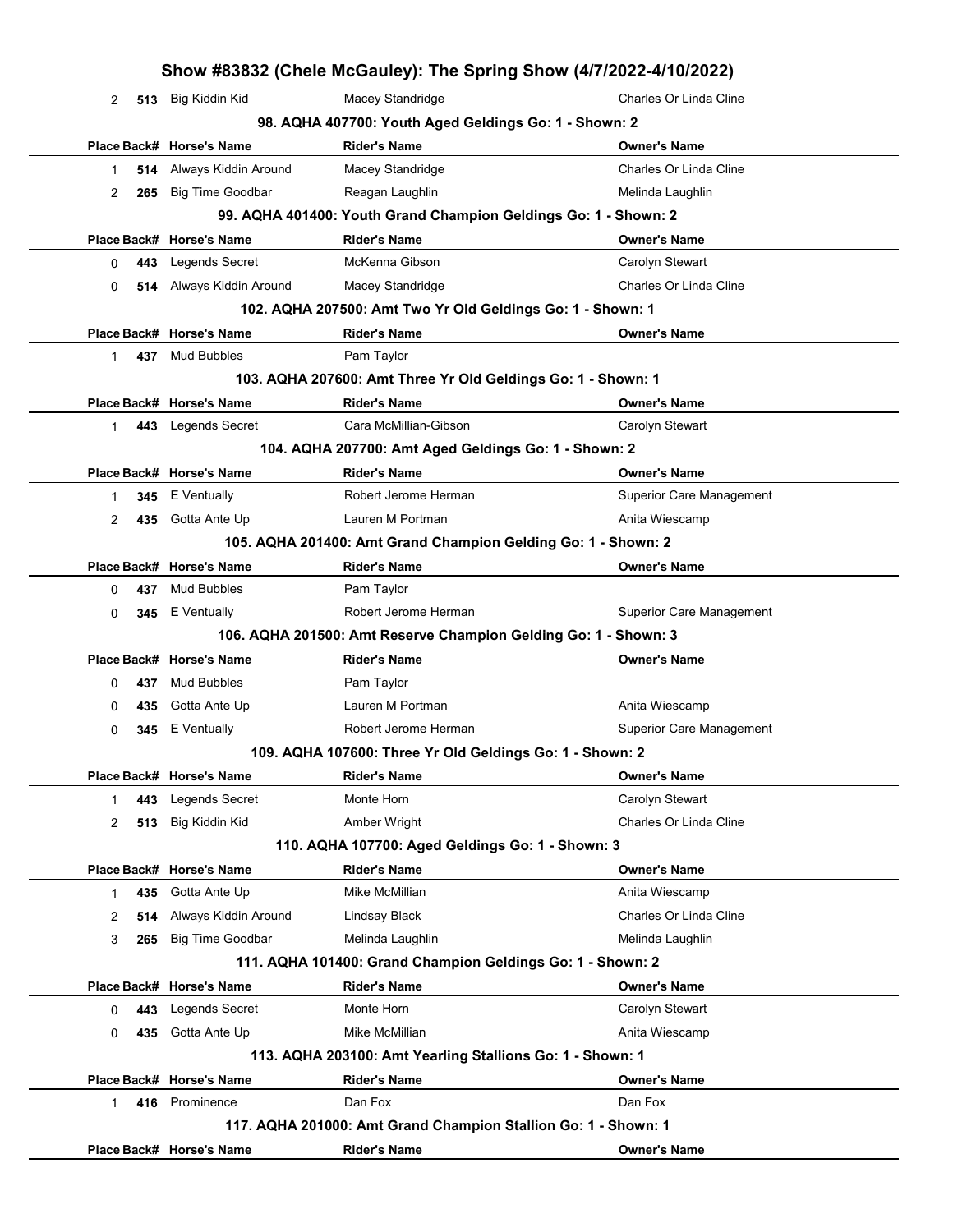|    |     |                             |                                                                  | Show #83832 (Chele McGauley): The Spring Show (4/7/2022-4/10/2022) |
|----|-----|-----------------------------|------------------------------------------------------------------|--------------------------------------------------------------------|
| 0  |     | 416 Prominence              | Dan Fox                                                          | Dan Fox                                                            |
|    |     |                             | 118. AQHA 201100: Amt Reserve Champion Stallion Go: 1 - Shown: 1 |                                                                    |
|    |     | Place Back# Horse's Name    | <b>Rider's Name</b>                                              | <b>Owner's Name</b>                                                |
| 0  |     | 416 Prominence              | Dan Fox                                                          | Dan Fox                                                            |
|    |     |                             | 119. AQHA 103100: Yearling Stallions Go: 1 - Shown: 3            |                                                                    |
|    |     | Place Back# Horse's Name    | <b>Rider's Name</b>                                              | <b>Owner's Name</b>                                                |
| 1. | 416 | Prominence                  | <b>Tim Finkenbinder</b>                                          | Dan Fox                                                            |
| 2  | 451 | Am I Kiddin You             | Luke Castle ()                                                   | Charles Or Linda Cline                                             |
| 3  | 419 | Spectacular                 | Kathy Smallwood                                                  |                                                                    |
|    |     |                             | 120. AQHA 103200: Two Yr Old Stallions Go: 1 - Shown: 1          |                                                                    |
|    |     | Place Back# Horse's Name    | <b>Rider's Name</b>                                              | <b>Owner's Name</b>                                                |
| 1. | 431 | IAm The One And Only        | Mike McMillian                                                   | Jannee And Dominic Pugliani                                        |
|    |     |                             | 136. AQHA 154000: Pleasure Driving Go: 1 - Shown: 2              |                                                                    |
|    |     | Place Back# Horse's Name    | <b>Rider's Name</b>                                              | <b>Owner's Name</b>                                                |
| 1. | 269 | Al Ways Couture             | Stacey A Roberson                                                | Dr. Kimberly M Roark                                               |
| 2  | 136 | Zip N The Dreams            | Kevin Dukes                                                      | Annelise Sophiea                                                   |
|    |     |                             | 138. AQHA 136004: L1 Western Riding Go: 1 - Shown: 16            |                                                                    |
|    |     | Place Back# Horse's Name    | <b>Rider's Name</b>                                              | <b>Owner's Name</b>                                                |
| 1  | 118 | Dont I Look Good            | Alyssa M Casa                                                    | Ashley Rutledge Roberts                                            |
| 2  | 158 | <b>Sheza Potential Diva</b> | Leonard Berryhill                                                | Robin Otto                                                         |
| 3  | 147 | Kiss Me Im Lazy             | Mandie L House                                                   | Marcia Gillespie                                                   |
| 4  | 150 | <b>Goin Nowhere Fast</b>    | Leonard Berryhill                                                | Anna & Jimmy Langley                                               |
| 5  | 206 | Lopin For The Ladys         | Micah L Hansen                                                   | Julianne Hornig                                                    |
| 6  | 127 | VS Flat Out Cool            | Charlie I Cole                                                   | <b>Bonnie Sheren</b>                                               |
| 7  | 156 | Shes One Na Million         | Will L Knabenshue                                                | Cynthia Keeton Rosson                                              |
| 8  | 152 | The Right Mechanic          | Mandie L House                                                   | Anna & Jimmy Langley                                               |
| 9  | 123 | VS Fashion Show             | Becky George                                                     | Kate Upton                                                         |
| 10 | 336 | My Own Cowboy Story         | Leonard Berryhill                                                | Rana Orsan                                                         |
| DQ | 126 | Pass The Black Gold         | Ashley N Dunbar-Clock                                            | Cynthia Roth                                                       |
| DQ | 116 | Glowin Red Hot              | Alyssa M Casa                                                    | Susanne Wilkerson                                                  |
| DQ | 114 | Made To Be Lazy             | Duke Williams                                                    | Ella Roberts                                                       |
| DQ | 217 | VS Bettin On Red            | Leonard Berryhill                                                | Superior Care Management                                           |
| DQ | 205 | To Cool To Be Hot           | Micah L Hansen                                                   | Addisyn Brooke Albers                                              |
|    |     |                             | 140. AQHA 236002: L1 Amt Western Riding Go: 1 - Shown: 8         |                                                                    |
|    |     | Place Back# Horse's Name    | <b>Rider's Name</b>                                              | <b>Owner's Name</b>                                                |
| 1  | 292 | Only After You              | Millie Landon                                                    | Tara Landon                                                        |
| 2  | 126 | Pass The Black Gold         | Cynthia Roth                                                     | Cynthia Roth                                                       |
| 3  | 237 | So Noticed                  | Patty D Goodwin                                                  | Patty D Goodwin                                                    |
| 4  | 252 | Mighto Machine              | Joanne Lollis                                                    | Joanne Lollis                                                      |
| 5  | 328 | Zipping Hot Secret          | Darlene Kaupke                                                   | Darlene Kaupke                                                     |
| 6  | 163 | Hez Kool                    | Connie L Holtz                                                   | Connie L Holtz                                                     |
| DQ | 272 | Lopin A Hot Streak          | Kate Toomey Evans                                                | Kate Toomey Evans                                                  |
| DQ | 227 | Toucht                      | Kim Burrell Gutowski                                             | Kim Burrell Gutowski                                               |
|    |     |                             | 141. AQHA 436002: L1 Youth Western Riding Go: 1 - Shown: 4       |                                                                    |
|    |     | Place Back# Horse's Name    | <b>Rider's Name</b>                                              | <b>Owner's Name</b>                                                |
| 1  | 151 | I Will Be Hot               | Addison Lynn Langley                                             | Anna & Jimmy Langley                                               |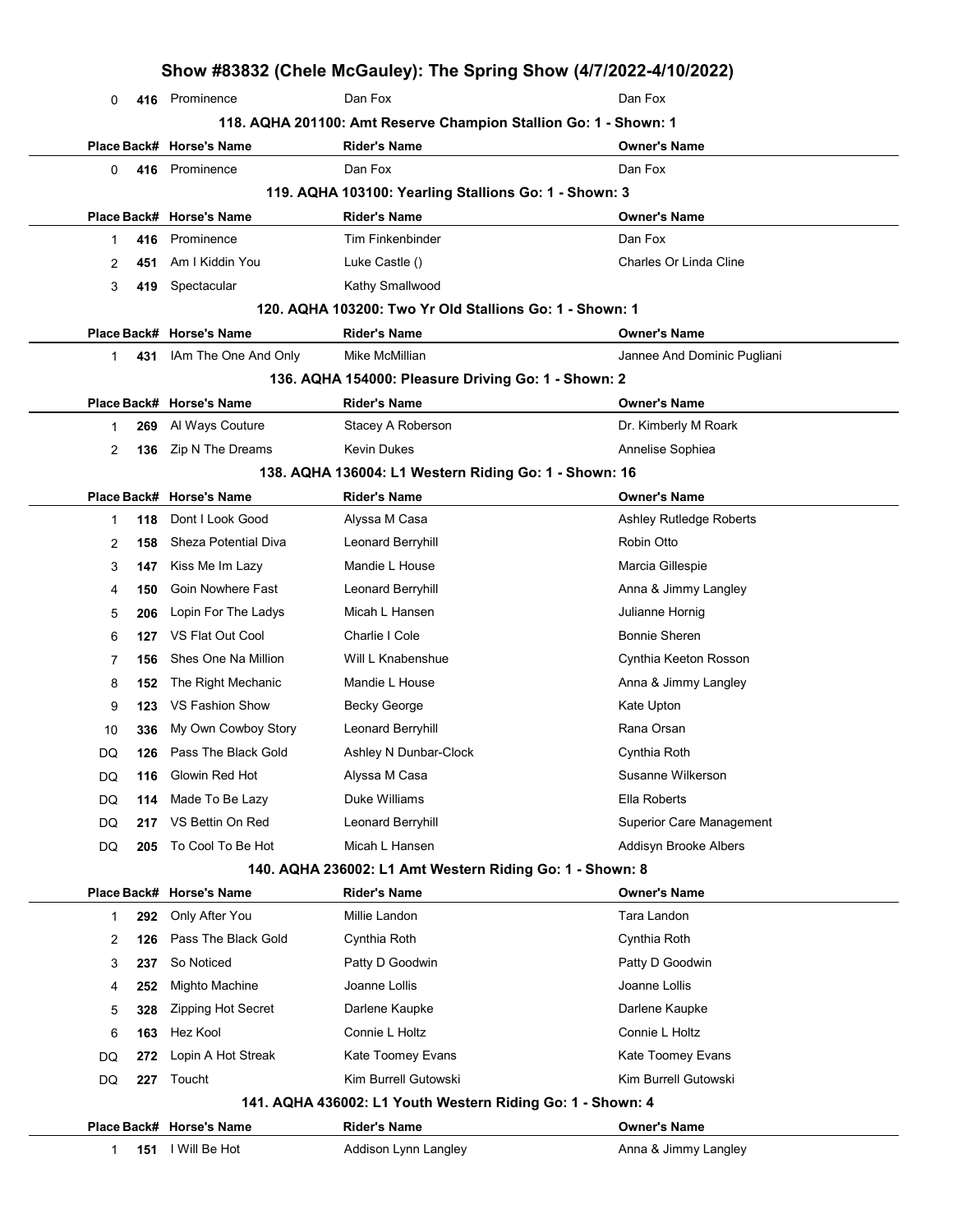|             |     |                            |                                                                      | Show #83832 (Libby Mchaud): The Spring Show (4/7/2022-4/10/2022) |
|-------------|-----|----------------------------|----------------------------------------------------------------------|------------------------------------------------------------------|
| 2           | 230 | Hot Lil Assets             | Piper Keller                                                         | Heather Leigh Keller                                             |
| 3           | 157 | Hesjustalovemachine        | Elizabeth Vinson                                                     | Dallas Zaloudek                                                  |
| DQ          | 229 | A Certain Red VETTE        | Grace Riley                                                          | <b>Walt Hulse</b>                                                |
|             |     |                            | 142. AQHA 236800: Amt Select Western Riding Go: 1 - Shown: 6         |                                                                  |
|             |     | Place Back# Horse's Name   | <b>Rider's Name</b>                                                  | <b>Owner's Name</b>                                              |
| 1           | 119 | All But Sudden             | Robert D Huver II                                                    | Rob And Jane Huver                                               |
| 2           | 101 | Pf Put It N Park           | Carla Townsley                                                       | Carla Townsley                                                   |
| 3           | 156 | Shes One Na Million        | Cynthia Keeton Rosson                                                | Cynthia Keeton Rosson                                            |
| 4           | 376 | Triple X                   | Candace Jussen                                                       | Candace Jussen                                                   |
| DQ          | 132 | Zippin A Breeze            | Susan Wilson                                                         | Susan Wilson                                                     |
| DQ          | 328 | <b>Zipping Hot Secret</b>  | Darlene Kaupke                                                       | Darlene Kaupke                                                   |
|             |     |                            | 143. AQHA 236000: Amt Western Riding Go: 1 - Shown: 3                |                                                                  |
| Place Back# |     | <b>Horse's Name</b>        | <b>Rider's Name</b>                                                  | <b>Owner's Name</b>                                              |
| 1           | 292 | Only After You             | Millie Landon                                                        | Tara Landon                                                      |
| 2           | 272 | Lopin A Hot Streak         | Kate Toomey Evans                                                    | Kate Toomey Evans                                                |
| DQ          | 154 | Dun Ben Noticed            | Dr Shelley Dawn Grissom                                              | Dr Shelley Dawn Grissom                                          |
|             |     |                            | 144. AQHA 436000: Youth Western Riding Go: 1 - Shown: 2              |                                                                  |
|             |     | Place Back# Horse's Name   | <b>Rider's Name</b>                                                  | <b>Owner's Name</b>                                              |
| 1           | 151 | I Will Be Hot              | Addison Lynn Langley                                                 | Anna & Jimmy Langley                                             |
| 2           | 230 | <b>Hot Lil Assets</b>      | Piper Keller                                                         | Heather Leigh Keller                                             |
|             |     |                            | 146. AQHA 142004: L1 Western Pleasure Go: 1 - Shown: 5               |                                                                  |
|             |     | Place Back# Horse's Name   | <b>Rider's Name</b>                                                  | <b>Owner's Name</b>                                              |
| 1           | 362 | Always The Best RV         | Eric J Felt                                                          | <b>Garrison Gene Phillis</b>                                     |
| 2           | 105 | Iceing On The Cake         | Will L Knabenshue                                                    | Donna C Nichols                                                  |
| 3           | 266 | Johnny Mechanic            | Micah L Hansen                                                       | Eva Voss                                                         |
| 4           | 253 | <b>Classic Potential</b>   | Alison Muzyka                                                        | John Pawelek                                                     |
| 5           | 130 | Vs For Certain             | Becky George                                                         | Michelle Rod                                                     |
|             |     |                            | 147. AQHA 242102: L1 Amt Walk Trot Western Pleasure Go: 1 - Shown: 6 |                                                                  |
|             |     | Place Back# Horse's Name   | <b>Rider's Name</b>                                                  | <b>Owner's Name</b>                                              |
| 1           | 367 | <b>Flashin My Martinis</b> | <b>Tammy Sanders</b>                                                 | <b>Tammy Sanders</b>                                             |
| 2           | 146 | Bein Lazy                  | Lisa Lenaburg                                                        | Lisa Lenaburg                                                    |
| 3           | 235 | Look At Him Strut          | Linda Herrick                                                        | Linda Herrick                                                    |
| 4           | 241 | Im Smooth N Dreamy         | Amanda Denise Johnson                                                | Amanda Denise Johnson                                            |
| 5           | 307 | Sweethart Invitation       | Jayden Kreska                                                        | Jayden Kreska                                                    |
| 6           | 168 | Rock The Cash Barr         | Leigh Nitcher                                                        | Leigh Nitcher                                                    |
|             |     |                            | 148. OPEN ABAWP: All Breed Amt Western Pleasure Go: 1 - Shown: 4     |                                                                  |
| Place Back# |     | <b>Horse's Name</b>        | <b>Rider's Name</b>                                                  | <b>Owner's Name</b>                                              |
| 1           | 316 | Whoose On First            | Leane K Capps                                                        | Leane K Capps                                                    |
| 2           | 306 | Impulse Of Hope            | Katie Tellor                                                         | Katie Tellor                                                     |
| 3           | 162 | <b>Vitals Are Good</b>     | Cathy Seim                                                           | Cathy Seim                                                       |
| 4           | 338 | Pistoll Pete               | Haley Adams                                                          | <b>Haley Adams</b>                                               |
|             |     |                            | 149. AQHA 242802: L1 Amt Select Western Pleasure Go: 1 - Shown: 11   |                                                                  |
| Place Back# |     | <b>Horse's Name</b>        | <b>Rider's Name</b>                                                  | Owner's Name                                                     |
| 1           | 122 | Hitt The Jackpot           | Cynthia Carden                                                       | Cynthia Carden                                                   |
| 2           | 126 | Pass The Black Gold        | Cynthia Roth                                                         | Cynthia Roth                                                     |
| 3           | 158 | Sheza Potential Diva       | Robin Otto                                                           | Robin Otto                                                       |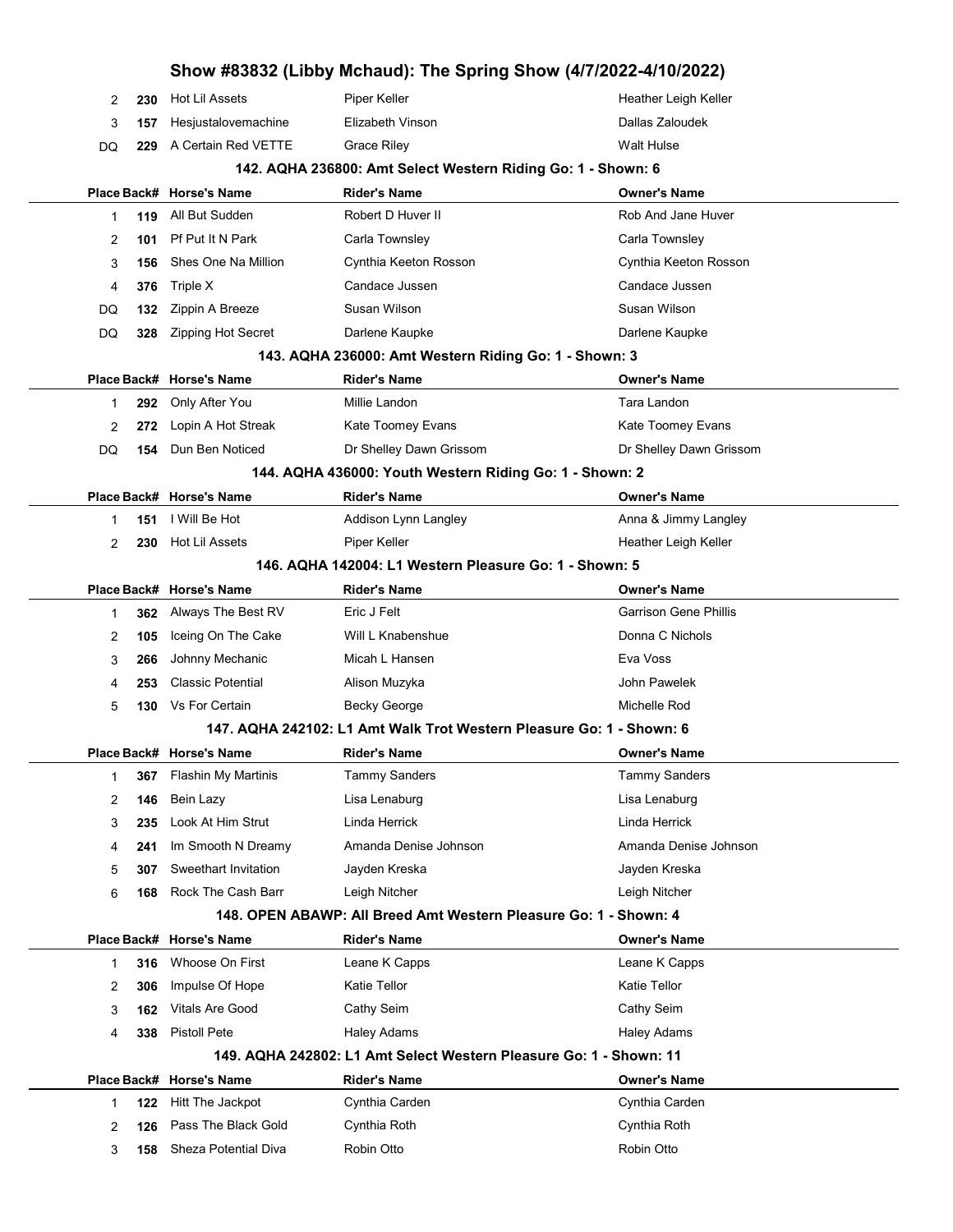|  |    |      | Show #83832 (Libby Mchaud): The Spring Show (4/7/2022-4/10/2022) |                                                                        |                              |  |  |
|--|----|------|------------------------------------------------------------------|------------------------------------------------------------------------|------------------------------|--|--|
|  | 4  | 377  | The Whiskey Mmade Me                                             | Kathy Hood                                                             | Kathy Hood                   |  |  |
|  | 5  | 125  | Pretensioso                                                      | Lisa Foreman Stewart                                                   | Lisa Foreman Stewart         |  |  |
|  | 6  | 245  | Lopin Miss Penny                                                 | Kimberly Dawn Gartman                                                  | Hayley Kittler               |  |  |
|  | 7  | 215  | <b>Huntin The Flatline</b>                                       | Linda A Hall                                                           | Linda A Hall                 |  |  |
|  | 8  | 104  | The Perfect Martini                                              | Jean Swiss                                                             | Jean F And Gerald F Swiss    |  |  |
|  | 9  | 316  | Whoose On First                                                  | Leane K Capps                                                          | Leane K Capps                |  |  |
|  |    |      |                                                                  | 150. AQHA 242800: Amt Select Western Pleasure Go: 1 - Shown: 6         |                              |  |  |
|  |    |      | Place Back# Horse's Name                                         | Rider's Name                                                           | <b>Owner's Name</b>          |  |  |
|  | 1  | 382. | Spicy Martini Girl                                               | Steven A Sternlof                                                      | Steven A Sternlof            |  |  |
|  | 2  | 126  | Pass The Black Gold                                              | Cynthia Roth                                                           | Cynthia Roth                 |  |  |
|  | 3  | 122  | Hitt The Jackpot                                                 | Cynthia Carden                                                         | Cynthia Carden               |  |  |
|  | 4  | 125  | Pretensioso                                                      | Lisa Foreman Stewart                                                   | Lisa Foreman Stewart         |  |  |
|  | DQ | 132  | Zippin A Breeze                                                  | Susan Wilson                                                           | Susan Wilson                 |  |  |
|  |    |      |                                                                  | 151. AQHA 142100: Junior Western Pleasure Go: 1 - Shown: 4             |                              |  |  |
|  |    |      | Place Back# Horse's Name                                         | Rider's Name                                                           | <b>Owner's Name</b>          |  |  |
|  | 1  | 365  | Venture South                                                    | Adam Blake Smith                                                       | Stacy Muzljakovich           |  |  |
|  | 2  | 363  | Dreams Made Of This                                              | Eric J Felt                                                            | Nadine Marie Joaquin         |  |  |
|  | 3  | 105  | Iceing On The Cake                                               | Will L Knabenshue                                                      | Donna C Nichols              |  |  |
|  | 4  | 383  | Got What I Got                                                   | <b>Bradley D Ost</b>                                                   | Morgan Miller                |  |  |
|  |    |      |                                                                  | 152. AQHA 242002: L1 Amt Western Pleasure Go: 1 - Shown: 5             |                              |  |  |
|  |    |      | Place Back# Horse's Name                                         | Rider's Name                                                           | <b>Owner's Name</b>          |  |  |
|  | 1  | 306  | Impulse Of Hope                                                  | <b>Katie Tellor</b>                                                    | Katie Tellor                 |  |  |
|  | 2  | 264  | Zippen In My Sleep                                               | Sarah Clymer                                                           | Sarah Clymer                 |  |  |
|  | 3  | 200  | Justa Touch To Much                                              | Allison Bowen                                                          | Allison Bowen                |  |  |
|  | 4  | 338  | <b>Pistoll Pete</b>                                              | <b>Haley Adams</b>                                                     | <b>Haley Adams</b>           |  |  |
|  | 5  | 142  | Alias Goodbar                                                    | Stormy Vaughn                                                          | Stormy Vaughn                |  |  |
|  |    |      |                                                                  | 153. AQHA 242000: Amt Western Pleasure Go: 1 - Shown: 5                |                              |  |  |
|  |    |      | Place Back# Horse's Name                                         | Rider's Name                                                           | <b>Owner's Name</b>          |  |  |
|  | 1  | 219  | Justa Lazy Mouse                                                 | Christina Hansen                                                       | Christina Hansen             |  |  |
|  | 2  | 140  | <b>Rumors In The Dark</b>                                        | Kendra Whitney                                                         | Kendra Whitney               |  |  |
|  | 3  | 224  | Too Lazy To Pay                                                  | <b>Russell Keith Mueller</b>                                           | <b>Russell Keith Mueller</b> |  |  |
|  | 4  | 243  | Quick Dun N Steady                                               | <b>Hayley Kittler</b>                                                  | <b>Hayley Kittler</b>        |  |  |
|  | DQ | 200  | Justa Touch To Much                                              | Allison Bowen                                                          | <b>Allison Bowen</b>         |  |  |
|  |    |      |                                                                  | 154. AQHA 442102: L1 Youth Walk Trot Western Pleasure Go: 1 - Shown: 6 |                              |  |  |
|  |    |      | Place Back# Horse's Name                                         | Rider's Name                                                           | <b>Owner's Name</b>          |  |  |
|  | 1  | 201  | <b>ZIPPINPISTOLGOODBAR</b>                                       | <b>LAIKEN HANSEN</b>                                                   | Christina Hansen             |  |  |
|  | 2  | 257  | All About That Lope                                              | Maddie Dawson                                                          | Diana E Warden               |  |  |
|  | 3  | 271  | <b>Shez Pebbles</b>                                              | Mia Spingola                                                           |                              |  |  |
|  | 4  | 224  | Too Lazy To Pay                                                  | <b>Brooklyn Mueller</b>                                                | <b>Russell Keith Mueller</b> |  |  |
|  | 5  | 153  | Skai Fall                                                        | Hozanah Hanon                                                          | Elizabeth Hanon              |  |  |
|  | 6  | 261  | <b>Truly That Simple</b>                                         | Emma Frick                                                             |                              |  |  |
|  |    |      |                                                                  | 155. OPEN ABYWP: All Breed Youth Western Pleasure Go: 1 - Shown: 2     |                              |  |  |
|  |    |      | Place Back# Horse's Name                                         | Rider's Name                                                           | <b>Owner's Name</b>          |  |  |
|  | 1  | 225  | LF Black Gold                                                    | <b>Cadence Coates</b>                                                  | <b>Cadence Coates</b>        |  |  |
|  | 2  | 266  | Johnny Mechanic                                                  | Eva Voss                                                               | Eva Voss                     |  |  |
|  |    |      |                                                                  | 156. AQHA 442002: L1 Youth Western Pleasure Go: 1 - Shown: 5           |                              |  |  |

J.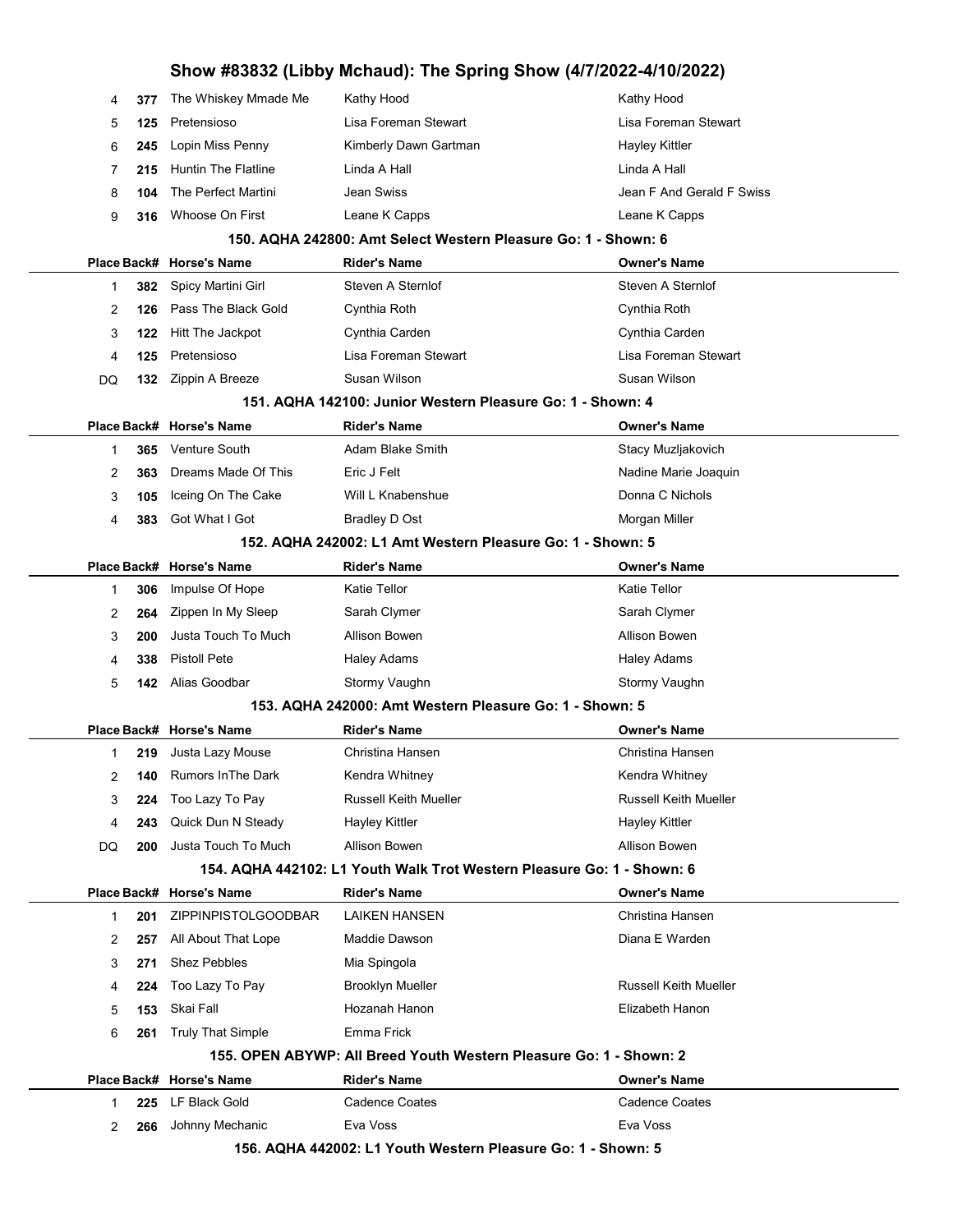# Show #83832 (Libby Mchaud): The Spring Show (4/7/2022-4/10/2022)

|    |     | Place Back# Horse's Name             | <b>Rider's Name</b>                                                | <b>Owner's Name</b>             |
|----|-----|--------------------------------------|--------------------------------------------------------------------|---------------------------------|
| 1  | 276 | Hes Not Justa Rumor                  | Lily Corbin                                                        | Victoria Corbin                 |
| 2  | 201 | <b>ZIPPINPISTOLGOODBAR</b>           | <b>COLTEN HANSEN</b>                                               | Christina Hansen                |
| 3  | 196 | Vital Signs R Stable                 | Ella Kate Herman                                                   | <b>Superior Care Management</b> |
| 4  | 266 | Johnny Mechanic                      | Eva Voss                                                           | Eva Voss                        |
| 5  | 265 | <b>Big Time Goodbar</b>              | Renna Laughlin                                                     | Melinda Laughlin                |
|    |     |                                      | 157. AQHA 442000: Youth Western Pleasure Go: 1 - Shown: 3          |                                 |
|    |     | Place Back# Horse's Name             | <b>Rider's Name</b>                                                | <b>Owner's Name</b>             |
| 1  | 276 | Hes Not Justa Rumor                  | Lily Corbin                                                        | Victoria Corbin                 |
| 2  | 196 | Vital Signs R Stable                 | Ella Kate Herman                                                   | <b>Superior Care Management</b> |
| 3  | 372 | One Of The Cool Kids                 | Madison Grace Dolan                                                | Madison Grace Dolan             |
|    |     |                                      | 158. AQHA 142200: Senior Western Pleasure Go: 1 - Shown: 6         |                                 |
|    |     | Place Back# Horse's Name             | <b>Rider's Name</b>                                                | <b>Owner's Name</b>             |
| 1  | 140 | <b>Rumors In The Dark</b>            | Leslie Vagneur Lange                                               | Kendra Whitney                  |
| 2  | 205 | To Cool To Be Hot                    | Micah L Hansen                                                     | Addisyn Brooke Albers           |
| 3  | 361 | One Code Of Red                      | Eric J Felt                                                        | Robin Loreth                    |
| 4  | 316 | Whoose On First                      | Adam Blake Smith                                                   | Leane K Capps                   |
| 5  | 122 | Hitt The Jackpot                     | Cynthia Carden                                                     | Cynthia Carden                  |
| DQ | 155 | <b>Western Dreams</b>                | Will L Knabenshue                                                  | Cynthia Rosson                  |
|    |     |                                      | 159. OPEN SFWP: Small Fry Western Pleasure Go: 1 - Shown: 2        |                                 |
|    |     | Place Back# Horse's Name             | <b>Rider's Name</b>                                                | <b>Owner's Name</b>             |
| 1  | 280 | Hot In My Blue Jeans                 | Finley Faith Magdeburg                                             | Finley Faith Magdeburg          |
| 2  | 201 | ZIPPINPISTOLGOODBAR                  | <b>LAIKEN HANSEN</b>                                               | Christina Hansen                |
|    |     |                                      | 160. OPEN SFHMS: Small Fry Horsemanship Go: 1 - Shown: 2           |                                 |
|    |     |                                      |                                                                    |                                 |
|    |     | Place Back# Horse's Name             | <b>Rider's Name</b>                                                | <b>Owner's Name</b>             |
| 1  | 201 | <b>ZIPPINPISTOLGOODBAR</b>           | LAIKEN HANSEN                                                      | Christina Hansen                |
| 2  | 280 | Hot In My Blue Jeans                 | Finley Faith Magdeburg                                             | Finley Faith Magdeburg          |
|    |     |                                      | 161. AQHA 440102: L1 Youth Walk Trot Horsemanship Go: 1 - Shown: 4 |                                 |
|    |     | Place Back# Horse's Name             | <b>Rider's Name</b>                                                | <b>Owner's Name</b>             |
| 1  |     | 153 Skai Fall                        | Hozanah Hanon                                                      | Elizabeth Hanon                 |
| 2  | 254 | Zip N Pulsion                        | Maddie Dawson                                                      | Mike And Laura Dawson           |
| 3  | 224 | Too Lazy To Pay                      | <b>Brooklyn Mueller</b>                                            | <b>Russell Keith Mueller</b>    |
| 4  | 261 | <b>Truly That Simple</b>             | Emma Frick                                                         |                                 |
|    |     |                                      | 162. AQHA 240102: L1 Amt Walk Trot Horsemanship Go: 1 - Shown: 5   |                                 |
|    |     | Place Back# Horse's Name             | <b>Rider's Name</b>                                                | <b>Owner's Name</b>             |
| 1  | 315 | Sheza Blazing Zip                    | Leane K Capps                                                      | Leane K Capps                   |
| 2  | 235 | Look At Him Strut                    | Linda Herrick                                                      | Linda Herrick                   |
| 3  | 168 | Rock The Cash Barr                   | Leigh Nitcher                                                      | Leigh Nitcher                   |
| 4  | 307 | Sweethart Invitation                 | Jayden Kreska                                                      | Jayden Kreska                   |
| 5  | 146 | Bein Lazy                            | Lisa Lenaburg                                                      | Lisa Lenaburg                   |
|    |     |                                      | 163. OPEN ABAHMS: All Breed Amt Horsemanship Go: 1 - Shown: 5      |                                 |
|    |     | Place Back# Horse's Name             | <b>Rider's Name</b>                                                | <b>Owner's Name</b>             |
| 1  | 162 | <b>Vitals Are Good</b>               | Cathy Seim                                                         | Cathy Seim                      |
| 2  | 239 | Always Bet On Black                  | <b>Ashley Mauney</b>                                               | <b>William Mauney</b>           |
| 3  | 233 | Double Gold Trigger<br>Whos Lazy Now | Sheri Catania<br>Ann Nordquist                                     | Sheri Catania                   |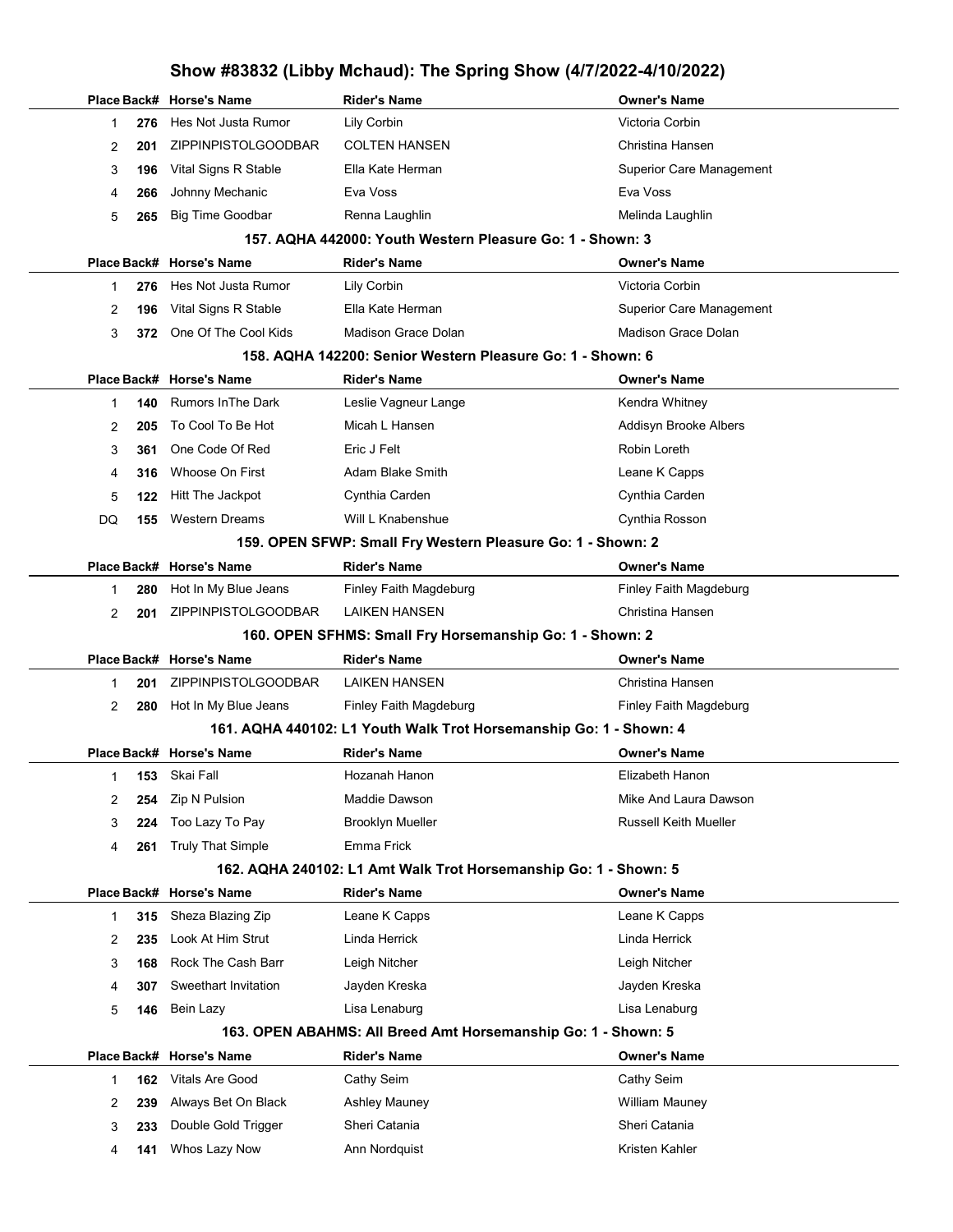## Show #83832 (Libby Mchaud): The Spring Show (4/7/2022-4/10/2022)

| DQ | 170 | Tell A Good Tail         | Callie McCarthy                                                                  | Jodell B Johnston    |
|----|-----|--------------------------|----------------------------------------------------------------------------------|----------------------|
|    |     |                          | 164. AQHA 240802: L1 Amt Select Western Horsemanship Go: 1 - Shown: 17           |                      |
|    |     | Place Back# Horse's Name | <b>Rider's Name</b>                                                              | <b>Owner's Name</b>  |
| 0  | 147 | Kiss Me Im Lazy          | Marcia Gillespie                                                                 | Marcia Gillespie     |
| 1  | 173 | Theperfectmargarita      | Lynise M Marshall                                                                | Kim Bombard          |
| 2  | 311 | Photo Chute              | Annette L Cline                                                                  | Annette L Cline      |
| 3  | 122 | Hitt The Jackpot         | Cynthia Carden                                                                   | Cynthia Carden       |
| 4  | 126 | Pass The Black Gold      | Cynthia Roth                                                                     | Cynthia Roth         |
| 5  | 116 | Glowin Red Hot           | Susanne Wilkerson                                                                | Susanne Wilkerson    |
| 6  | 234 | Im An Absolute Star      | Krystal Kirkland                                                                 | Krystal Kirkland     |
| 7  | 208 | Ima Mr Cool Package      | Roberta Jaye                                                                     | Roberta Jaye         |
| 8  | 115 | Ww Sudden Impulse        | Suzanne Tyler                                                                    | Suzanne Tyler        |
|    |     |                          | 165. AQHA 240803: L2 Amt Select Western Horsemanship Go: 1 - Shown: 16           |                      |
|    |     | Place Back# Horse's Name | <b>Rider's Name</b>                                                              | <b>Owner's Name</b>  |
| 1  | 126 | Pass The Black Gold      | Cynthia Roth                                                                     | Cynthia Roth         |
| 2  | 237 | So Noticed               | Patty D Goodwin                                                                  | Patty D Goodwin      |
| 3  | 101 | Pf Put It N Park         | Carla Townsley                                                                   | Carla Townsley       |
| 4  | 233 | Double Gold Trigger      | Sheri Catania                                                                    | Sheri Catania        |
| 5  | 311 | <b>Photo Chute</b>       | Annette L Cline                                                                  | Annette L Cline      |
| 6  | 125 | Pretensioso              | Lisa Foreman Stewart                                                             | Lisa Foreman Stewart |
| 7  | 163 | Hez Kool                 | Connie L Holtz                                                                   | Connie L Holtz       |
| 8  | 234 | Im An Absolute Star      | Krystal Kirkland                                                                 | Krystal Kirkland     |
| 9  | 141 | Whos Lazy Now            | Ann Nordquist                                                                    | Kristen Kahler       |
|    |     |                          | 166. AQHA 240806: L3 Amt Select Western Horsemanship Go: 1 - Shown: 5 (21 total) |                      |
|    |     | Place Back# Horse's Name | <b>Rider's Name</b>                                                              | <b>Owner's Name</b>  |
| 1  | 227 | Toucht                   | Kim Burrell Gutowski                                                             | Kim Burrell Gutowski |
| 2  | 204 | Lopin Makes Me Lazy      | <b>Sharon Hanks</b>                                                              | Linda A Hall         |
| 3  | 119 | All But Sudden           | Robert D Huver II                                                                | Rob And Jane Huver   |
| 6  | 231 | A Martini Girl           | Heather Leigh Keller                                                             | Heather Leigh Keller |
|    |     |                          | 167. AQHA 240002: L1 Amt Western Horsemanship Go: 1 - Shown: 9                   |                      |
|    |     | Place Back# Horse's Name | <b>Rider's Name</b>                                                              | <b>Owner's Name</b>  |

|   |     | Place Back# Horse's Name    | <b>Rider's Name</b>                                             | <b>Owner's Name</b>    |
|---|-----|-----------------------------|-----------------------------------------------------------------|------------------------|
|   |     |                             | 168. AQHA 240003: L2 Amt Western Horsemanship Go: 1 - Shown: 13 |                        |
| 9 | 170 | Tell A Good Tail            | Callie McCarthy                                                 | Jodell B Johnston      |
| 8 | 371 | <b>Hunting For Unicorns</b> | Kayla Herl                                                      | Kayla Hurl             |
|   | 211 | Bonnaroo Blue               | Kathy Green                                                     | Kathy Green            |
| 6 | 161 | Why Not Be Lazy             | Cathy Seim                                                      | Cathy Seim             |
| 5 | 142 | Alias Goodbar               | Stormy Vaughn                                                   | Stormy Vaughn          |
| 4 | 273 | Cuz Im Da Best              | Kelsey Garcia                                                   | Reese Garcia           |
| 3 | 183 | VS Ride The Line            | Lindsey Sue York                                                | <b>Brenda Salsbury</b> |
|   |     | 384 A Certain Luxury        | Lindy Terry                                                     | Lindy Terry            |
|   |     | 264 Zippen In My Sleep      | Sarah Clymer                                                    | Sarah Clymer           |

|  | 210 CP President Cahill | Janislynn Dorris        | Nick And Janislynn Dorris |
|--|-------------------------|-------------------------|---------------------------|
|  | 272 Lopin A Hot Streak  | Kate Toomey Evans       | Kate Toomey Evans         |
|  | 176 Mmade To Order      | Harley K Huff           | Harley K Huff             |
|  | 154 Dun Ben Noticed     | Dr Shelley Dawn Grissom | Dr Shelley Dawn Grissom   |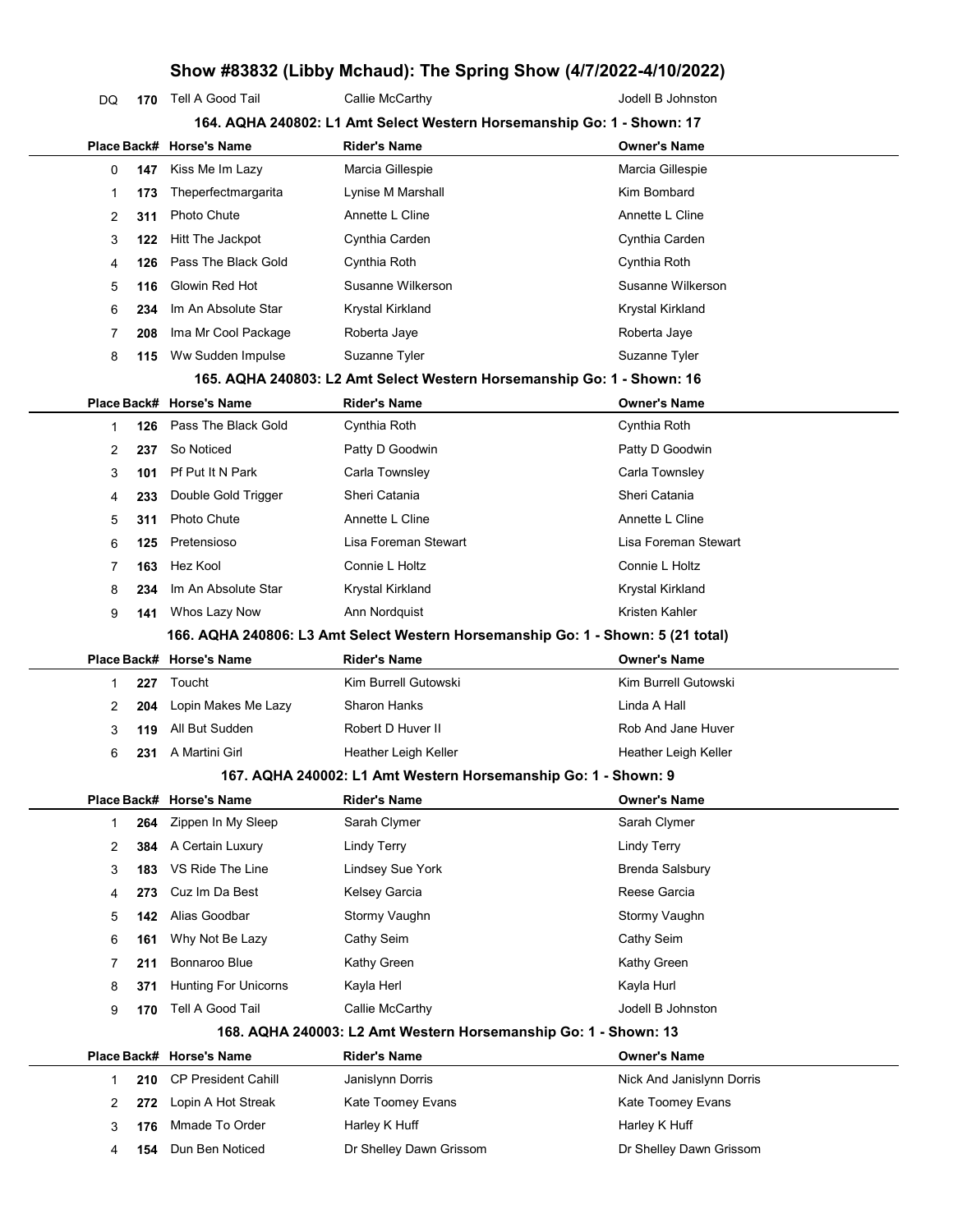|           |                          |                                                                             | Show #83832 (Libby Mchaud): The Spring Show (4/7/2022-4/10/2022) |
|-----------|--------------------------|-----------------------------------------------------------------------------|------------------------------------------------------------------|
| 5<br>243  | Quick Dun N Steady       | <b>Hayley Kittler</b>                                                       | Hayley Kittler                                                   |
| 219<br>6  | Justa Lazy Mouse         | Christina Hansen                                                            | Christina Hansen                                                 |
| 200<br>7  | Justa Touch To Much      | <b>Allison Bowen</b>                                                        | Allison Bowen                                                    |
| 8<br>273  | Cuz Im Da Best           | Kelsey Garcia                                                               | Reese Garcia                                                     |
| 9<br>218  | <b>Good Deal Better</b>  | <b>Chandry Nelson</b>                                                       | <b>Chandry Nelson</b>                                            |
| 10<br>142 | Alias Goodbar            | Stormy Vaughn                                                               | Stormy Vaughn                                                    |
|           |                          | 169. AQHA 240006: L3 Amt Western Horsemanship Go: 1 - Shown: 3 (16 total)   |                                                                  |
|           | Place Back# Horse's Name | <b>Rider's Name</b>                                                         | <b>Owner's Name</b>                                              |
| 292<br>1  | Only After You           | Millie Landon                                                               | Tara Landon                                                      |
| 238<br>3  | Grace Kelly              | Jamie Radebaugh                                                             | Jamie Radebaugh                                                  |
|           |                          | 170. OPEN ABYHMS: All Breed Youth Horsemanship Go: 1 - Shown: 4             |                                                                  |
|           | Place Back# Horse's Name | <b>Rider's Name</b>                                                         | <b>Owner's Name</b>                                              |
| 339<br>1  | Lazy Intentions          | London Liner                                                                | Lorren And Barry Tarp                                            |
| 2<br>157  | Hesjustalovemachine      | Elizabeth Vinson                                                            | Dallas Zaloudek                                                  |
| 3<br>266  | Johnny Mechanic          | Eva Voss                                                                    | Eva Voss                                                         |
| 225<br>4  | LF Black Gold            | <b>Cadence Coates</b>                                                       | <b>Cadence Coates</b>                                            |
|           |                          | 171. AQHA 440002: L1 Youth Western Horsemanship Go: 1 - Shown: 15           |                                                                  |
|           | Place Back# Horse's Name | <b>Rider's Name</b>                                                         | <b>Owner's Name</b>                                              |
| 339<br>1  | Lazy Intentions          | London Liner                                                                | Lorren And Barry Tarp                                            |
| 2<br>263  | <b>Justin Beamer</b>     | Samantha Heilers                                                            | Amanda Heilers                                                   |
| 3<br>151  | I Will Be Hot            | Addison Lynn Langley                                                        | Anna & Jimmy Langley                                             |
| 259<br>4  | Chips Hoofin Slow        | Simone West                                                                 | Simone West                                                      |
| 5<br>133  | Definition Of Lazy       | Ava Glenn                                                                   | Ava Glenn                                                        |
| 6<br>283  | Rock N All Night         | Avery Grace Adamson                                                         | Avery Grace Adamson                                              |
| 7<br>276  | Hes Not Justa Rumor      | Lily Corbin                                                                 | Victoria Corbin                                                  |
| 8<br>157  | Hesjustalovemachine      | Elizabeth Vinson                                                            | Dallas Zaloudek                                                  |
| 9<br>265  | <b>Big Time Goodbar</b>  | Renna Laughlin                                                              | Melinda Laughlin                                                 |
|           |                          | 172. AQHA 440003: L2 Youth Western Horsemanship Go: 1 - Shown: 10           |                                                                  |
|           | Place Back# Horse's Name | Rider's Name                                                                | <b>Owner's Name</b>                                              |
| 339<br>1  | Lazy Intentions          | London Liner                                                                | Lorren And Barry Tarp                                            |
| 2<br>151  | I Will Be Hot            | Addison Lynn Langley                                                        | Anna & Jimmy Langley                                             |
| 3<br>372  | One Of The Cool Kids     | Madison Grace Dolan                                                         | Madison Grace Dolan                                              |
| 4<br>150  | Goin Nowhere Fast        | Avery M Langley                                                             | Anna & Jimmy Langley                                             |
| 5<br>263  | <b>Justin Beamer</b>     | Samantha Heilers                                                            | Amanda Heilers                                                   |
| 6<br>276  | Hes Not Justa Rumor      | Lily Corbin                                                                 | Victoria Corbin                                                  |
| 364<br>7  | Machine Shopping         | Madilyn Marie Bradley                                                       | Madilyn Marie Bradley                                            |
| 8<br>262  | Come On Lets Cruise      | ELLIE KATE WILBURN                                                          | ELLIE KATE WILBURN                                               |
| 9<br>265  | <b>Big Time Goodbar</b>  | Renna Laughlin                                                              | Melinda Laughlin                                                 |
|           |                          | 173. AQHA 440006: L3 Youth Western Horsemanship Go: 1 - Shown: 5 (15 total) |                                                                  |
|           | Place Back# Horse's Name | <b>Rider's Name</b>                                                         | <b>Owner's Name</b>                                              |
| 230<br>1  | Hot Lil Assets           | Piper Keller                                                                | Heather Leigh Keller                                             |
| 250<br>2  | Interestedin Outlaws     | Alana Marie Stanton                                                         | Bobbie Jo Stanton                                                |
| 231<br>4  | A Martini Girl           | <b>Tatum Keller</b>                                                         | Heather Leigh Keller                                             |
| 5<br>159  | RR Its Suddenly Nite     | Caroline Lynn Herman                                                        | Superior Care Management                                         |
| 8<br>246  | Presleys Got Rhythm      | Kelly Coonce                                                                | Katie Coonce                                                     |

174. OPEN ABAHSE: All Breed Amt Hunt Seat Equitation Go: 1 - Shown: 1